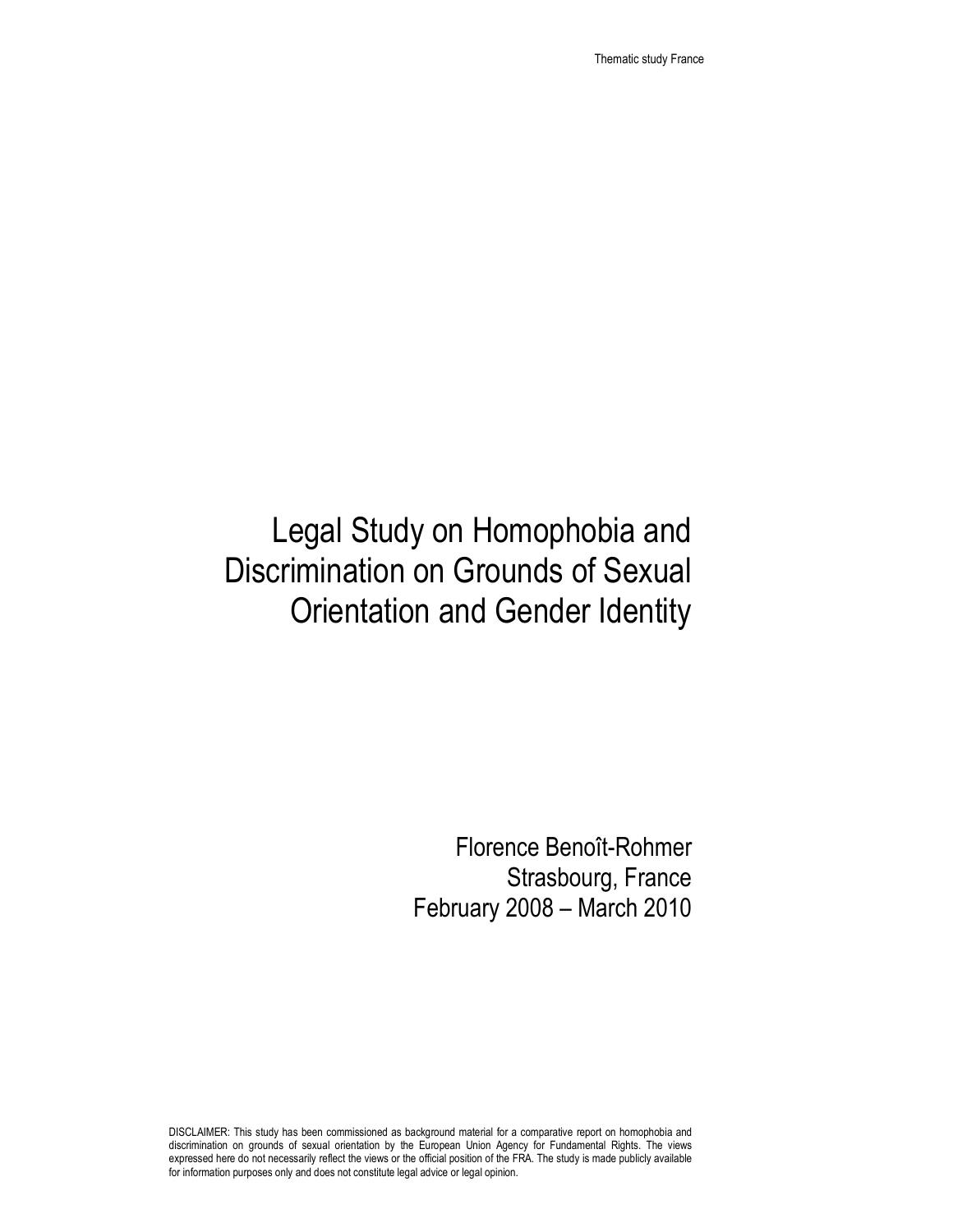# **Contents**

| А. | IMPLEMENTATION OF EMPLOYMENT DIRECTIVE 2000/78/EC7 |                                                 |        |                                                                                                                         |  |
|----|----------------------------------------------------|-------------------------------------------------|--------|-------------------------------------------------------------------------------------------------------------------------|--|
|    |                                                    | $A.1$ .<br>A.1.1.<br>A.1.2.<br>A.1.3.<br>A.1.4. |        |                                                                                                                         |  |
|    |                                                    | A.2.                                            |        |                                                                                                                         |  |
|    |                                                    | A.3.                                            |        | Eliminating discrimination with regard to housing11                                                                     |  |
|    |                                                    | A.4.<br>A.4.1.<br>A.4.2.<br>A.4.4.              | A.4.3. |                                                                                                                         |  |
|    |                                                    | A.5.                                            |        |                                                                                                                         |  |
|    |                                                    | A.6.                                            |        |                                                                                                                         |  |
| В. |                                                    |                                                 |        |                                                                                                                         |  |
|    |                                                    | B.1.                                            |        |                                                                                                                         |  |
|    |                                                    | B.2.                                            |        | LGBT couples not within the scope of the Directive. 20                                                                  |  |
|    |                                                    | B.3.                                            |        | LGBT couples within the scope of the Directive20                                                                        |  |
|    |                                                    | B.4.                                            |        | The existence in French Law of a registered partnership for<br>French nationals exercising their freedom of movement in |  |
|    |                                                    | B.5.                                            |        |                                                                                                                         |  |
|    |                                                    | B.6.                                            |        |                                                                                                                         |  |
|    |                                                    | B.7.                                            |        |                                                                                                                         |  |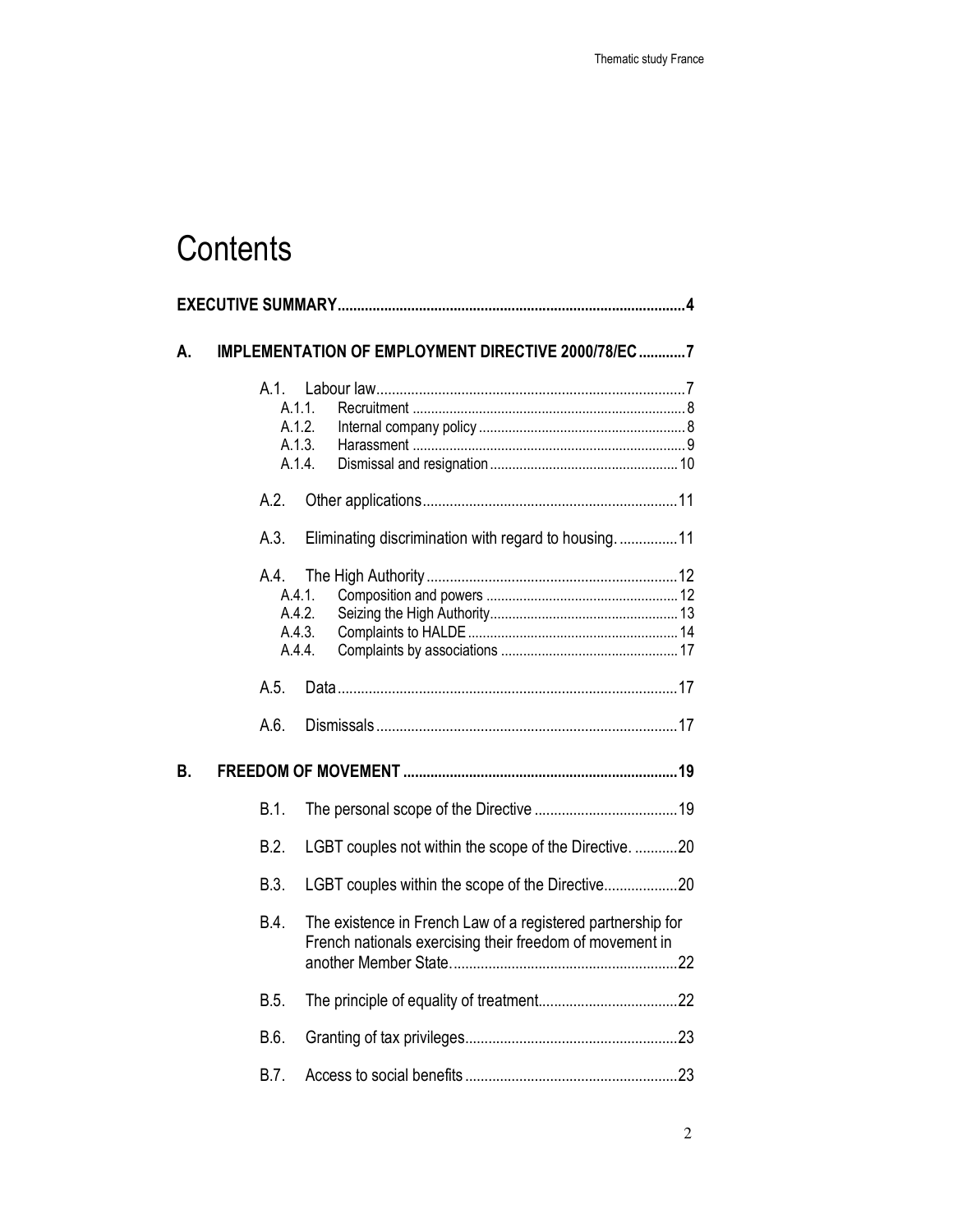| C. |                                                                                                                                                                                                                         |  |  |  |  |  |
|----|-------------------------------------------------------------------------------------------------------------------------------------------------------------------------------------------------------------------------|--|--|--|--|--|
|    | $C.1$ .                                                                                                                                                                                                                 |  |  |  |  |  |
|    | C.2.                                                                                                                                                                                                                    |  |  |  |  |  |
|    | C.3.                                                                                                                                                                                                                    |  |  |  |  |  |
| D. |                                                                                                                                                                                                                         |  |  |  |  |  |
| Е. |                                                                                                                                                                                                                         |  |  |  |  |  |
|    | E.1.<br>Conditions relative to forming an association and organising<br>E.1.1.<br>The conditions of dissolution of associations and<br>E.1.2.<br>Infringement of LGBT persons' freedom of assembly 34<br>E.1.3.<br>E.2. |  |  |  |  |  |
| F. |                                                                                                                                                                                                                         |  |  |  |  |  |
| G. |                                                                                                                                                                                                                         |  |  |  |  |  |
| Η. |                                                                                                                                                                                                                         |  |  |  |  |  |
|    | H.1.                                                                                                                                                                                                                    |  |  |  |  |  |
|    | H.2.                                                                                                                                                                                                                    |  |  |  |  |  |
| I. |                                                                                                                                                                                                                         |  |  |  |  |  |
|    |                                                                                                                                                                                                                         |  |  |  |  |  |
|    |                                                                                                                                                                                                                         |  |  |  |  |  |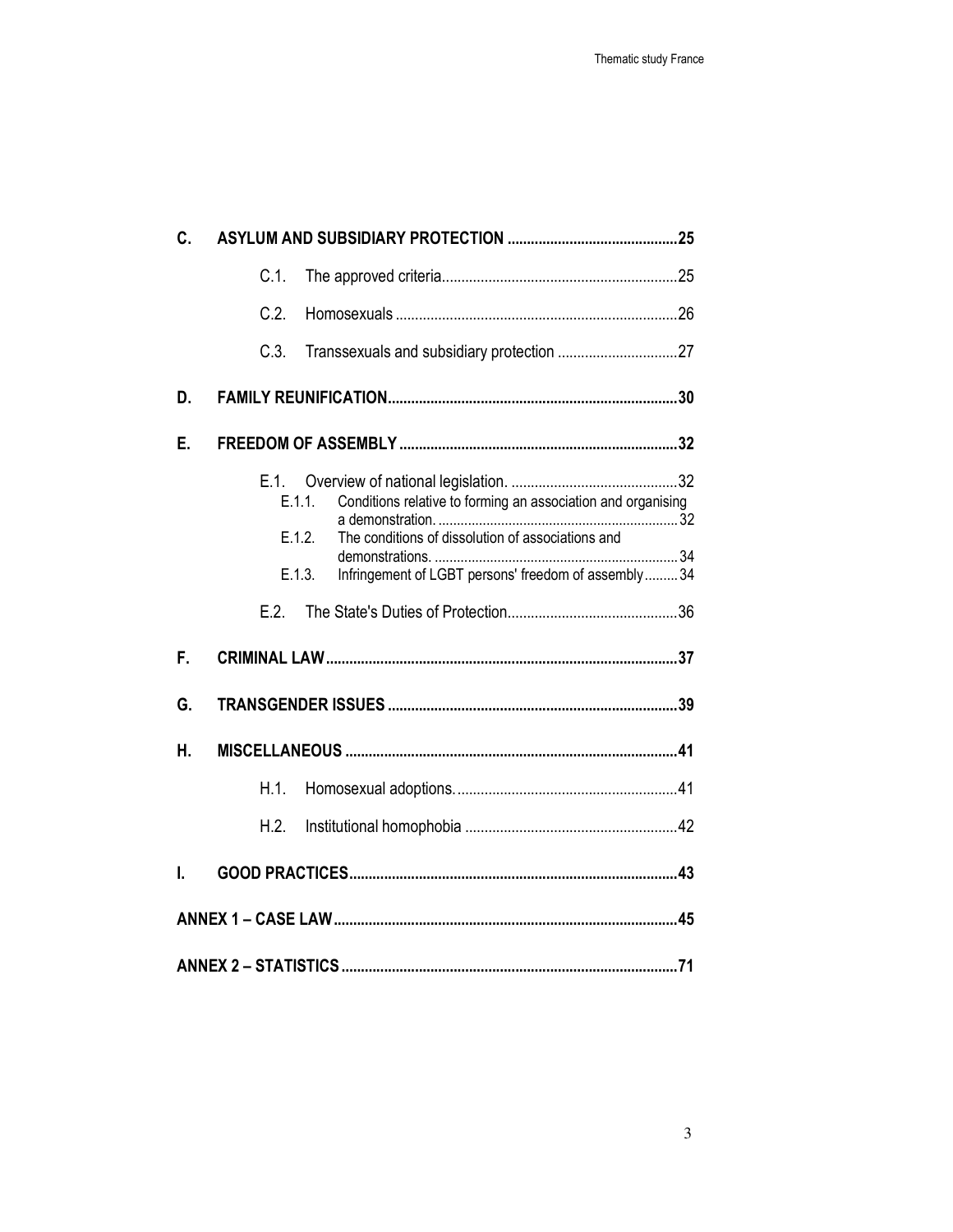# Executive summary

## Implementation of Employment Directive 2000/78/EC

France has transposed Directive 2000/78/EC into labour-related laws, and discrimination based on sexual orientation is punishable. The burden of proof upon the victim has been reduced.

However the transposition being partially conform, France has been subject to infringement proceedings for having failed to completely transform the Council Directive 2000/78/EC of 27 November 2000 establishing a general framework for equal treatment in employment and occupation.

In consequence, the Law n°2008-496 of 27 May 2008 has completed the Labour Code in order to abide by the terms of the directive. According to EC requirements, this new text has allowed the introduction in the Labour Code of a definition of both notions of direct and indirect discriminations when notably based on sexual orientation and has widened the scope of discriminatory behaviours.

### Freedom of movement

French legislation would appear to conform to the Directive and France has fulfilled its European obligations.

Aside from difficulty in determining which individuals have the right to freedom of movement by virtue of their family ties, potential barriers still exist as to the guarantee of equal treatment of partners joined by a PACS (a registered partnership) and other couples.

## Asylum and subsidiary protection

In the French system, LGBT persons may, in theory, be granted asylum based on persecution related to their sexual orientation. These same criteria apply to transsexuals.

NGOs point out however that binational PACSed couples have encountered difficulty in obtaining asylum in France. They believe that conventional protection is more and more difficult to obtain in France.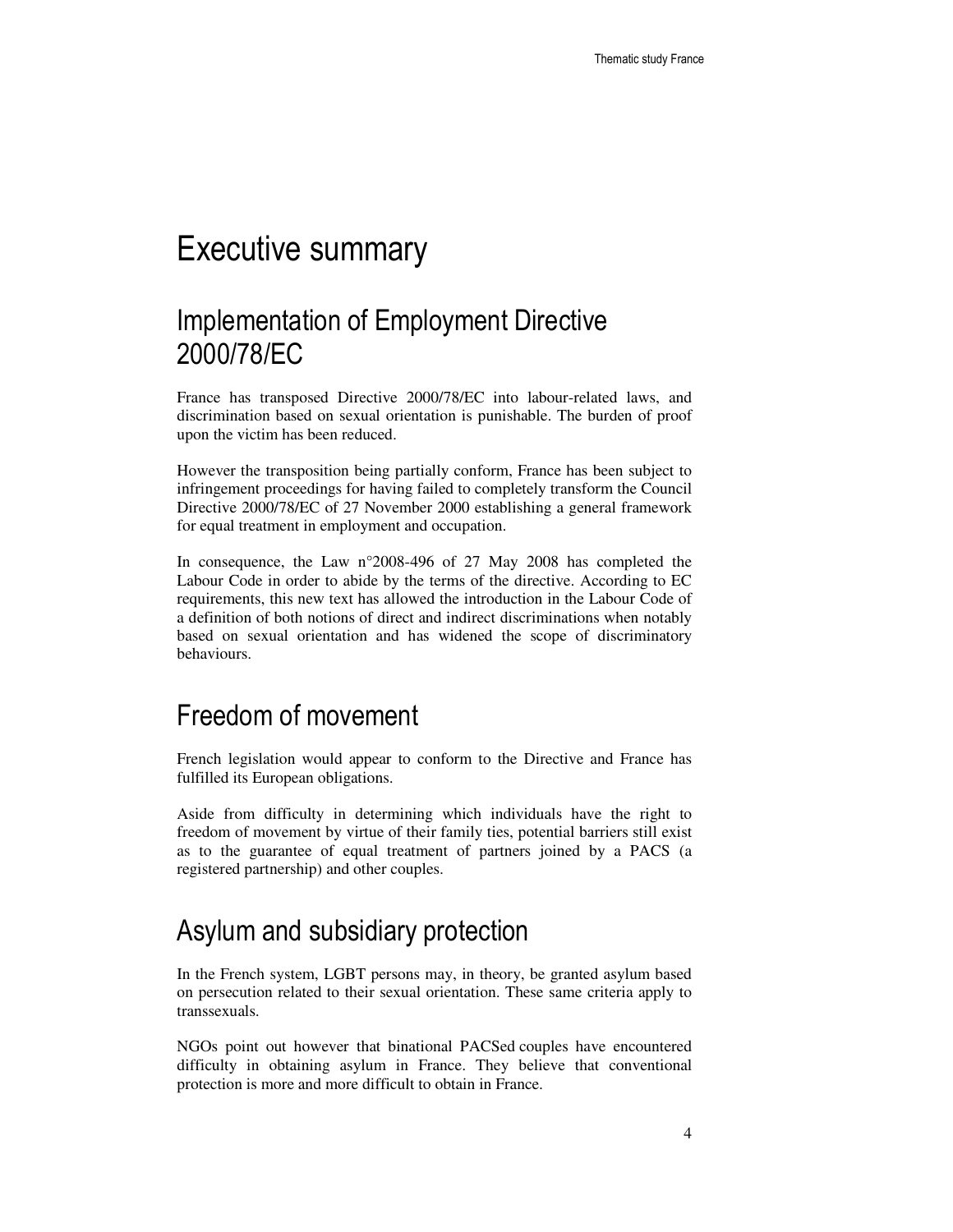## Family reunification

As French law does not recognise same-sex marriage, family reunification does not apply to LGBT couples.

A residence visa may be granted to the partners in a homosexual PACSed couple because concluding a PACS constitutes an element of appreciation of personal ties to France, enabling one to obtain a residence visa. The Prefect nevertheless has discretionary power in the matter.

### Freedom of assembly

In France, LGBT persons are not discriminated against on the basis of their sexual orientation when creating an association whose purpose is to defend their rights.

French legislation does not limit the freedom of association and assembly of LGBT persons.

#### Hate speech and criminal law

Several criminal laws explicitly prohibit discrimination based on sexual orientation. French legislation also considers discrimination based on sexual orientation to be an aggravating circumstance.

Since 2004, French law has also prohibited homophobic libel and slurs.

Finally, since 2004, the law also specifically prohibits "threats based on real or supposed sexual orientation".

## Transgender issues

It is difficult to obtain information about transgendered people in the fields studies by the report. No statistics can be found. Concerning transsexuals, they have the right to change their civil status and forename.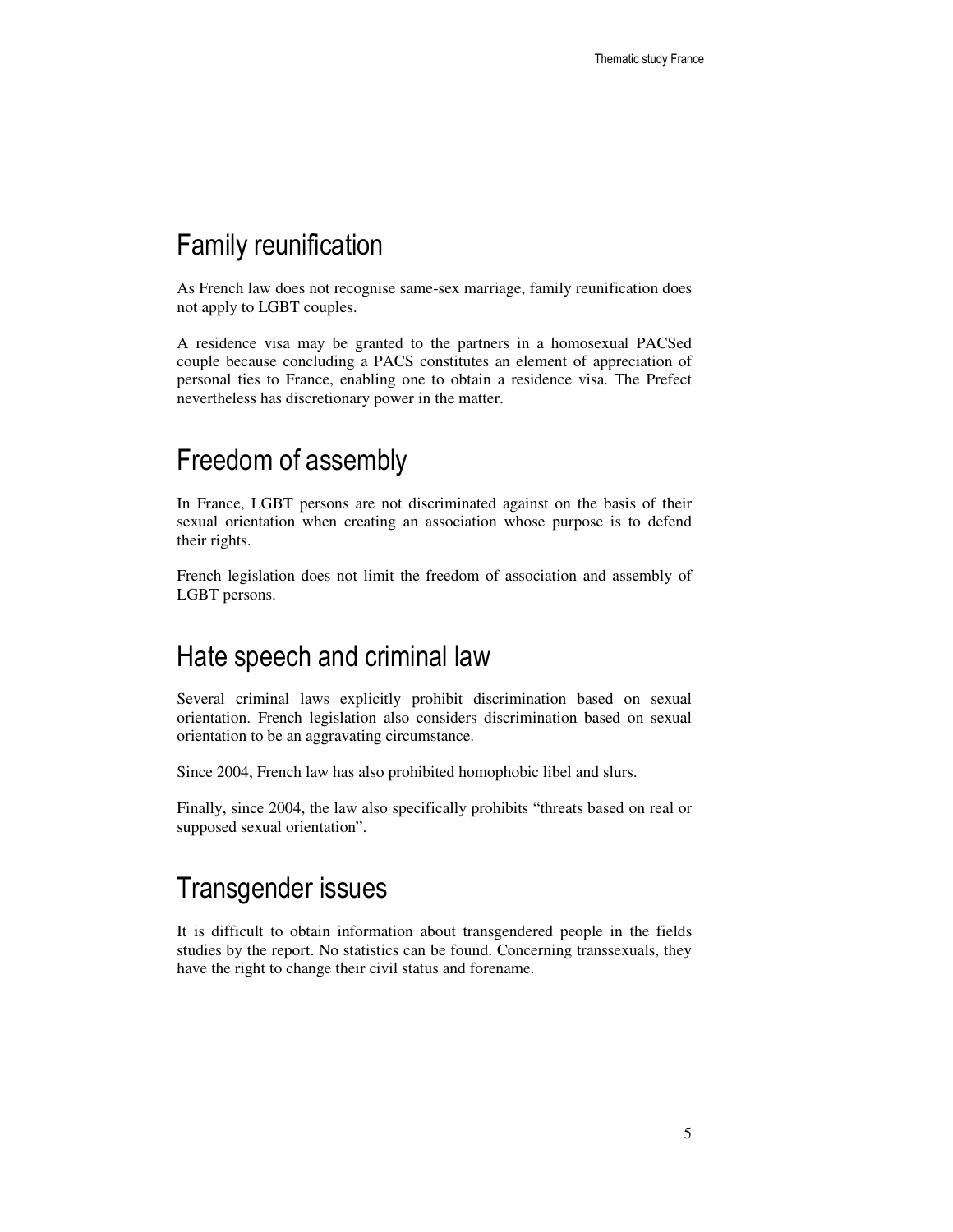#### **Miscellaneous**

France has been found guilty by the European Court of Human Rights for having refused the necessary approval for the adoption of a child by a homosexual.

Refusal by France to grant to a young homosexual woman paternity leave.

### Good practices

The powers granted to the High Commission for the Elimination of Discrimination and for Equality (HALDE) which have made it a recognised authority in France.

Companies' signing a Diversity Charter.

Creation of a "Diversity Label" to recognise companies' efforts for diversity.

The fact that discrimination based on sexual orientation is considered an aggravating circumstance.

*Warning*: It should be noted that it is currently difficult in France to obtain data concerning discrimination homosexuals may be subject to. This is for at least two reasons. The first is the elimination in the Fillon government of the "State Secretariat in Charge of Questions of Integration and Equal Opportunity" (extant from 31 March 2004 to 28 October 2004). This secretariat centralised data concerning equality of the sexes but also was in charge of questions concerning equality in general. To obtain such data today, one must deal with several different ministries: the Ministry of Labour, Social Relations and Solidarity; the Ministry of Immigration, Integration, National Identity and Codevelopment; the Ministry of Housing and Cities; the Ministry of the Interior etc. One must also find the appropriate departments in these ministries, which is often no mean feat. The second reason is the fact that keeping a record of data reflecting sexual orientation has been prohibited since 1992 and is subject to penal sanction. Article 31 of the information technology and freedoms law ( "loi informatique et libertés" ) states in this regard that it "is forbidden to put into or keep in electronic memory nominative data which directly or indirectly reveal one's racial origins or political, philosophical, or religious opinions, one's membership to a trade union or one's mores". The National Information Technology and Freedoms Commission (CNIL) is responsible for ensuring the law's provisions are obeyed and charges can be laid based upon articles 226-16 to 226-24 of the Penal Code. There are thus no official statistics on the GBLT community in France.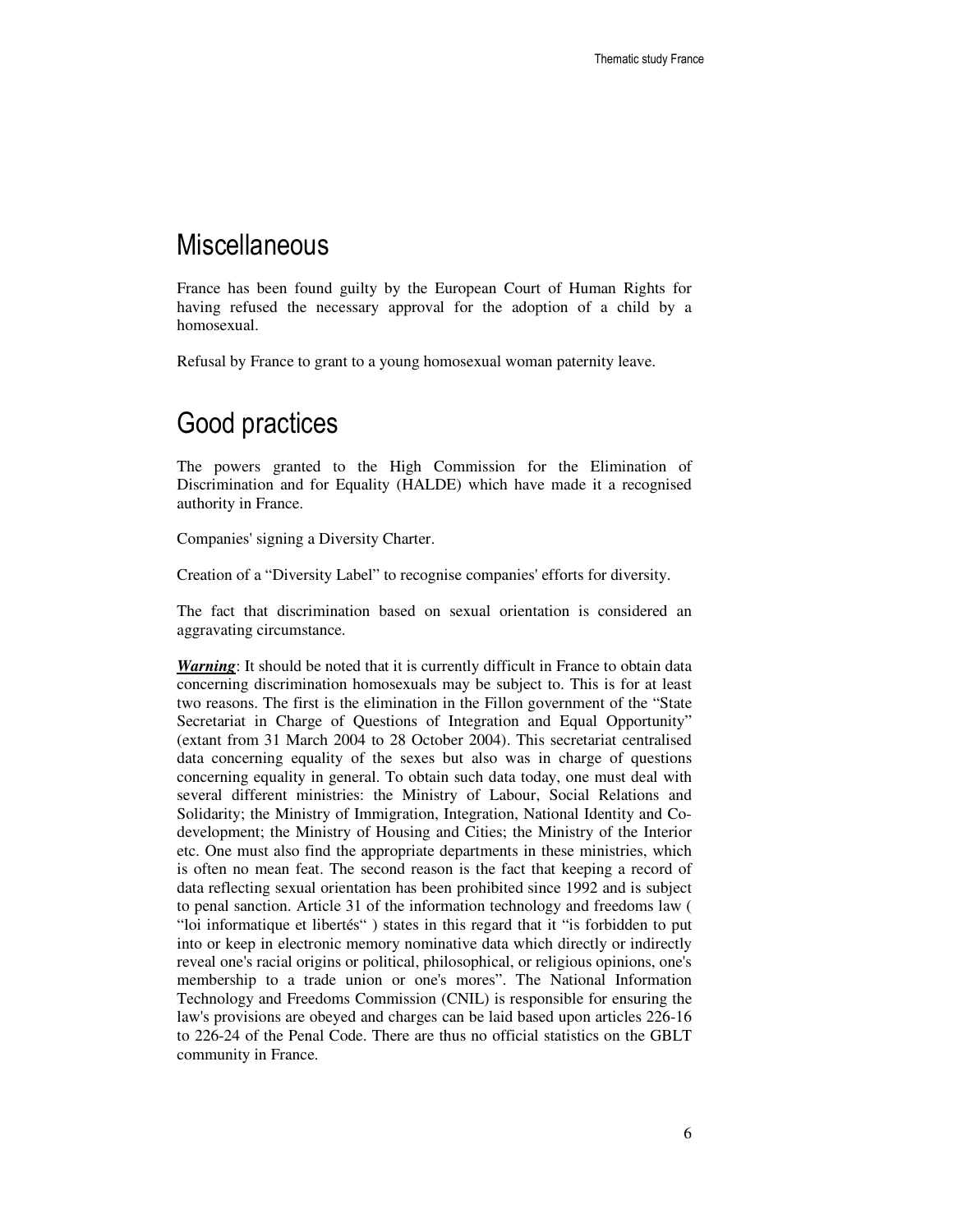# A. Implementation of Employment Directive 2000/78/EC

### A.1. Labour law

French labour law has introduced explicit non-discrimination clauses with regard to sexual orientation and gender identity that include homosexuality and transsexualism. Concerning the civil service, only article 40 of the "General Statute of the Civil Service", which required that civil servants be of "good morals", could have been used to avoid hiring lesbians and gays, but this provision was repealed in 1983.

France has been subject to infringement proceedings for having failed to completely transform three European directives into national law within the prescribed periods: Council Directive 2000/78/EC of 27 November 2000 establishing a general framework for equal treatment in employment and occupation; Directive 2002/73/EC of the European Parliament and of the Council of 23 September 2002 on the implementation of the principle of equal treatment for men and women as regards access to employment, vocational training and promotion, and working conditions; Council Directive 2000/43/EC of 29 June 2000 implementing the principle of equal treatment between persons irrespective of racial or ethnic origin.

The Law n°2008-496 of 27 May 2008 completes the Labour Code to abide by the terms of these directives and by the requirements of the European Commission, which considered that the French legislator had failed to fully implement the three directives, since it had omitted to include a definition of direct and indirect discriminations, of moral harassment and of sexual harassment in French law. Therefore this new text has allowed the introduction of a definition of both notions of direct and indirect discriminations in the Labour Code according to EC requirements. According to article 1 of the Law, there is direct discrimination where "one person is treated or would be treated less favourably than another is, has been or would be treated in a comparable situation", especially on the ground of sexual orientation. As a response to the European Commission request, this definition includes a time dimension in the assessment of comparable positions. It allows comparison between current, past and speculative situations. The wording of law suggests the extension of the field of discriminatory treatment to series of situations actually or potentially occurring and/or having roots in the past. Beyond the stringency of the actual victim condition, it introduces comparison between hypothetical situations based on the estimation of what would have been the standard treatment in the same situation. In this regard the basis of testing is centred on the assessment of the situation of a person belonging to a potentially discriminated category,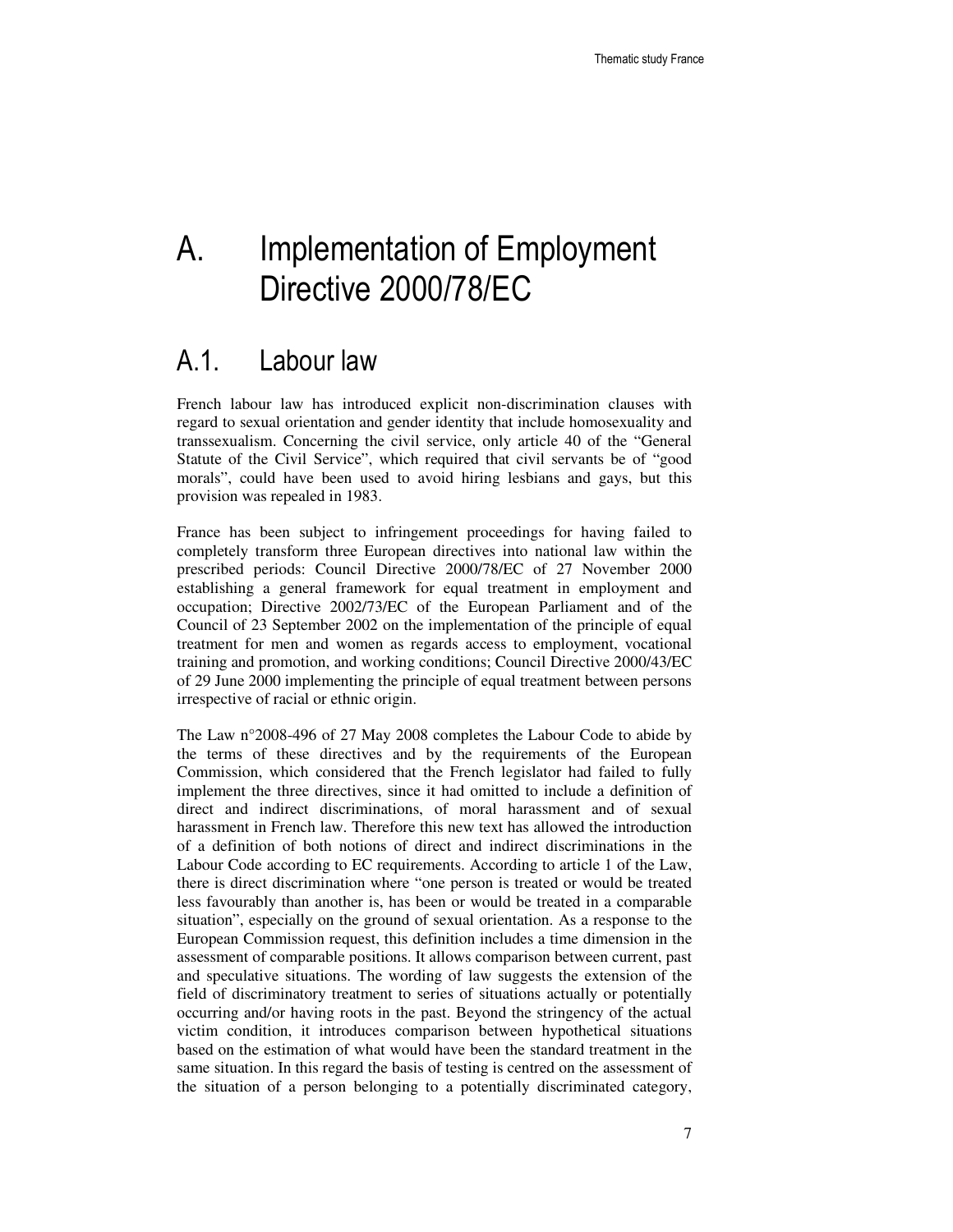notably by reason of his/her gender or sexual orientation, in comparison to standard situations serving as benchmark (report of information n° 252 (2007- 2008), C. HUMMEL). Indirect discrimination in this field is defined as occurring when, on the ground of sexual orientation, "an apparently neutral provision, criterion or procedure has the potential for putting one group of persons at a disadvantage compared to other persons, unless it is justified by a legitimate aim and means for achieving it are appropriate and necessary". Notions of direct and indirect discriminations appear in article L. 1132-1 and article L. 1134-1 of the Labour Code.

#### A.1.1. Recruitment

Article L. 1132-1 of the Labour Code, as modified by the aforementioned law, specifies that "No person shall be rejected from a hiring process or be denied access to an internship or training programme, no employee shall be penalised, dismissed or be subject to any discriminatory measure, be it direct or indirect, as defined by article 1 of the Law of 27 May 2008, in particular concerning pay, as referred to in article L. 3221-3, profit-sharing or issuing of shares, training, reclassification, assignment, qualification, classification, promotion, transfer or contract renewal based upon his or her origin, sex, mores, sexual orientation etc." In compliance with the Council Directive, the Labour Code also states that a job applicant who believes he or she is a victim of discrimination may claim direct or indirect discrimination before a judge. The burden of proof on the victim has been reduced however. The onus is no longer on the victim to provide formal proof of the discrimination he or she has been subject to but to present evidence indicating the possibility of its existence. In light of such evidence, the onus is upon the employer to prove that his decision is "justified by objective elements devoid of any discrimination". Failing this, discrimination is found to exist. The judge shall reach a verdict after ordering any investigative measures he or she deems necessary.

Until now, few verdicts have penalised homophobic practices in the recruiting phase. But "the reduction of the burden of proof on he / she who believes himself / herself to be the victim, as well as the ability to invoke the existence of indirect discrimination, i.e. based upon an apparently neutral criterion, must today facilitate the judge's apprehension of such behaviours and give a more realistic measurement of them, especially in the hiring process" (D. Borillo, T. Formond, l'Homosexualité et discriminations en droit privé, Paris, la documentation française, 2007).

#### A.1.2. Internal company policy

In the workplace, article L. 1321-3 (par. 3) of the Labour Code requires that neither internal company policy nor regulations may adversely affect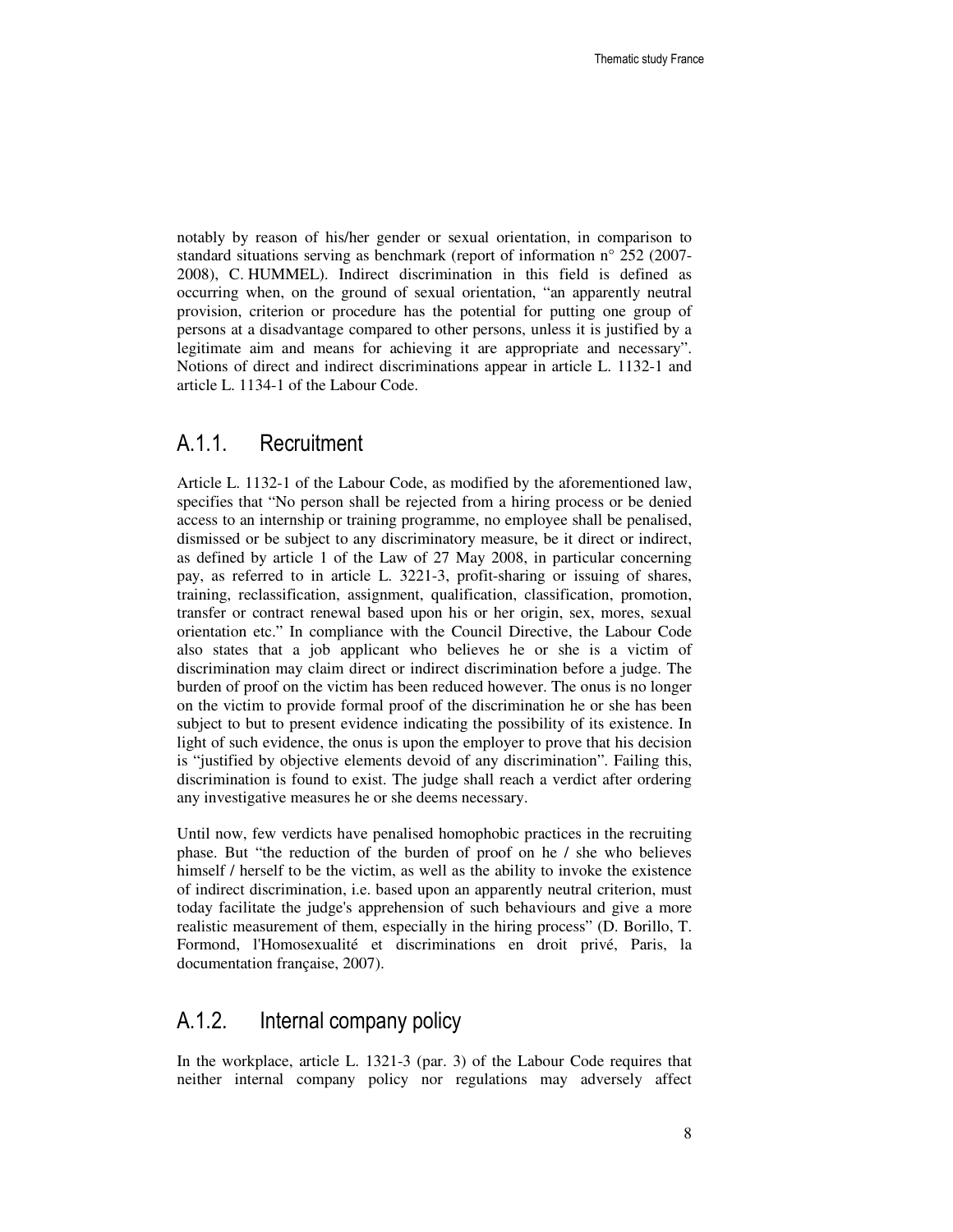employees upon the basis of their sexual orientation. It provides that internal company regulations "shall not contain provisions adversely affecting employees in their occupation or their work by reason of their sex, their mores, their sexual orientation etc." Furthermore, no employee "may be penalised ... by reason of his or her sexual orientation" as provided by article L 1132-1 of the Labour Code. In case of recourse to legal proceedings for discrimination, such penalties are not legally valid according to article 1132-3. The Law of 27 May 2008 sets up a protection against retaliatory measures for those having recounted discriminatory doings or testified in support of someone claiming that he or she had been subject to discrimination.

Law n°2008-496 widens the scope of discriminatory behaviours to affiliation and commitment to a trade union or a professional organisation, including the benefiting of advantages provided by it, as well as accessing employment, professional training and work, including independent work or selfemployment. Additionally the injunction to discriminate is considered as discrimination.

#### A.1.3. Harassment

As numerous accounts testify, homophobia in the workplace mainly manifests itself as insults or even threats. These verbal assaults lead to problematic work relationships that engender stress, feelings of malaise and sometimes depression for the homosexual victims. Moral harassment is one of the ways employers and work colleagues can make life difficult for the LGBT community and is sometimes used to push them to resign voluntarily. Article L. 1152-1 prohibits moral harassment. In case of moral or sexual harassment, the burden of proof upon the employee has been reduced and that upon the employer has been increased. Once the employee in question establishes the facts allowing the presumption of harassment, the onus is upon the defence, in light of the evidence, to prove that their actions do not constitute such harassment and that their decision is justified based on objective elements devoid of any harassment. The judge shall reach a verdict after ordering any investigative measures he or she deems necessary.

Law n°2008-496 adopts the Community definition for harassment and explicitly specifies, in accordance with the European Commission's requests, that behaviours identified as harassment may be based on race, ethnic origin, religion, beliefs, handicap, age or **sexual orientation**. Definition of moral and sexual harassment is widened by the new law: a prohibited behaviour may consist in a remote action contrary to the necessarily repeated acts in the Labour code and moral harassment is based upon explicit grounds. In addition, protection is offered against any behaviour with a sexual connotation.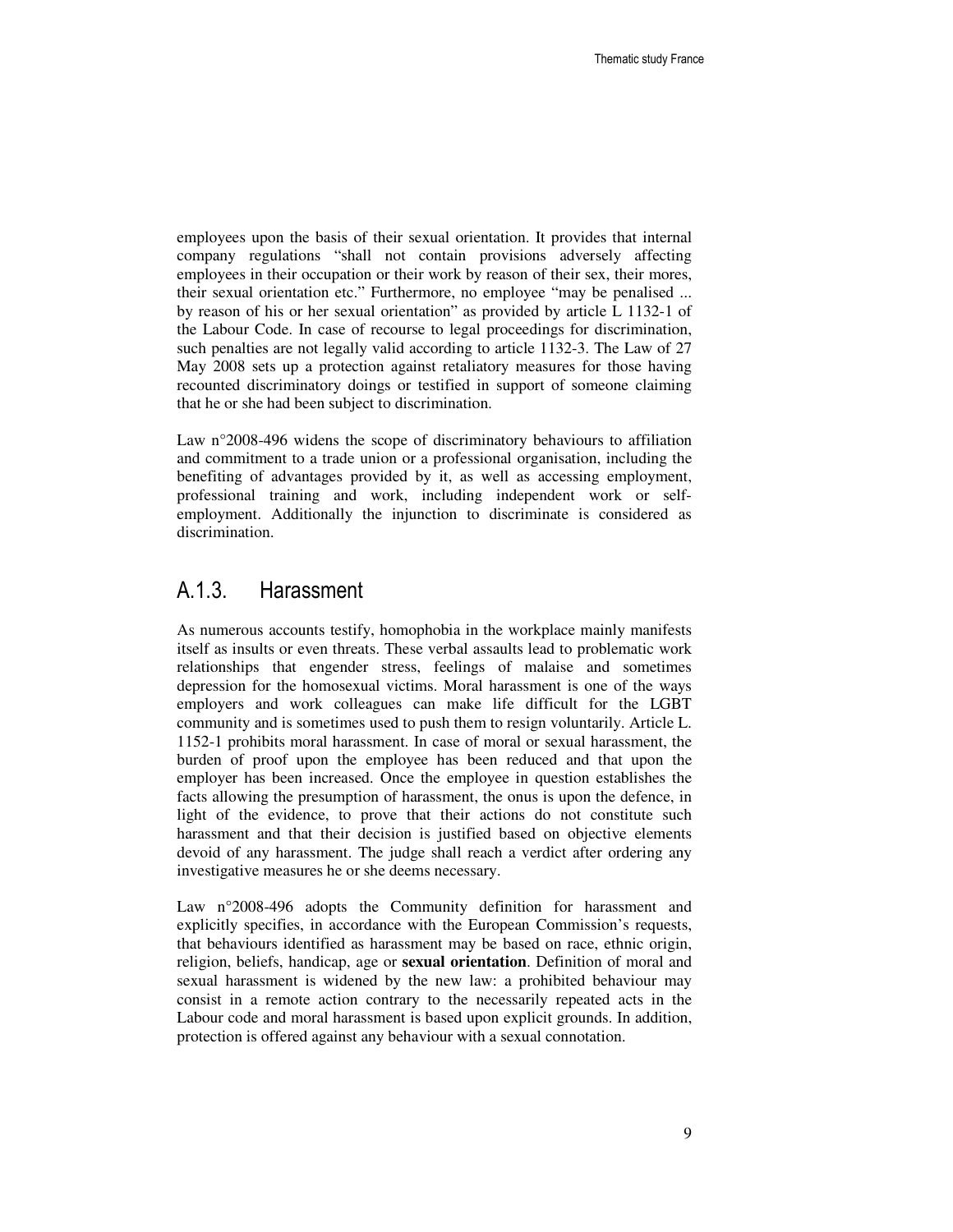#### A.1.4. Dismissal and resignation

An employee's homosexuality, whether real or imagined, often constitutes a basis (be it explicit or implicit, direct or indirect) for the termination of a contract. One's being subjected to harassment and more general homophobic behaviour in the workplace by the employer, colleagues or even clients can push an employee to resign. In case of recourse to legal proceedings, the burden of proof upon the employee who sees himself/herself as a victim of discrimination relative to dismissal has been reduced. The onus upon him/her is now only to present evidence "allowing to assume the existence of discrimination".

With regard to discrimination in recruitment and dismissal, some authors point out that the transposition of Directive 2000/78/EC is awkward from a legal standpoint. Specifically, the modalities of integrating EU law relative to proof have proved problematic. "Concerning the concept of indirect discrimination, it must be noted that (French) legislators have committed a major confusion". As we have seen article L. 1134-1, of the Labour Code provides that "in case of conflict of rights... the employee or applicant... provides evidence allowing the assumption of the existence of direct or indirect discrimination, as defined by article 1 of the Law of 27 May 2008". In light of such evidence, the onus is upon the accused party to prove that his or her decision is "justified by objective elements devoid of any discrimination". "But (French) legislators have conflated what is related to the concept of indirect discrimination with that which is related to the reduction of the burden of proof. By requiring only that the party accused of direct or indirect discrimination prove that his/her decision is "justified by objective elements devoid of discrimination", this law does not correctly transpose EU law. Indeed, in the case of indirect discrimination, Directives 2000/78 and 2000/48 require that the accused party prove that the "provision, criterion or practice is objectively justified by a legitimate aim and the means of achieving that aim are appropriate and necessary" (D. Borillo, T. Formond, l'homosexualité et discriminations en droit privé, Paris, La Documentation Française, 2007, p. 34).

In addition, these same authors point out the textual differences between the Directive and French law. The French Labour Code provides that the employee or the applicant must "present evidence that allow the assumption of direct or indirect discrimination", wording that does not exactly correspond to that of the Directive but which is drawn from a jurisprudence of the Social Chamber of the Court of Cassation elaborated in 1999 with regard to discrimination upon the basis of sex and of trade union membership. "It would have been more respectful of the obligation to transpose the Directives to simply use the Directives' own terms" (D. Borillo, T. Formond, l'homosexualité et discriminations en droit privé, Paris, La Documentation Française, 2007, p. 34).

In addition, article L. 1152-4 of the Labour Code states that an employer commits an infraction when action is not taken to prevent harassment. Under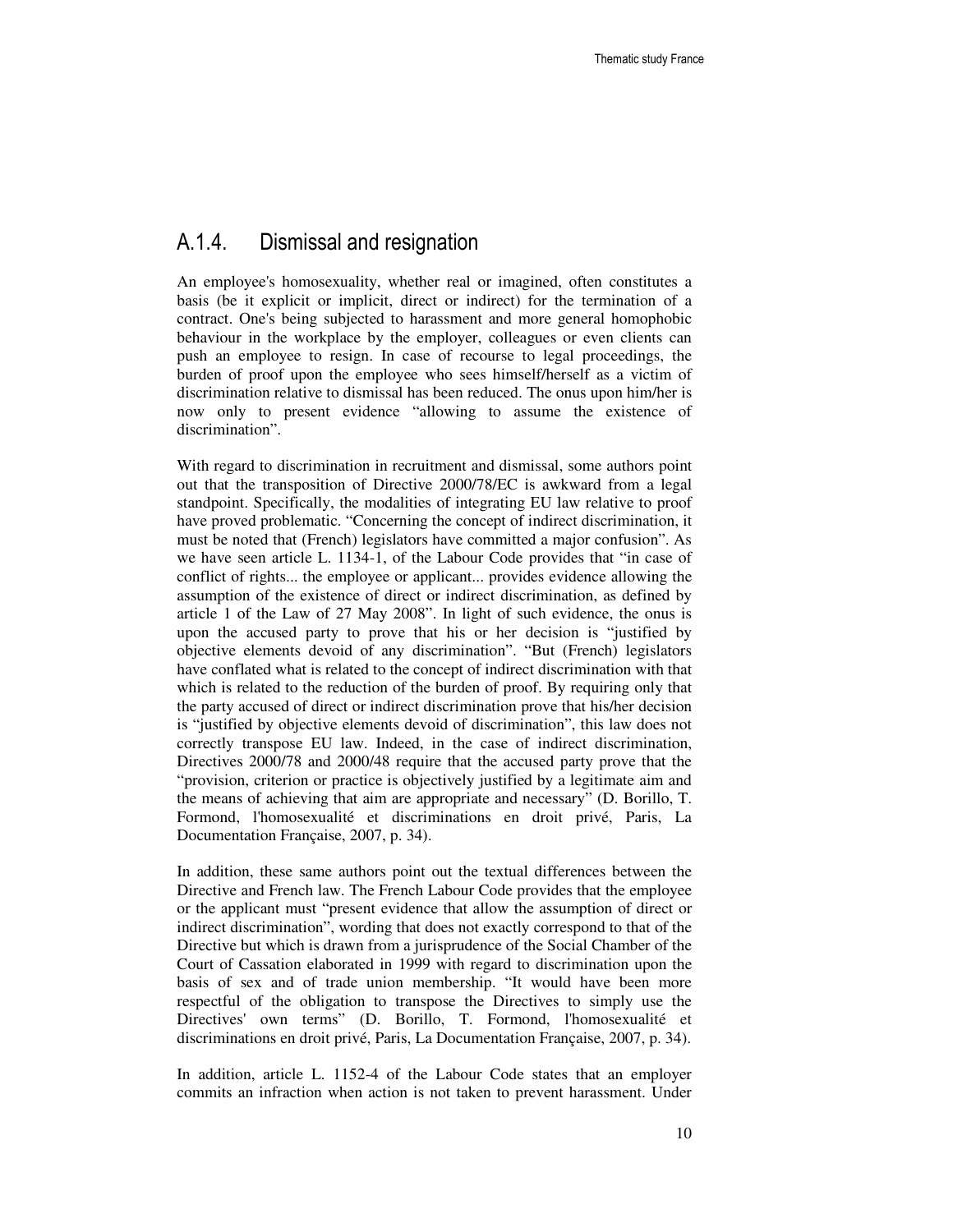this law the employer is therefore required to protect the victim from homophobic behaviour in the workplace.

More generally speaking, and in the framework of eliminating discrimination, Law n°2004-1486 of 30 December 2004 has created the High Authority for Equality and the Elimination of Discrimination (HALDE). Essentially, this law provides for the transposition of Directive n°2000/43 of 29 June 2000. (See below).

Law n°2008-561 of 17 June 2008 has reduced from thirty to "five years since revelation of the discrimination" the period of limitation for civil proceedings in discrimination cases. This reformed provision introduced in article L.1134-5 of the Labour Code, has been widely contested by associations. In a purpose of clarification and appeasement in the implementation of the new law, Émile Blessig, Commission reporter of the National Assembly, has referred to the notion of "revelation" as defined by the Court of Cassation in its jurisprudence relative to discrimination in the workplace. In a case of 22 March 2007, the Court has notably considered that "revelation" goes beyond global knowledge by the employee of the existence of discrimination and corresponds to the moment when there are sufficient elements of comparison to reveal it.

### A.2. Other applications

The law n°2001-1066 of 16 November 2001 essentially transposes the Directive into the field of employment. It must nevertheless be noted that by modifying article 225-1 of the Penal Code, the law has extended the list of types of discrimination and as a result has also extended the concept of discrimination, since by virtue of this law discrimination can also be based upon one's physical appearance, last name, sexual orientation and age. This extended definition is applied generally and in all fields of application.

## A.3. Eliminating discrimination with regard to housing.

Law n° 2002-73 of 17 January 2002 provides in article 158 that "no person may be refused rental of a dwelling by reason of his or her origin, last name, physical appearance, sex, family status, health, disability, mores, sexual orientation...". "In case of conflict with regard to the application of the preceding paragraph, the person to whom rental of a dwelling has been refused provides evidence allowing the assumption of direct or indirect discrimination. In light of the evidence, the onus is on the accused party to prove that their decision is justified. The judge shall reach a verdict after ordering any investigative measures he or she deems necessary." Preparatory work on the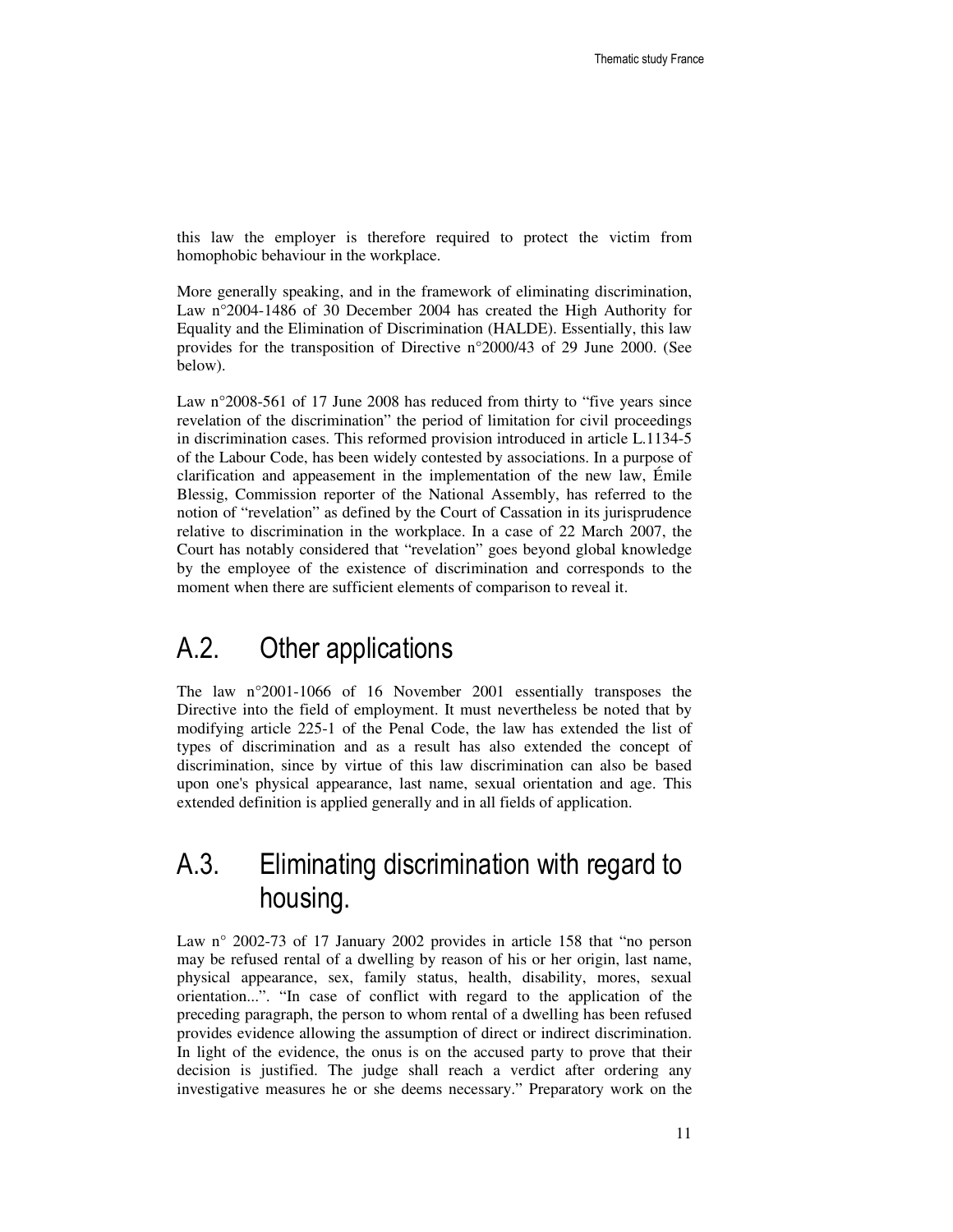law shows that article 158 results from the application of the Council Directive on employment.

Outside of the field of employment, it appears difficult to prove direct discrimination based upon sexual orientation. Such convictions are subject, as is the case for other categories of discrimination, to the less favourable regime of articles 225-1 and following of the Penal Code. This regime does not reduce the burden of proof upon the victim nor does it criminate indirect discrimination. (See below).

### A.4. The High Authority

The High Authority for Equality and the Elimination of Discrimination (HALDE) was created by law n°2004-1486 of 30 December 2004. HALDE is an independent administrative authority whose general purview is to eliminate types of discrimination prohibited by French law or by an international commitment by France and to promote equality, to provide all necessary information, to assist victims and to identify and promote best practice in order to promote the principle of equality in the real world. It is invested with investigative powers.

#### A.4.1. Composition and powers

The High Authority is a collegial body made up of 11 members appointed by the President of the Republic, the Prime Minister, the Speakers of the Assemblies and of the Senate, the Economic and Social Council, as well as the Vice President of the Council of State and the First President of the Court of Cassation. Its president is appointed by the President of the Republic. The college deliberates on any question relative to the exercise of power and missions of the High Authority, especially in legal actions, the observations that the High Authority might present before courts relative to the application of Article 13 of the law of December 2004, its opinions and recommendations... The High Authority is assisted by an advisory committee made up of persons "having an activity in the field of eliminating discrimination and promoting equality".

The High Authority has the power to recommend any legislative or regulatory change intended to eliminate discrimination and must file an annual report to the President of the Republic, the Prime Minister and to Parliament to account for its activities.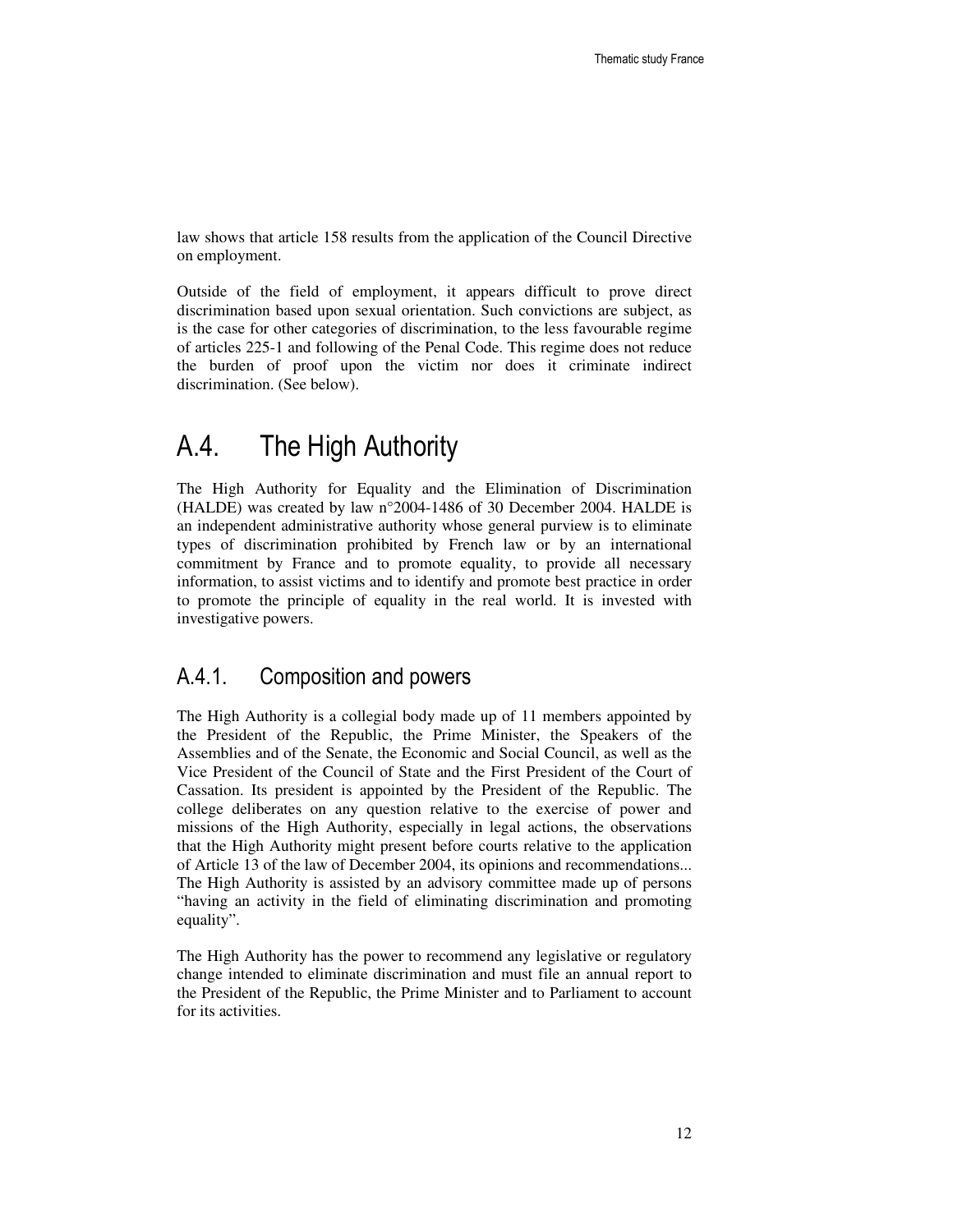#### A.4.2. Seizing the High Authority

The HALDE may be seized by letter by any person who feels he or she has been the victim of discrimination (this can also be done through one's Deputy of the National Assembly) or by any association under the conditions laid out by the law. The HALDE may also seize itself. The High Authority may also be seized by any properly declared association founded within five years of the alleged discrimination whose purpose is to eliminate discrimination and to assist its victims. The association may seize the High Authority "in concert with any person who believes he or she has been a victim of discrimination", and with that person's consent or by the intermediary of a deputy of the National Assembly, a senator or a French Member of the European Parliament. The association may also automatically seize cases of direct or indirect discrimination of which it is aware, on the condition that the victim, when he or she is identified, has been informed and does not oppose the action.

The HALDE examines the complaint and informs the complainant of their rights. If need be, it characterises the discrimination and declares itself competent to investigate the complaint.

The HALDE has powers of investigation and can inform the Public Prosecutor of the Republic.

Very often, the main difficulty resides in establishing proof of discrimination. The HALDE has been granted real investigative powers. It demands of the accused person or company the transmission of all elements and documents necessary to assess the situation. If the accused party refuses to comply, the HALDE may seize the Judge in sitting in Chambers in order to obtain these documents. It may hold hearings and may also investigate in situ. It may propose conciliation or mediation and report its observations to the court. The HALDE requests that the perpetrator of discrimination stop the discrimination in question and may make its intervention public. Most importantly, it may inform the Public Prosecutor of the Republic when evidence of an indictable or summary offence is brought to its attention.

Certain articles of the Law for Equal Opportunity (law n° 2006-396 of 31 March 2006) have considerably strengthened the power of this "independent administrative authority". In the case of an instance of discrimination, the HALDE may conduct, within well-defined limits, searches of premises without the owner's consent. Furthermore, the HALDE addresses the court charged with investigating cases of discrimination, and its testimony is now compulsory and no longer optional in such cases. Agents of the HALDE, sworn-in and specially entitled by the Public Prosecutor of the Republic, may now write citations for acts of discrimination that have been proved by the testing method legalised by article 225-3-1 of the Penal Code. It is possible to offer a settlement, approved by the Public Prosecutor of the Republic, to the perpetrator of the discrimination. This settlement consists in a fine  $(\text{\textsterling}3,000)$  for a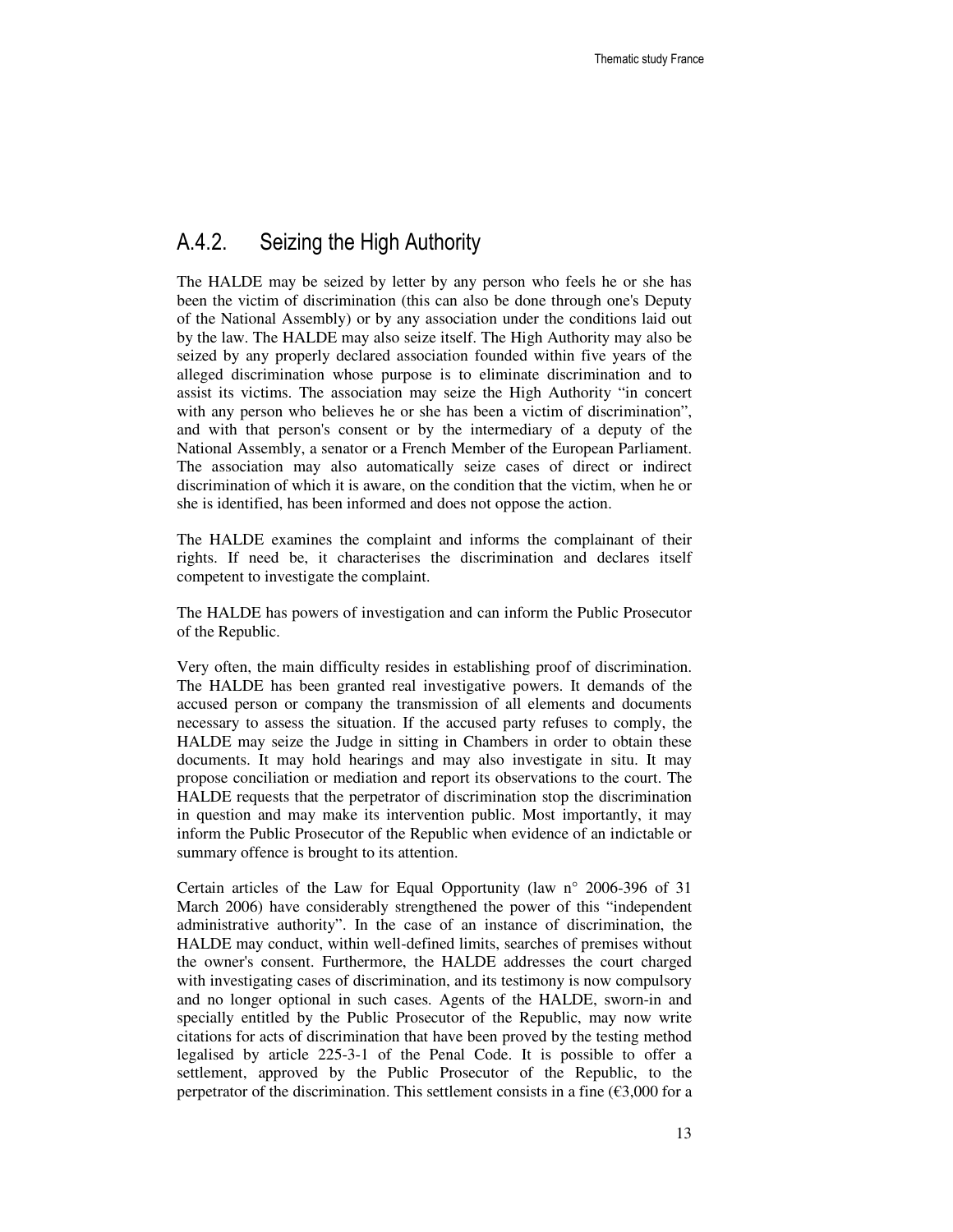natural person and  $E15,000$  for an artificial person). It may sometimes entail other measures. When the HALDE observes an act of discrimination it may, according to the perpetrator's profession request that the public authority responsible for the perpetrator use the powers of suspension and sanctions it possesses.

#### A.4.3. Complaints to HALDE

The HALDE has been seized several times with regard to complaints concerning the homophobic behaviour of employers, public administrations or the discriminatory character of legislation. ]: In 2007, 113 complaints dealing with discrimination based on sexual orientation were received by the HALDE (2% of all complaints received by the HALDE) while in 2008, 240 such complaints were received (3% of all complaints received by the HALDE), compared to 38 in 2005 (2.7% of all complaints received by the HALDE) and 61 in 2006 (1.50% of all complaints received by the HALDE). The High Authority has not published statistics concerning discrimination based exclusively upon sexual orientation.

It was seized on 30 September 2005 with regard to a complaint by a male couple who was allegedly refused rental of a hotel room by reason of their sexual orientation. The HALDE found this amounted to a discrimination offence as defined and punished by articles 225-1 and 225-2-1 of the Penal Code. However, insofar as the complainants had confirmed they would renounce legal action if presented with an official apology, the High Authority contacted the hoteliers to offer them an amicable settlement, whereupon the hoteliers agreed to mediation. The two parties being agreed, the College of the High Authority requested the President to empower the Mediation Centre to appoint a mediator (case  $n^{\circ}32$ , proceedings  $n^{\circ}2005-91$  of 19 December 2005).

Another precedent-setting complaint is that of a civil servant who was a victim of discriminatory moral harassment by reason of his sexual orientation. This harassment came from both his subordinates and some colleagues without any steps being taken by the victim's management to bring an end to this gravely damaging behaviour. In the investigation of the responsibility of the subordinates for the harassment as well as that of management which, while not entirely passive, found no better solution than simply transferring the victim, the High Authority requested that the minister responsible for the administration in question seize the relevant authority. The minister in question informed the High Authority that an inquiry was underway (HALDE report 2006 p. 95).

The High Authority for Equality and the Elimination of Discrimination (HALDE) has already underlined the discriminatory nature of the absence of legal recognition of same-sex partnerships in terms of right to survivor's pension following the death of the registered partner. The Council draws upon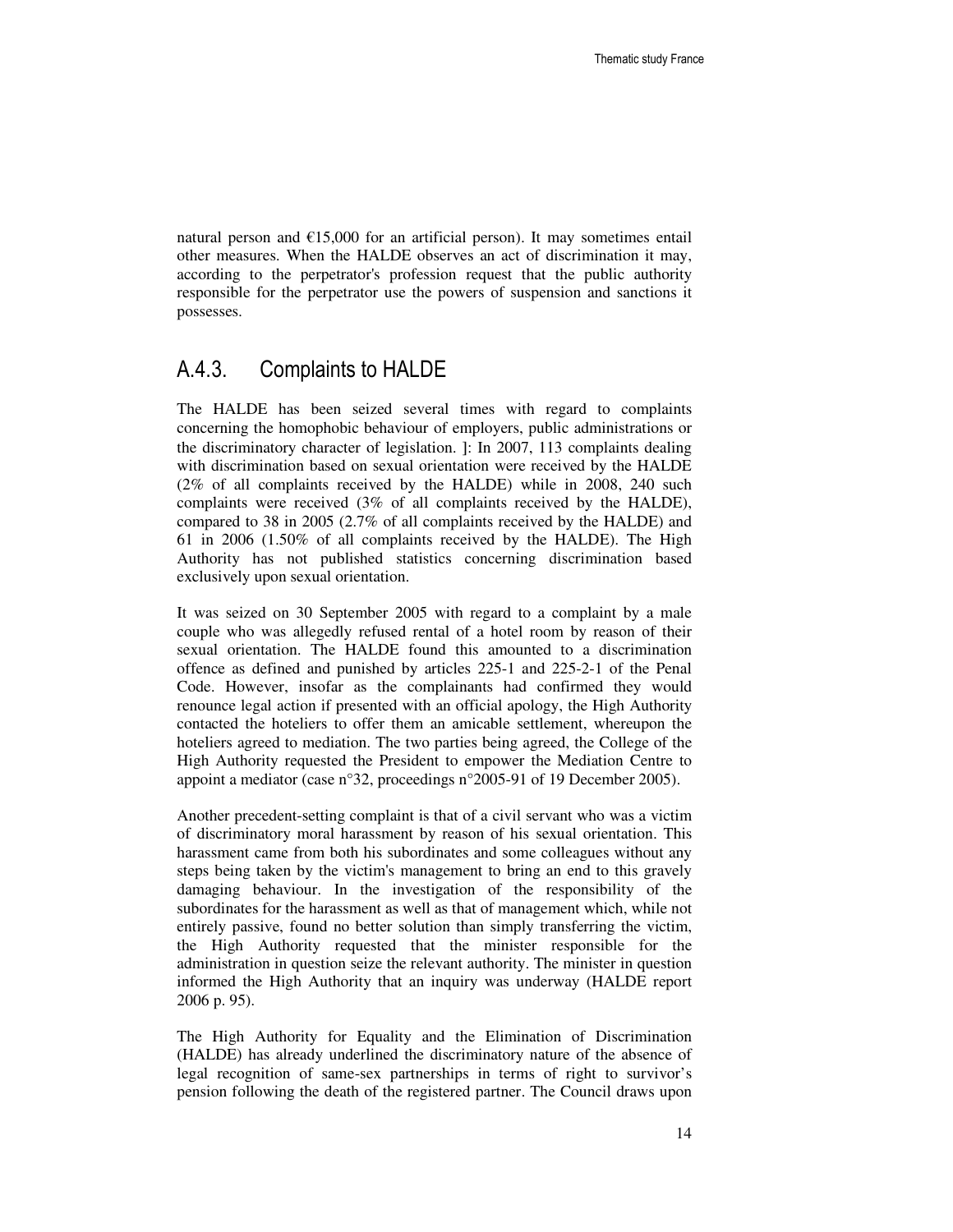the provisions of the European Convention on Human Rights to conclude that there is discrimination in the Social Security Code when making entitlement to survivor's pension benefits subject to marital status (Deliberation n°2008-107 of 19 May 2008). The HALDE has extended this judgement to the refusal to allow payment of a death allowance to the surviving spouse when the persons concerned were not married (Deliberation n°2009-132 of 30 March 2009).

In addition, the HALDE actively intervenes to uncover discrimination and uses the discrimination test, created by the equal opportunity law of 2 April 2006, and the automatic seizure provided by the powers granted to it by the law of 30 December 2004. The HALDE has also undertaken different actions to raise the awareness of French companies of the fight against discrimination in order to share its recommendations with them and to better know their practices. It encourages them to sign agreements such as the Charter of Diversity for Companies in which companies commit themselves to combating all forms of discrimination and to implementing practices in favour of diversity. According to the HALDE, half of the companies in the CAC 40 have signed this charter. NGOs regret that in this context identity and sexual orientation issues are still too seldom addressed by companies. In collaboration with the Ministry of the Budget, Public Accounts and Civil Service, the HALDE has drawn up a "Charter for the Promotion of Equal Opportunities" in the different sectors of civil service (State, territorial and hospital sectors). This Charter was signed on 2nd December 2008 in order to encourage upstream action and watch the implementation of the principle of equal treatment in all management procedures of the civil service.

In the context of its awareness-raising approach, the HALDE has set up a working group to facilitate initiatives aimed at preventing discrimination and harassment based on sexual orientation in lower and upper secondary schools. Having in mind the conclusions produced by this group, the Council has adopted a deliberation formulating its recommendations (Deliberation n°2009- 252 of 12 January 2009). It does not only insist on the need for adequate training provided to teachers and National Education Service staff but also on the importance of incorporating homophobia in school curricula and ensuring that due consideration is given to the respect of associations' complementary role (HALDE report 2008 pp. 60-61).

The HALDE also recommends that schools implement appropriate training and awareness measures for young people. The Council considered as discrimination the refusal by a local education authority to certify an association seeking to organise information sessions for pupils on discrimination linked to sexual orientation (HALDE report 2008 p. 59). Such a decision was motivated by the consideration that sexual orientation was a matter of personal and private choice, which cannot be conciliated with the principle of neutrality and does not belong to public interest but to the defence of particular interests. Despite existence of an unequal treatment in comparison with other applicant associations, notably defending particular interests such as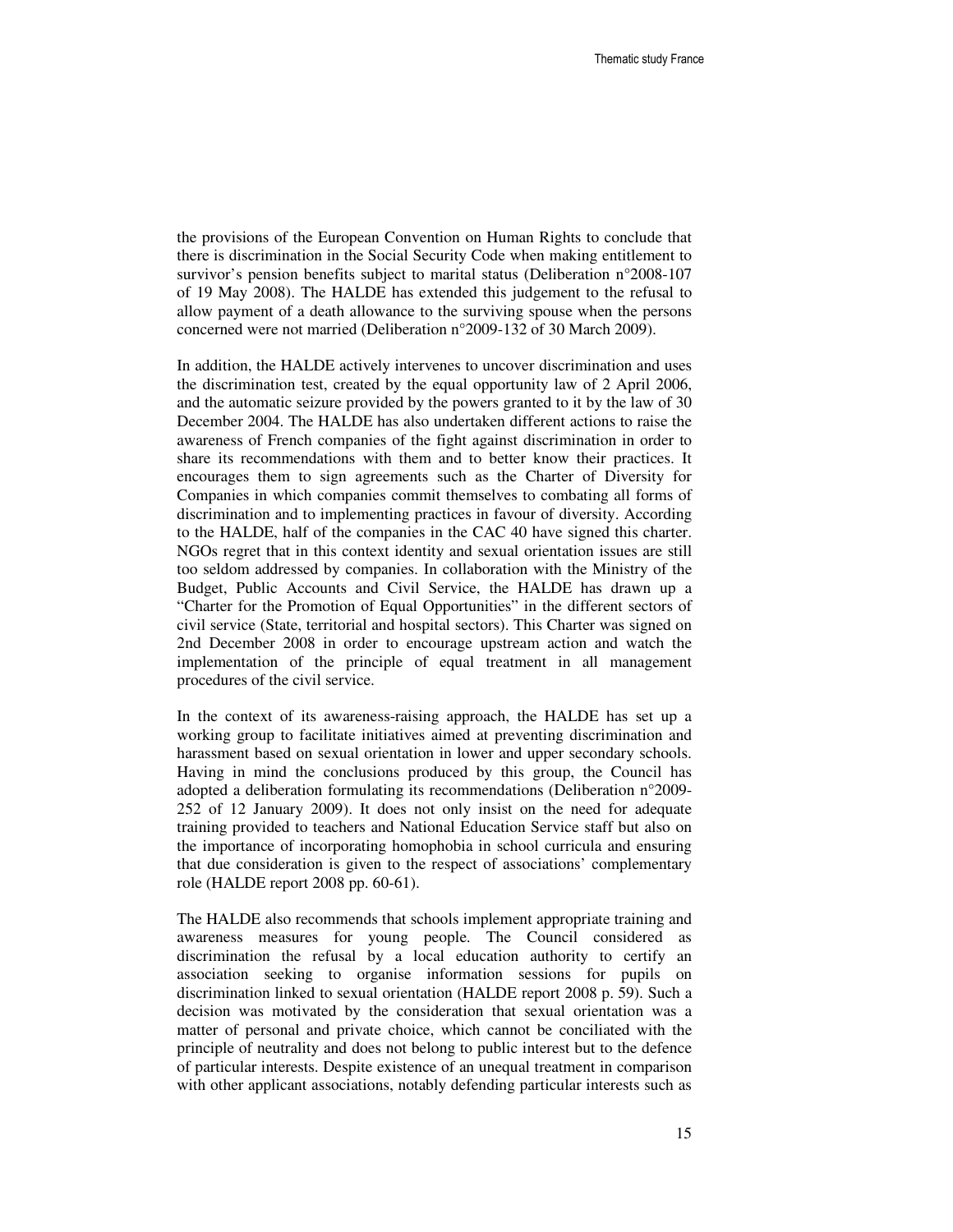mutual insurance, the association did not invoke discrimination before the Administrative Court and therefore could not benefit the lower burden of proof (Deliberation n°2008-14 of 14 January 2008). The HALDE considers that the defence of homosexuals' rights falls within the scope of public interest. It presented its conclusions to the Administrative Court of Appeal, which annulled the contested decision. The appellate judge recognises the general interest that lies behind the access to appropriate information on homosexuality and insists on the commitment of the association not to proselytize. This cautious reminder of the judge is to be linked with the importance of the principle of neutrality. In another similar case, a mediation proposed by the HALDE has led to a compromise between the education authority and the plaintiff association. More recently, following a different trend, the National Education Ministry expressed his opposition to the diffusion of a movie called "kiss of the moon" ("Baiser de la lune") that was aimed at raising awareness about homosexuality in primary school. He considered such a campaign inappropriate in the context of primary school education. This position has aroused criticism among associations fighting homophobic discrimination.

NGOs fighting homophobia recognise the utility of the HALDE in the fight against homophobia. For instance, the association "SOS Homophobie" feels that if the number of workplace-related reports of homophobia it receives has declined, "without jumping to conclusions, it is possible to see an impact of the HALDE's actions, even if, in practice, not all victims of lesbophobia seize it. Employers may be thinking twice about showing their homophobia" (Rapport sur l'homophobie 2007, SOS homophobie , p. 70). Despite of being often ignored or kept under silence in the workplace, problems of discrimination met by homosexuals stay of importance. According to a survey conducted by the HALDE, 85% of employees have felt at least one implicit discrimination when 40% pretend to have been victim of direct discrimination like homophobic insults, mockery, outrage or violence (Christophe Falcoz (ed.), Homophobie dans l'entreprise, Paris, La documentation Française, 2008<sup>1</sup>). Beyond the existence of written plans of action (e.g. Charter of diversity), this survey has revealed the importance for the promotion of diversity of both the exemplary nature of politics and the capacity of managers to embody correlative inclusive values through personal commitments and strong initiatives (p. 20).

 $\overline{a}$ 

<sup>1</sup> Survey published under auspices of the HALDE in 2008 and conducted with 1413 homosexual and lesbian employees and human resources Departments of 14 public and private companies.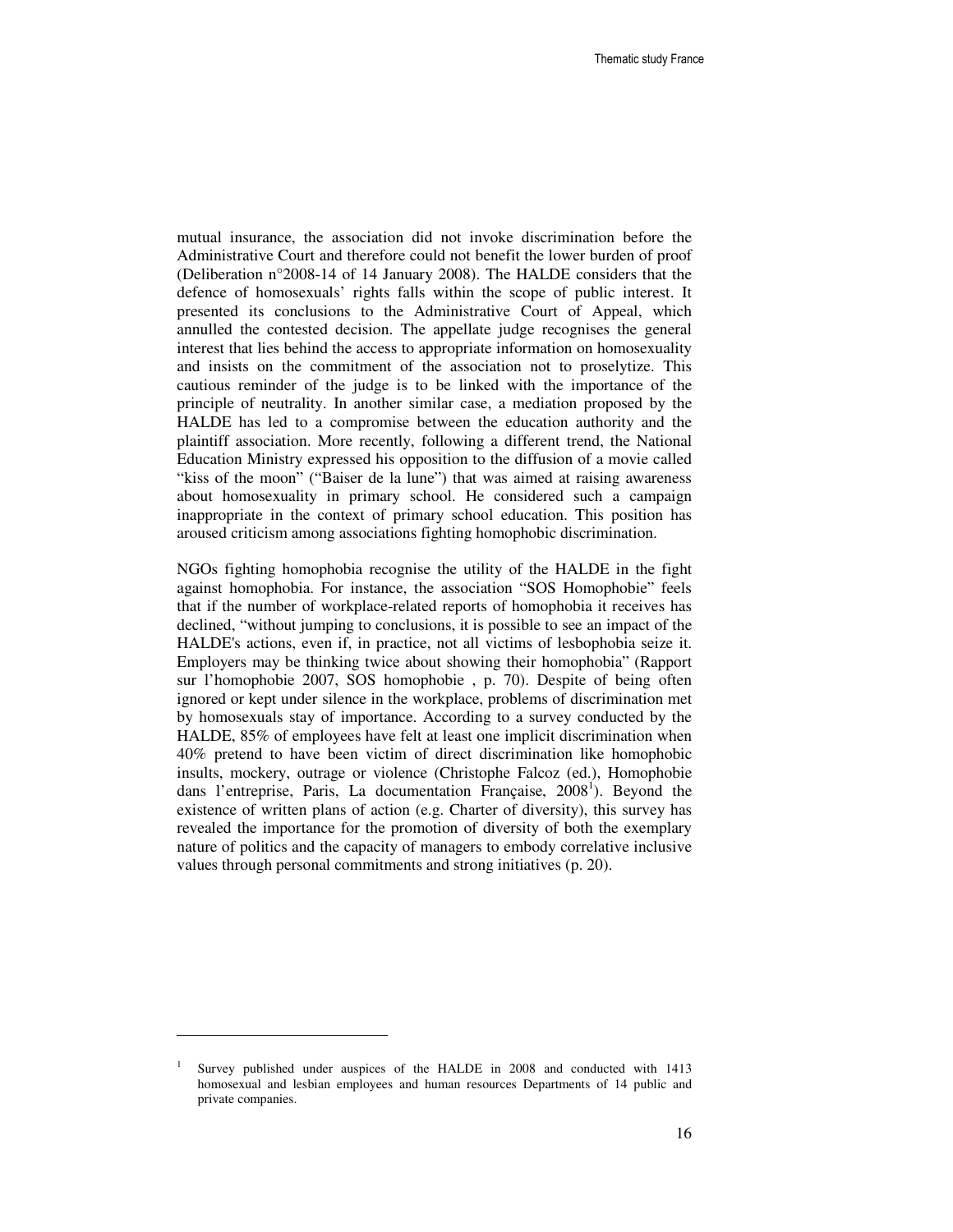#### A.4.4. Complaints by associations

According to article L. 1134-2 of the Labour Code, trade unions, at national, departmental or local level when overseas departments are concerned, or at a company level, may initiate legal proceedings based on the principle of nondiscrimination. They may act, under the conditions laid down in article 1134-1 of the Labour Code, on behalf of a job, training or internship applicant, or on behalf of an employee, without the approval of the discrimination victim, provided that he or she has received written notification and has not opposed the action within a period of fifteen days after notification by the trade union of its intention to engage in proceedings. The person concerned may become involved at any stage during the procedure.

Associations, duly established and registered for more than five years in the field of fighting discriminations, may initiate legal proceedings based on the principle of non-discrimination. They may act, under the conditions laid down in article 1134-1 of the Labour Code, on behalf of a job, training or internship applicant, or on behalf of an employee, provided they have received written consent from the discrimination victim. The person concerned may become involved at any stage during the procedure and may halt proceedings at any time.

A lot of associations may bring an action on behalf of themselves or in support of complaints. In France, almost 160 associations could do it.

The European Commission considers the rule of the five years minimum of existence to be excessively restrictive, whereas France argues that it reinforces protection of the people subject to discriminations as they can thus benefit from the help of experienced associations.

## A.5. Data

It appears difficult to fill in the table provided in appendix 2 insofar as the data we have obtained are not exhaustive and contain a certain number of gaps in terms of specifics (see point 7 for an analysis of recent and accessible jurisprudence).

## A.6. Dismissals

There have been relatively few cases concerning dismissal based upon sexual orientation. NGOs point out however that since the Directive and the laws which implement it came into force, the situation has changed greatly. The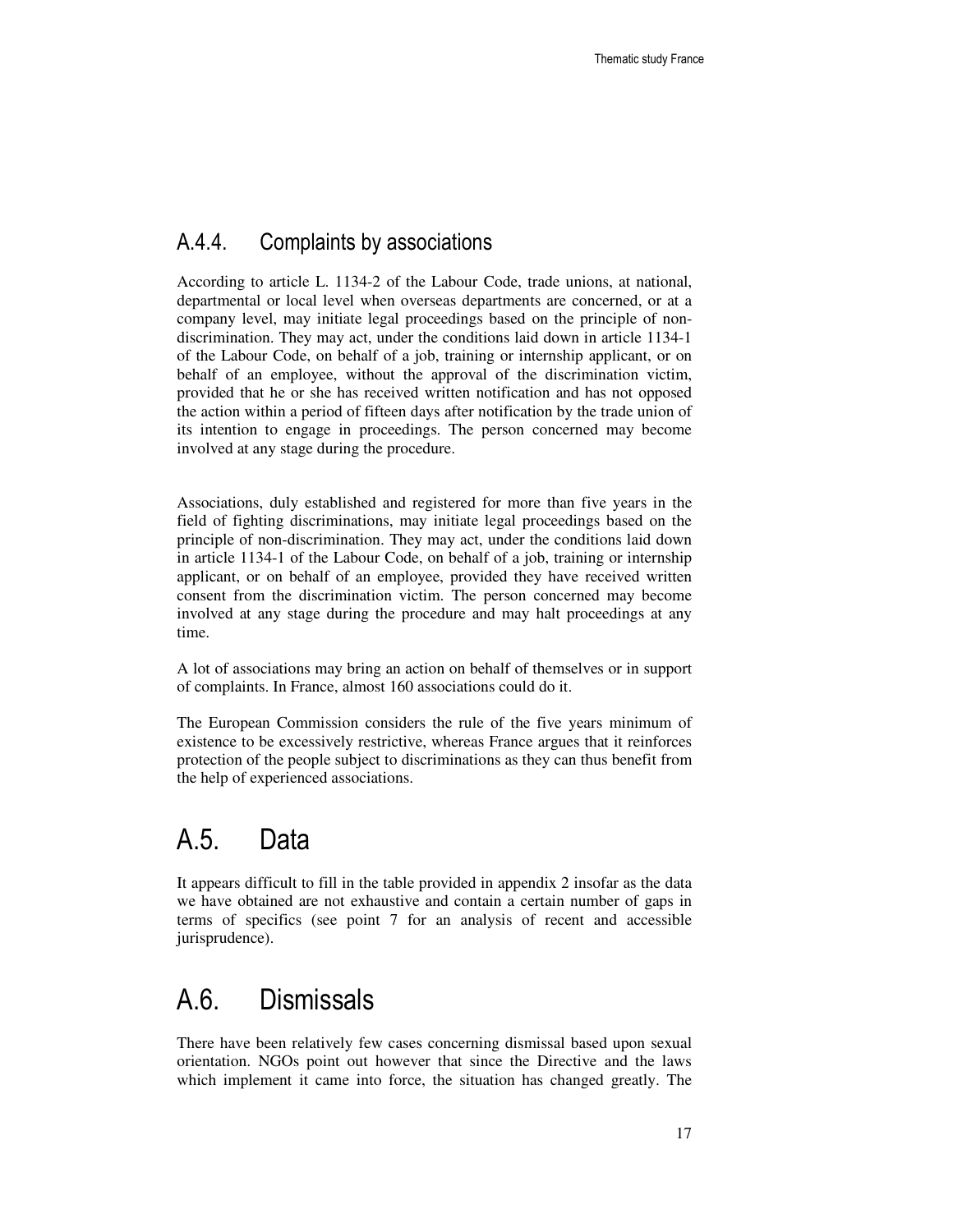report, "Homophobie 2007" by SOS Homophobie indicates that the legislation is correctly applied by judges in many cases and that victims are treated equally by the justice system. However the report deplores the fact that "despite of the large number of infractions and accounts regarding this issue, we observe a very small number of cases in which homophobic employers or colleagues are convicted". Employers often take great care to justify their actions by valid and perfectly legal reasons, rendering any legal complaint difficult. Indeed, certain resignations are considered voluntary when they are in fact forced and discrimination based upon sexual orientation is often hidden behind other grounds for dismissal. As stated by the report "Homophobie 2007" by the NGO SOS Homophobie, "the most frequent case is dismissal for misconduct: the employer uses certain generic, legal arguments which hide the reality of violent homophobia: professional unfitness, incompatibility with the style of management... But they do not hesitate to invent misconduct, mistakes or imaginary thefts, claimed oversights, sometimes even using complicit employees. And this can even go as far as libelling the victim, always very much oriented around sexuality..."  $(p. 156)^2$ . In the report "Homophobie 2009", the NGO SOS Homophobie points out that employers give priority to the most "visible" patterns of discrimination and too little attention is attached to "invisible" types of discrimination such as those based on sexual orientation (p. 177).

 $\overline{a}$ 

<sup>2</sup> That statement is confirmed in the report "Homophobie 2009" by the NGO SOS Homophobie, p. 179.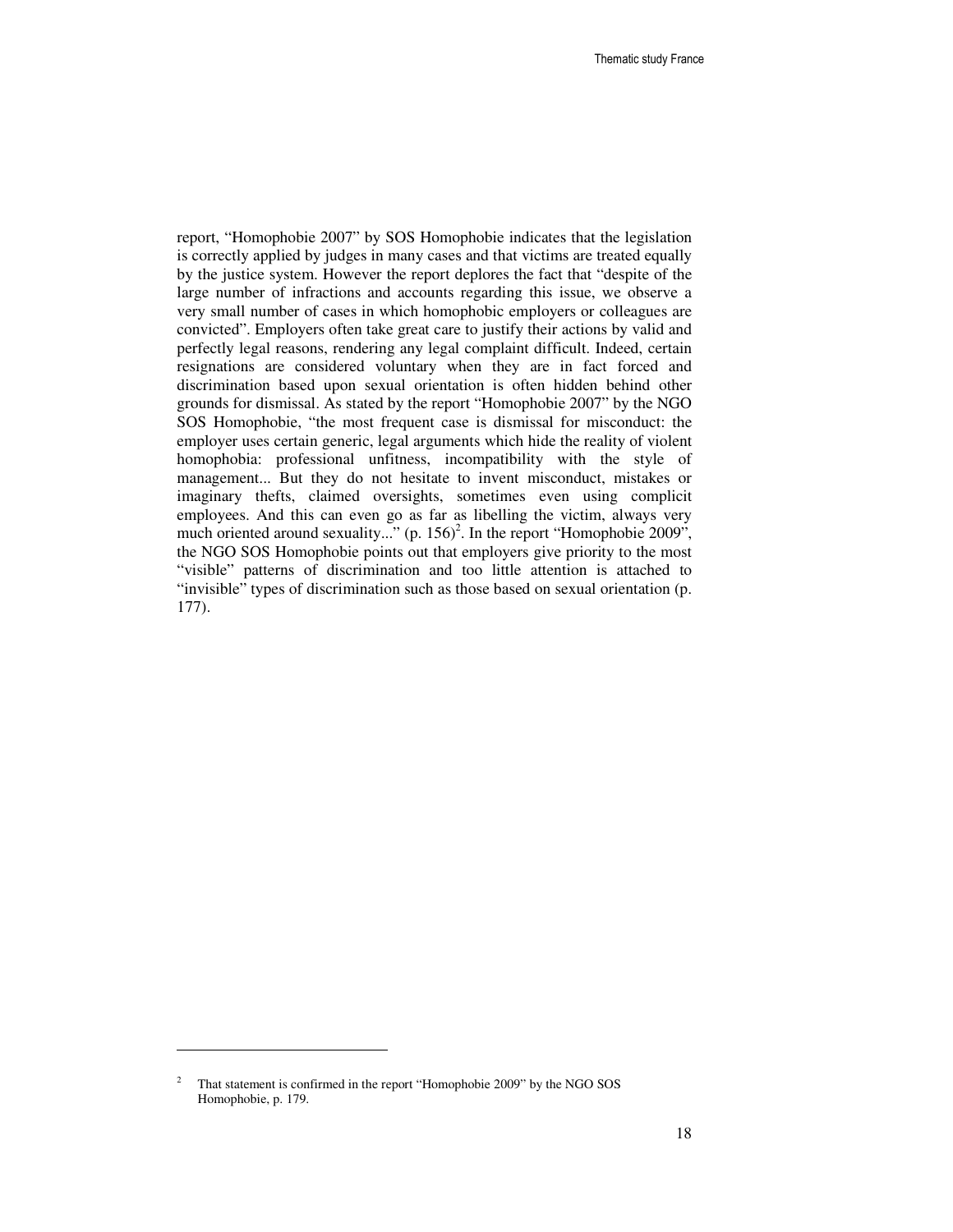# B. Freedom of movement

### B.1. The personal scope of the Directive

Firstly, it must be recalled that by virtue of article 21 of the Treaty on the Functioning of the European Union (former article 18 TEC) "every citizen of the Union has the right to move and reside freely within the territory of the Member States". The European Court of Justice has recognised that freedom of movement is a fundamental freedom that every EU citizen must be able to exercise without discrimination.

Progressively, freedom of movement has been recognised for the family of an EU citizen exercising his or her right to freedom of movement (Regulation n°1612/68 and then Directive 2004/38). Directive 2004/38 relative to the freedom of citizens and their family members of movement and residence within the territory of the Member States provides in article 3 that "1. This Directive shall apply to all Union citizens who move to or reside in a Member State other than that of which they are a national, and to their family members as defined in point 2 of Article 2 who accompany or join them."

The problem is therefore the definition of what constitutes a family member of an EU citizen. In article 2.2, the Directive defines family member as:

"(a) the spouse;

(b) the partner with whom the Union citizen has contracted a registered partnership, on the basis of the legislation of a Member State, if the legislation of the host Member State treats registered partnerships as equivalent to marriage and in accordance with the conditions laid down in the relevant legislation of the host Member State;

(c) the direct descendants who are under the age of 21 or are dependants and those of the spouse or partner as defined in point (b);

(d) the dependent direct relatives in the ascending line and those of the spouse or partner as defined in point (b);"

The question is therefore to verify the compatibility of national law with the Directive with regard to the situation of LGBT couples.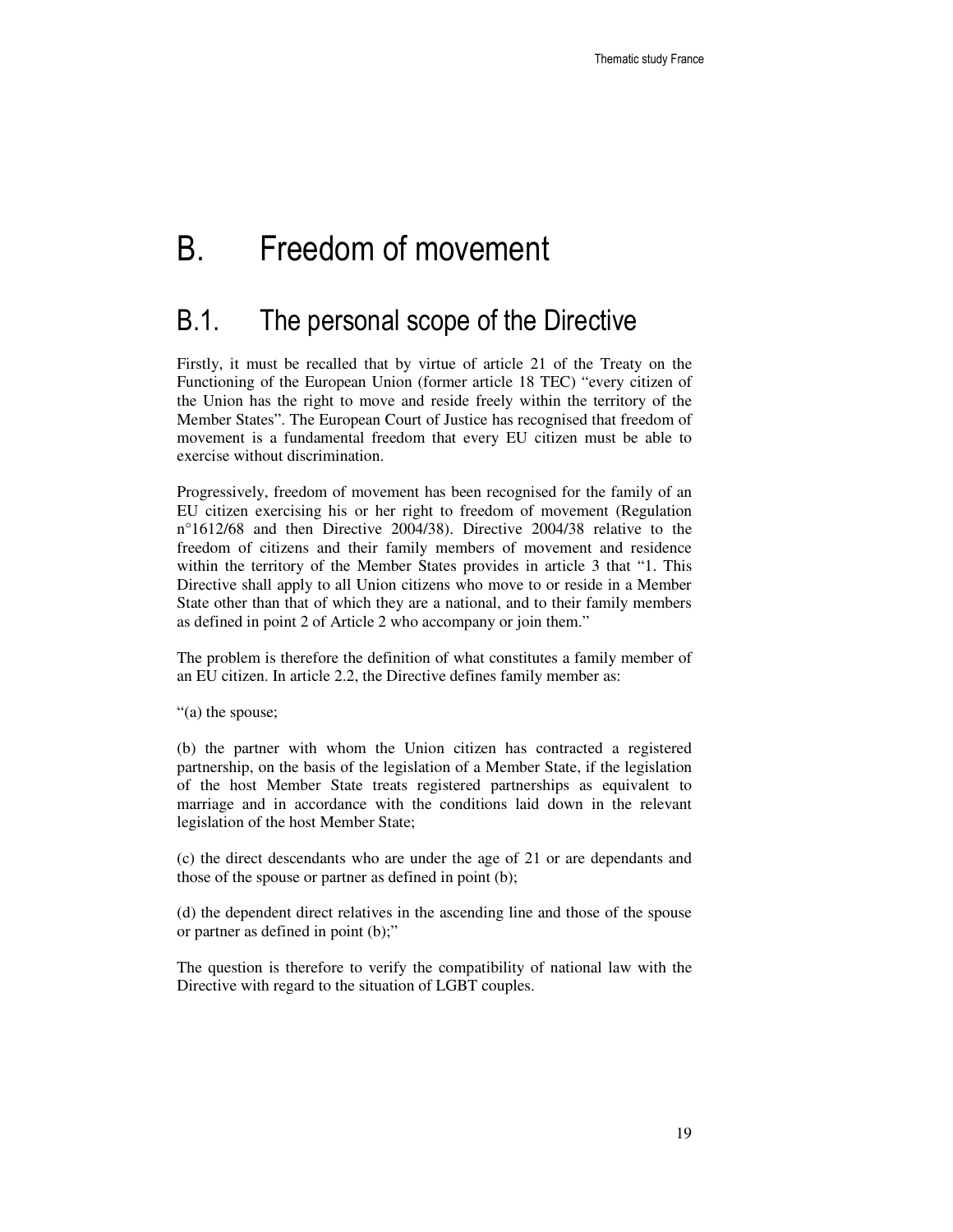## B.2. LGBT couples not within the scope of the Directive.

LGBT couples formed by two citizens of a non-member state are not within the personal scope of the Directive, insofar as neither of them is covered by the right to freedom of movement of article 21 of the TFEU (former article 18 of the TEC) unless he or she is a citizen of a non-member state bound to the EU by international convention granting them rights relative to freedom of movement.

LGBT couples formed by two French nationals or by a French national and a citizen of a non-member state are also outside the personal scope of the Directive when such a situation is purely internal to France where there is no extraneous element allowing the application of EU law.

This exclusion in principle would vanish if a couple were composed of a French national and a citizen of a non-member state bound to the EU by international convention granting them rights relative to freedom of movement.

## B.3. LGBT couples within the scope of the Directive.

LGBT couples formed by two EU citizens are not a source of conflict with regard to entry to national territory and the obtention of a residence visa as they both can exercise their right to freedom of movement individually by virtue of article 18 TCE. Circular n°2008-024 of 18 June 2008 on the right of residence of European citizens has specified that the residence right recognised to European citizens extends to all family members including partners living in cohabitation and registered partners. However, these couples may encounter discrimination with regard to equality of treatment (see below).

Instances of LGBT couples formed by an EU citizen and a citizen of a nonmember state is more complex regarding entry to national territory and the obtaining of a residence visa. Directive 2004/38 requires that the couple be united by "a registered partnership, on the basis of the legislation of a Member State, if the legislation of the host Member State treats registered partnerships as equivalent to marriage and in accordance with the conditions laid down in the relevant legislation of the host Member State". France certainly has a form of registered partnership (the "PACS") but this is not considered in national law as granting the same rights as marriage. Consequently, as the Committee on Petitions of the EP states in its response of 3 July 2006 to petition 0724/2005 " a Member State which does not recognise registered partnerships under its own law will not be required to automatically grant partners registered in another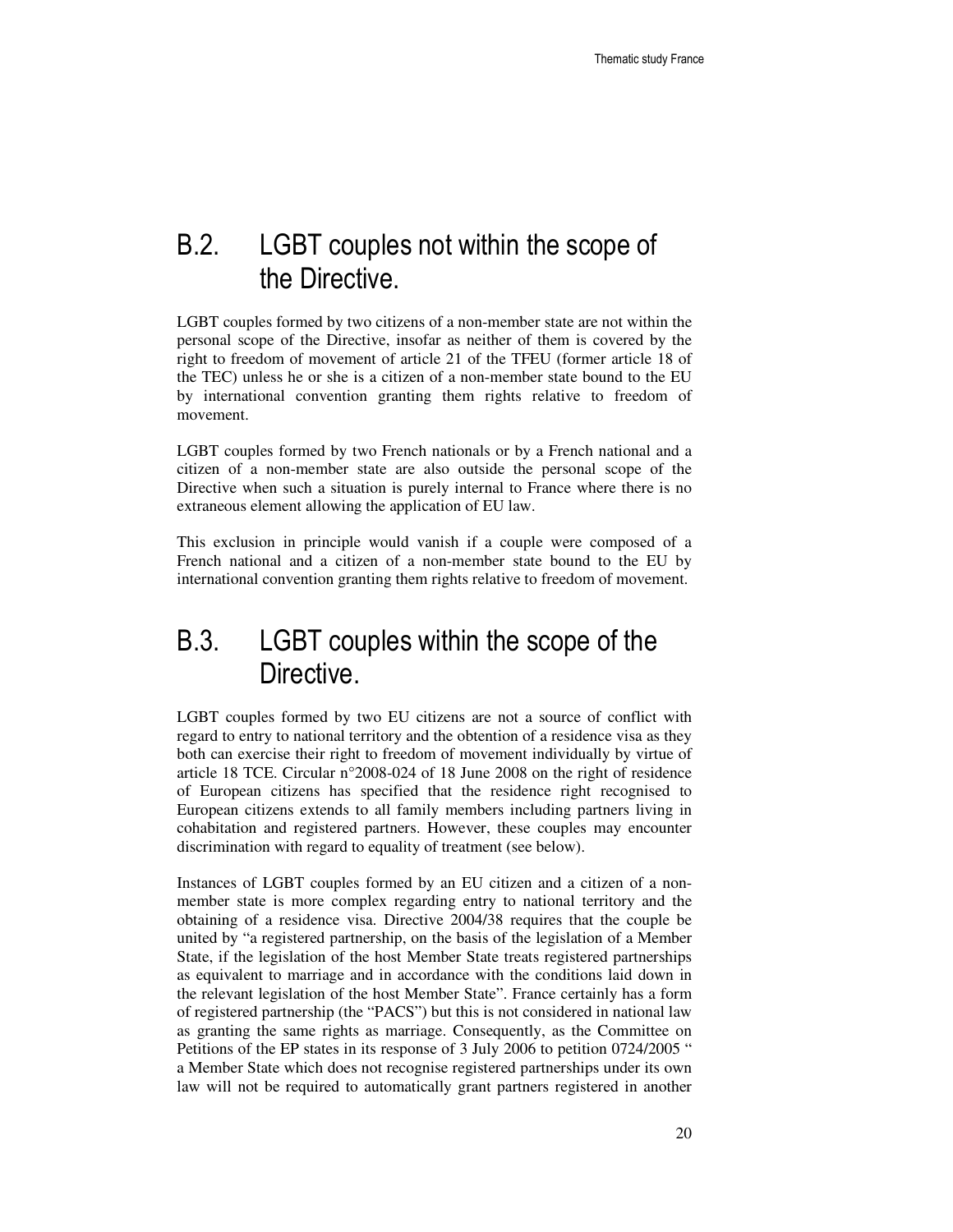Member State the right of residence as family members." As a registered partnership equivalent to marriage does not exist in France, it is not required to apply mutual recognition of partnerships. France is thus not bound by the obligation to adopt legislation allowing the automatic granting of resident status for partners registered in another Member State of the EU.

As a matter of fact, in its response to petition 0724/2005, the Committee on Petitions of the EP underlined that "Under (article 3), the Member States must facilitate the right of residence of these partners, including spouses of a different sex, and must justify any refusal to grant entry or residence." "In practice, EU citizens who are married or in a partnership with a national of a third country, may rely on this facilitation requirement, subject to the application of the principle of non-discrimination."

Notwithstanding its non-recognition of registered partnerships as equivalent to marriage, France is still bound by an obligation to facilitate the right of residence for these registered partners. In this context a temporary residence may be authorised even for unregistered partners as article 12 of Law n°2007- 1631 of 20 November 2007 relating to the control of immigration and asylum in France attests: ] a temporary "private and family life" residence visa shall be issued to the foreign national "whose personal and family ties, notably appreciated in consideration of their intensity, their duration and their stability, the living conditions of the person, his or her insertion in French society and the nature of his or her links with his/her family, stayed in his/her country of origin, are such that refusal to grant a residence visa would disproportionally infringe his/her right to respect of his/her private and family life with regard to the rationale for refusal".

As to the status of children of a registered partner or a non-member state citizen, the Directive provides in article 3.2 that "...the host Member State shall, in accordance with its national legislation, facilitate entry and residence for the following persons:

(a) any other family members, irrespective of their nationality, not falling under the definition in point 2 of Article 2 who, in the country from which they have come, are dependants or members of the household of the Union citizen having the primary right of residence, or where serious health grounds strictly require the personal care of the family member by the Union citizen". French law takes this obligation into account as is shown by the French legislation.

There is no known case law concerning the rights of LGBT partners in the context of freedom of movement ( cf bases de données Lexisnexis, Dalloz, Lextenso)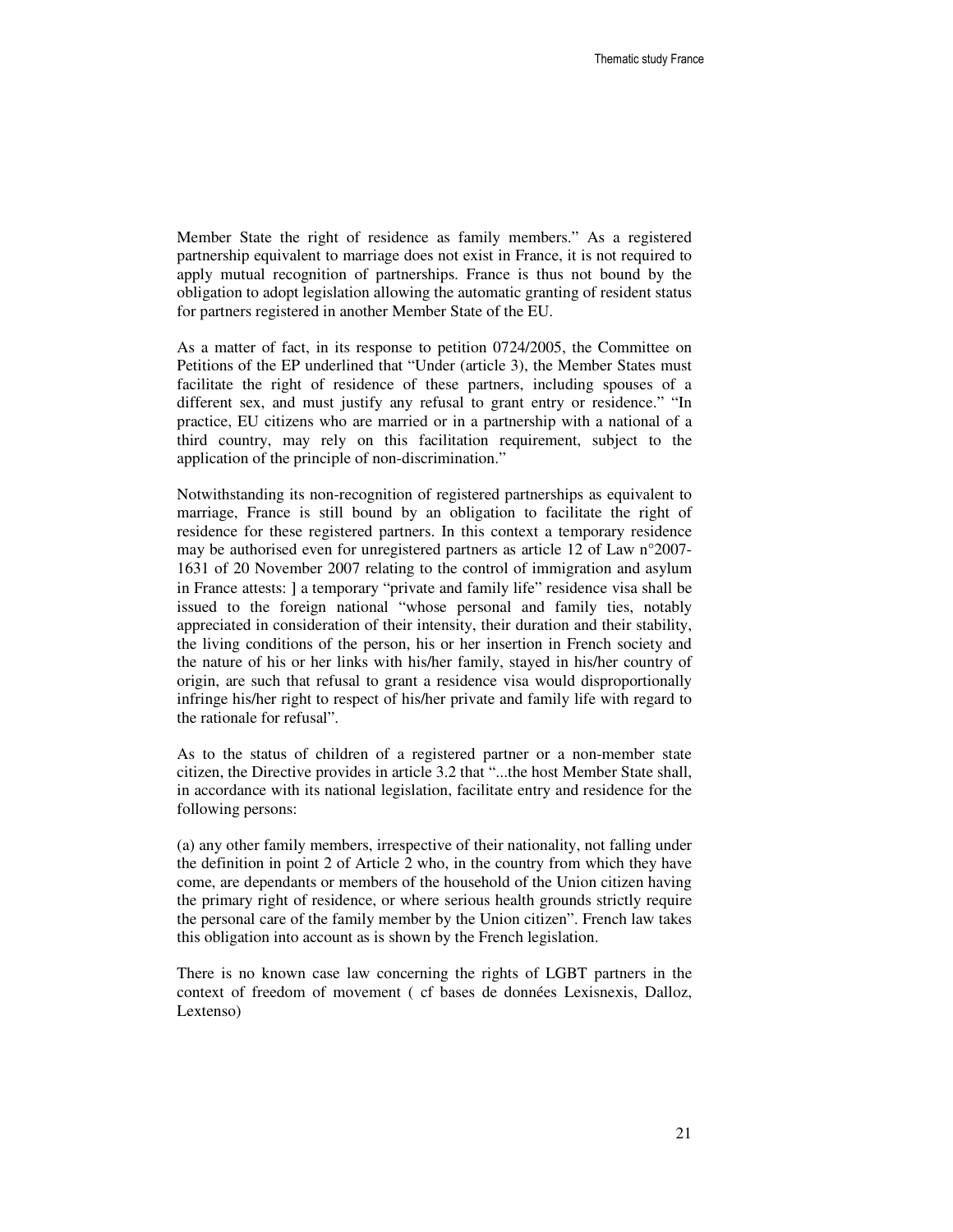## B.4. The existence in French Law of a registered partnership for French nationals exercising their freedom of movement in another Member State.

A registered partnership known as the "Pacte Civil de Solidarité" or "PACS" exists in French law, as a result of the law of 15 November 1999. This registered partnership may thus allow French nationals bound by a PACS to a citizen of non-member state not bound to the EU by any international convention granting him or her the right of freedom of movement to be taken into account as registered partners in the Member States of the European Union whose national legislation recognises registered partnerships as being equivalent to marriage. (Article 2.2 of Directive 2004/38).

In the case of a Member State whose legislation does not recognise registered partnerships as being equivalent to marriage, the French/ non-member state partners may nevertheless benefit from the obligation to facilitate residence, an obligation which remains the responsibility of the host Member State, as stated above with regard to French law.

Aside from difficulty related to determining who has the right to freedom of movement by virtue of their family ties, potential hurdles exist concerning guarantees of equal treatment of registered partners and other couples.

## B.5. The principle of equality of treatment

Directive 2004/38 provides in article 24 that:

"1. Subject to such specific provisions as are expressly provided for in the Treaty and secondary law, all Union citizens residing on the basis of this Directive in the territory of the host Member State shall enjoy equal treatment with the nationals of that Member State within the scope of the Treaty. The benefit of this right shall be extended to family members who are not nationals of a Member State and who have the right of residence or permanent residence.

2. By way of derogation from paragraph 1, the host Member State shall not be obliged to confer entitlement to social assistance during the first three months of residence or, where appropriate, the longer period provided for in Article 14(4)(b), nor shall it be obliged, prior to acquisition of the right of permanent residence, to grant maintenance aid for studies, including vocational training, consisting in student grants or student loans to persons other than workers, self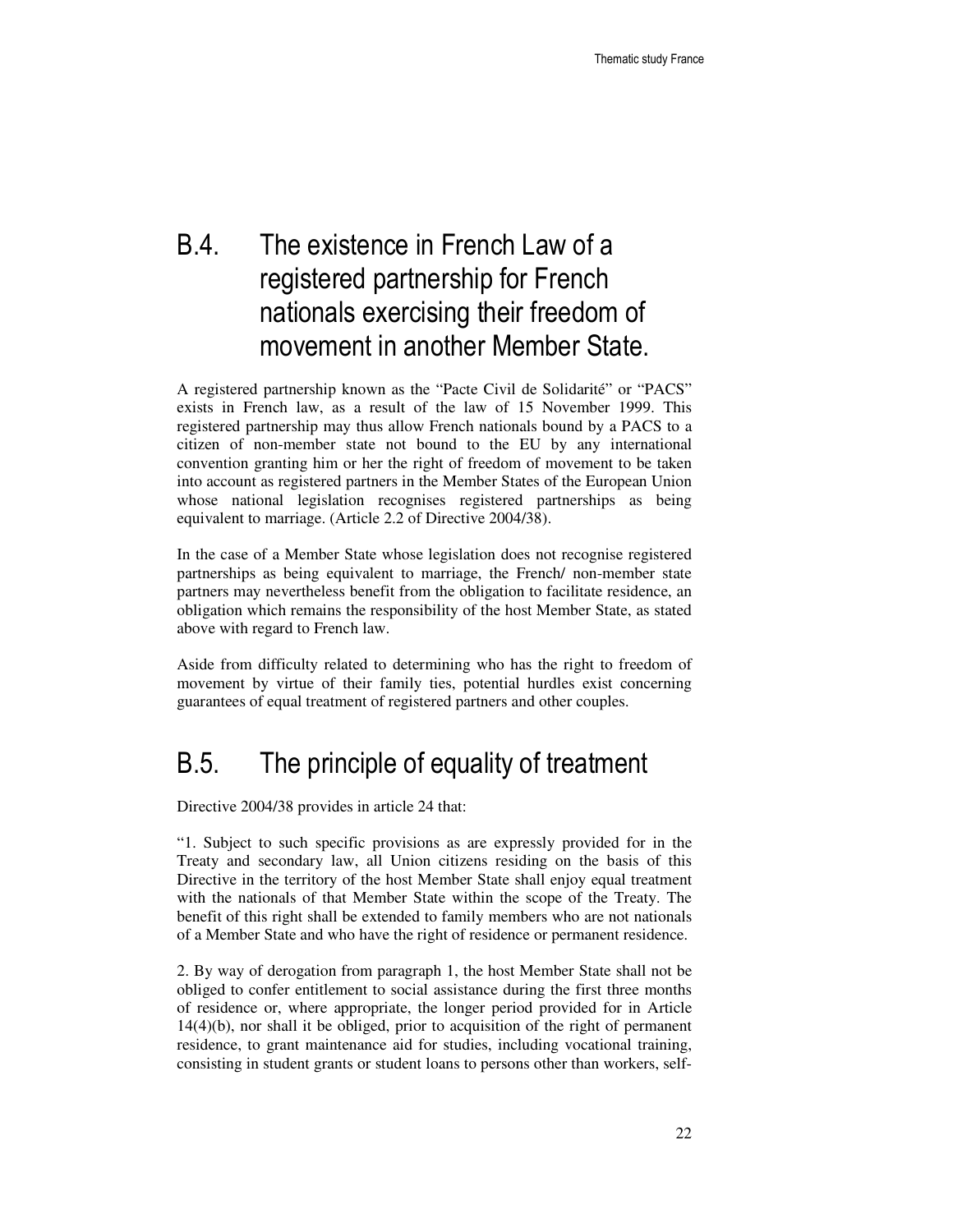employed persons, persons who retain such status and members of their families."

This principle of equality of treatment creates a requirement of equality in granting tax privileges and a requirement of equality in granting social benefits.

### B.6. Granting of tax privileges

The requirement of equality in granting tax privileges is imposed by the principle of non-discrimination based on sexual orientation. Before the Finance Act 2005, this aspect was problematic in French law as registered partners or partners bound by a PACS could not be eligible for joint taxation benefits similar to those of married couples before three years had passed since registration of the PACS. This mandatory period was not required however if both partners were liable for the wealth tax (ISF), in which case they could file a joint tax declaration from the beginning of their PACS commitment. Such a disadvantage regarding taxation represented a possible obstacle to freedom of movement of persons insofar as it could discourage EU citizens bound by a registered partnership to settle in France. Since 2005, partners' incomes are subject to joint taxation rules during the year the PACS is registered. The Finance Act 2005 has placed PACS partners and married couples on the same ground with regard to taxes by allowing joint taxation to apply immediately. In addition, the tax regime for inheritance matters is the same as for married couples. In the same trend, since the 1rst January 2005, the condition of two years of PACS commitment has disappeared for the regime of gift taxes to apply. Since the Law of 21 August 2007 in favour of work, employment and purchasing power, estate taxes are no longer due. In general, taxes rules governing gift tax have been improved and made equal to that of married couples in terms of allowances and lower tax rates subject to a few differences.

## B.7. Access to social benefits

On the other hand, France guarantees equality of treatment of homosexual and heterosexual couples with regard to social benefits. Thus, with regard to housing benefit for instance, the administration only asks whether the beneficiary lives alone or in a couple, without requesting information about the partner's sex, nor about the couple's type of union (marriage, PACS or de facto unions).

The Senate has recently rejected a bill filed by Communist Senator Isabelle Pasquet on 16 June 2009 that aimed at improving the status of the "PACS" (a registered partnership). It was notably proposed to extend the right to survivor's pension to PACSed couples and to allow the acquisition of French nationality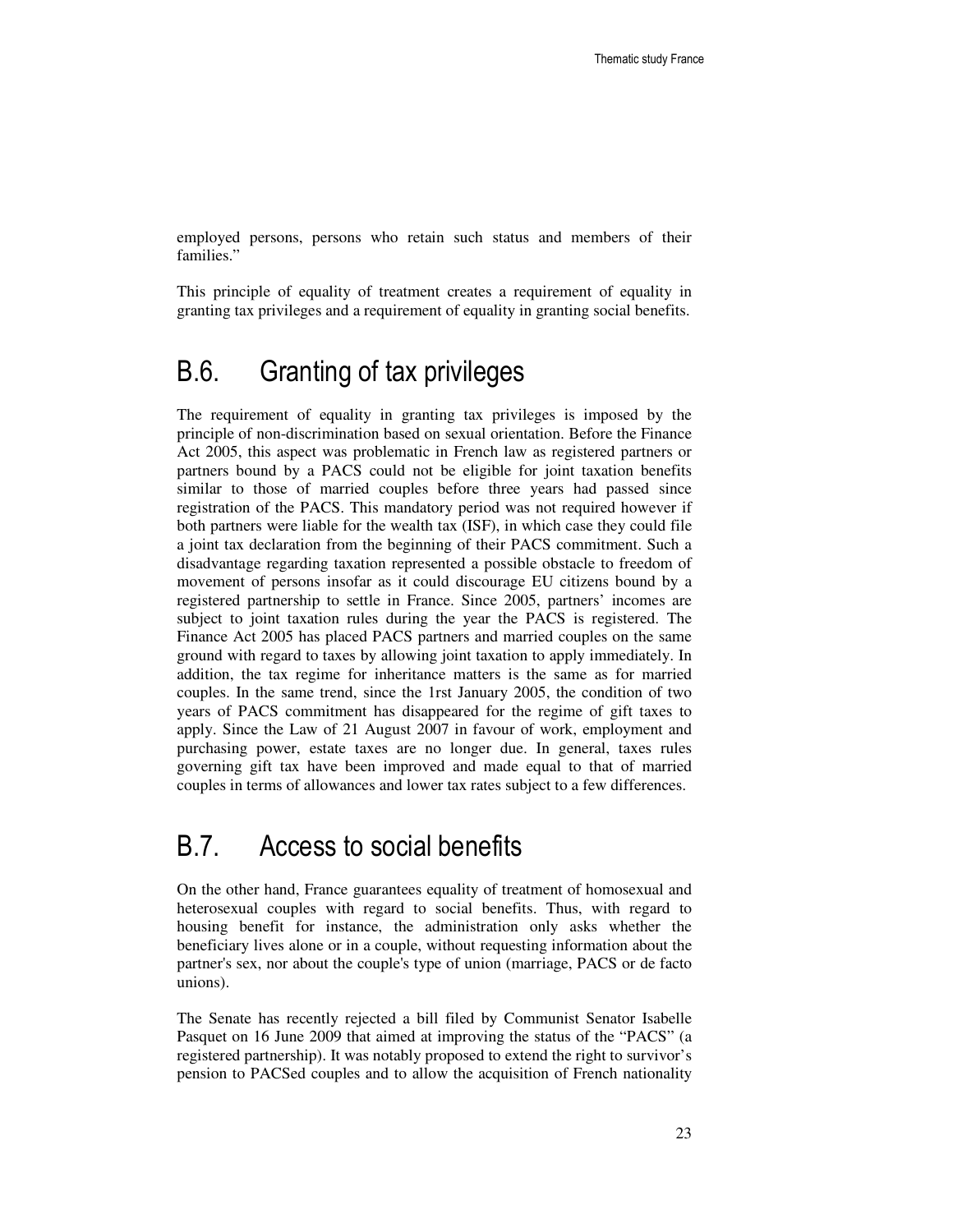for registered partners on the same basis as married couples in so far as there is a community of life with a French partner.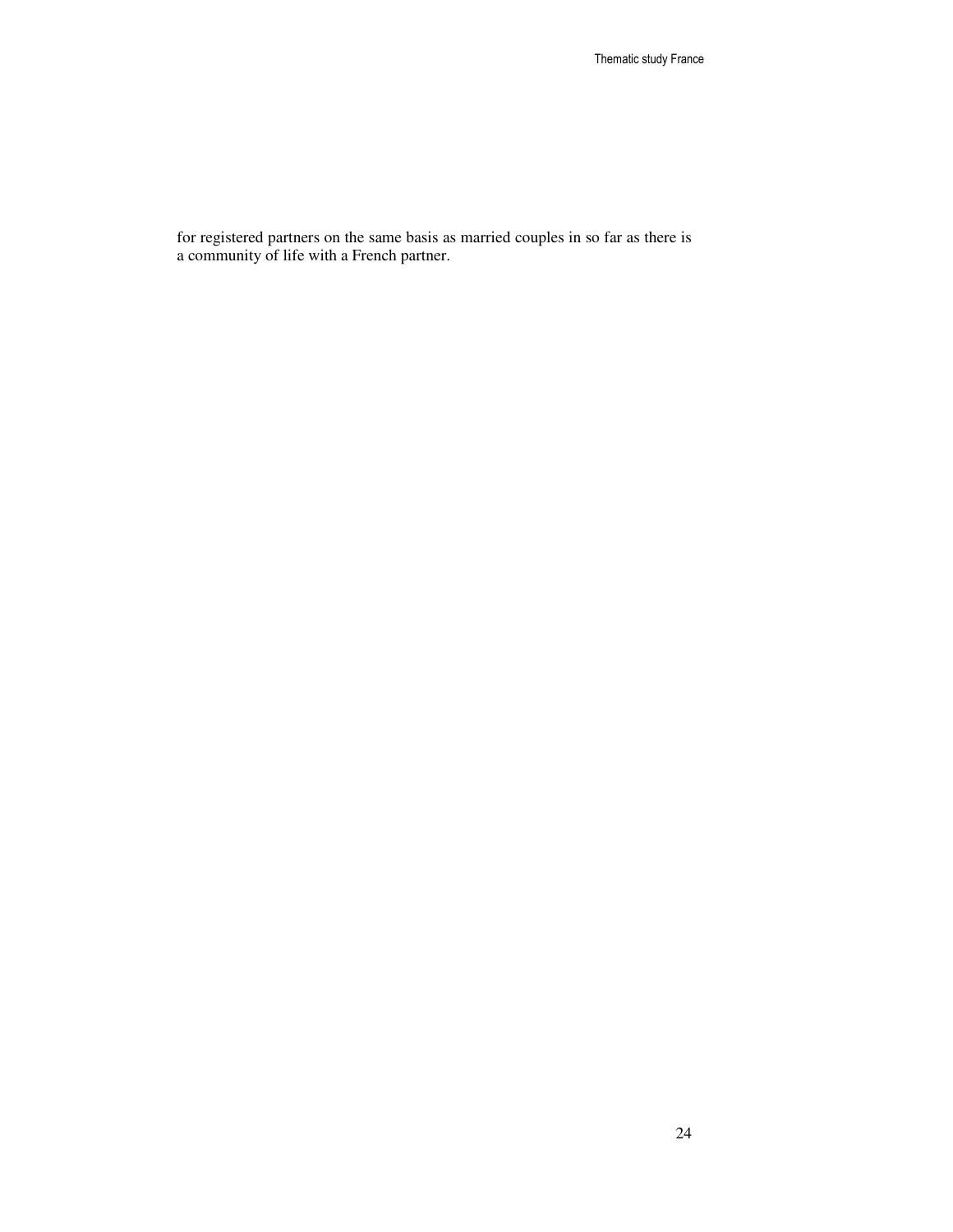# C. Asylum and subsidiary protection

According to the Geneva Convention of 1951 (Chapter 1, Article 1, A) a refugee is anyone who has a "well-founded fear of being persecuted for reasons of race, religion, nationality, membership of a particular social group or political opinion". Directive 2004/83/EC of the Council of 29 April 2004 reiterates the main principles of this convention with regard to the minimum criteria required to obtain refugee status. It has allowed LGBT persons to advance. Indeed, concerning the reasons for persecution, the social group is redefined in a new way since a social group can be defined as one that is "perceived as being different by the surrounding society". A specific social group may therefore be one whose members are characterised by sexual orientation, thus including LGBT persons.

In the French system, LGBT persons may, in theory, be granted asylum as a result of persecution related to their sexual orientation. Thus, Directive 2004/83/EC was anticipated in part in France by Law 2003-1176 of 10 December 2003. This law, which amended law n° 52-893 of 25 July 1952 relative to the right of asylum, came into force on the 1st of January 2004. It draws upon texts debated at the European Union level dealing with the definition of "refugee", the procedures for granting asylum as well as "subsidiary protection".

### C.1. The approved criteria.

In France, asylum claims are examined by the French Office for the Protection of Refugees and Stateless Persons (OFPRA). If the claim is rejected, the asylum-seeker may appeal to the Refugee Appeals Board (CRR), replaced in 2007 by the National Court for the Right of Asylum (CNDA). The solutions recommended by the OFPRA, the CRR as well as the Council of State (Conseil d'Etat, the highest French court) reflect the way Directive 2004/83 is applied in France. These bodies examined different criteria for granting conventional protection by reason of persecution based upon sexual orientation: the legislation in force in the country of origin, the level of the society's tolerance toward LGBT persons as well as awareness of the asylum-seeker's sexual orientation. These criteria may be sufficient on their own but may be combined in certain cases.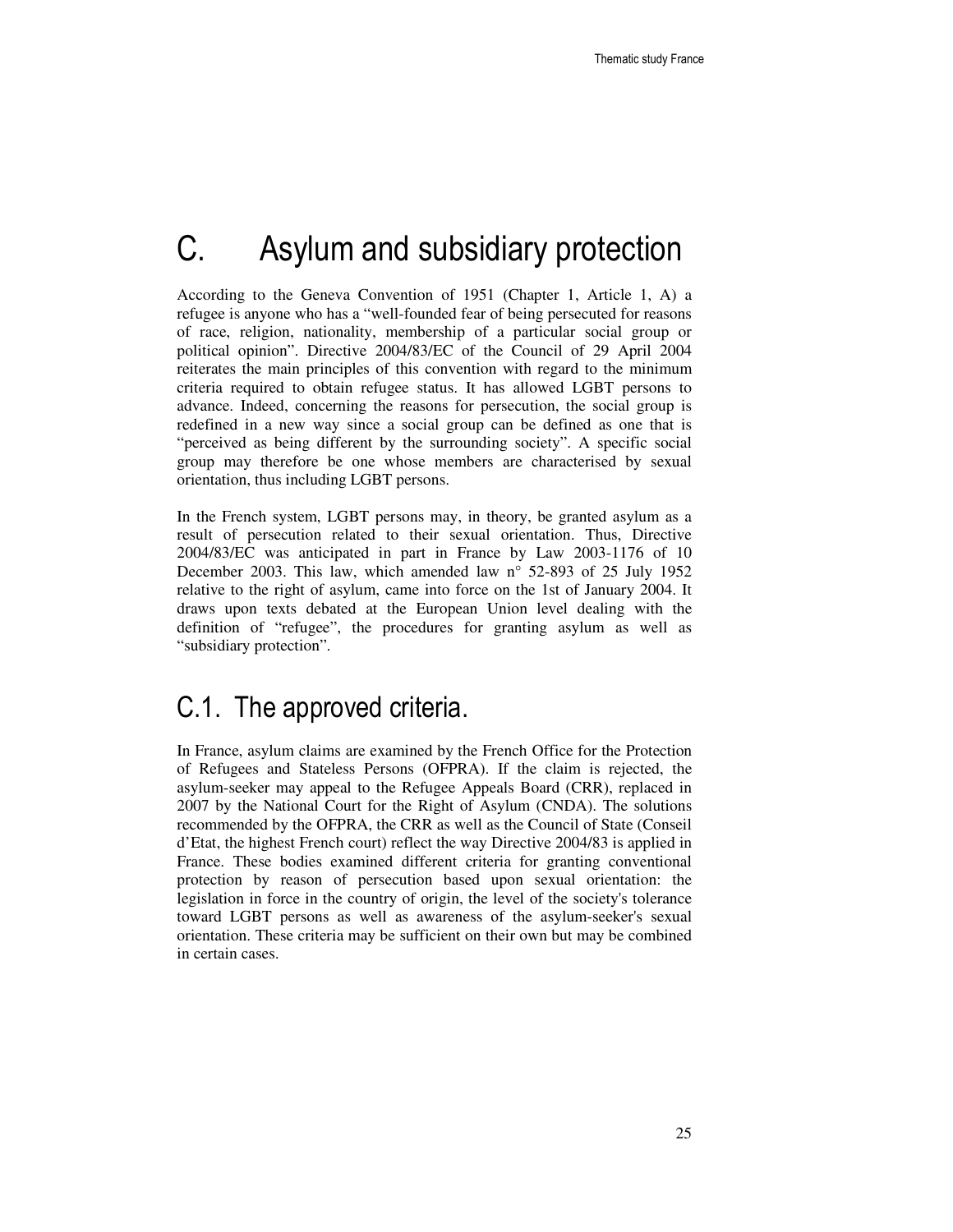### C.2. Homosexuals

In general, proving the existence of a social group is not sufficient to obtain asylum; the claimant has to prove or show his belonging to it through previous assertive or demonstrative behaviours revealing his homosexuality. Nevertheless, the violence and generalization of the social disapproval or rejection of homosexuality is crucial to the identification of a social group and may create a sufficient environment of fear when combined with national law. The CRR considered that the situation of homosexuals in Mauritania, a country where homosexuality is forbidden under sharia law, allows them to be seen as a circumscribed group of persons and as sufficiently identifiable to constitute a social group, although they had neither asserted nor manifested their sexual orientation in an ostensible manner (CRR, 1 December 2006, 579547, Ms N.). In this case, examining national legislation proved sufficient to grant refugee status.

The same solution was used for the case of a LGBT asylum-seeker from Sierra Leone, a country where homosexuality is illegal, who had publicly asserted his sexual orientation. His belonging to a social group was thus recognised on the basis of these two criteria. (CRR, 18 May 2006, 559666, Mr J.)

In the case of a LGBT asylum-seeker from Afghanistan, the general situation of persecution has been highly characterized by the conflation of religious, cultural and social norms, which results in exclusion and prejudice. Those aspects were reinforced by the criminalization of homosexual behaviours and the risk, in this context, of incurring the death penalty (CNDA, 2 November 2007, 535997, Mlle D.).

State protection may be impeded by the possibility of criminal sanctions for homosexual activity and by the existence of a generalized climate of intolerance against LGBT persons. A valid claim may therefore lie where such a person who has been exposed to violence cannot access effective protection by the State against such harm. The CRR considers that there may be a wellfounded fear of persecution as member of a social group even though law criminalizing homosexual activity has been repealed or is no longer or rarely enforced since cultural norms are sufficient to create a pervading climate of homophobia. Consequently, despite the paucity of convictions in Algeria, asylum-seekers who have publicly revealed or expressed their homosexuality may be seen as belonging to a particular social group because of their exposure to family and community psychological and physical violence and the failure of State protection (CNDA, 11 April 2008, 571886, G.).

In the case of a Russian of Ingush descent whose homosexuality was widely known to a large portion of the Ingush population, the primary criteria were the awareness of his sexual orientation and the local Ingush population's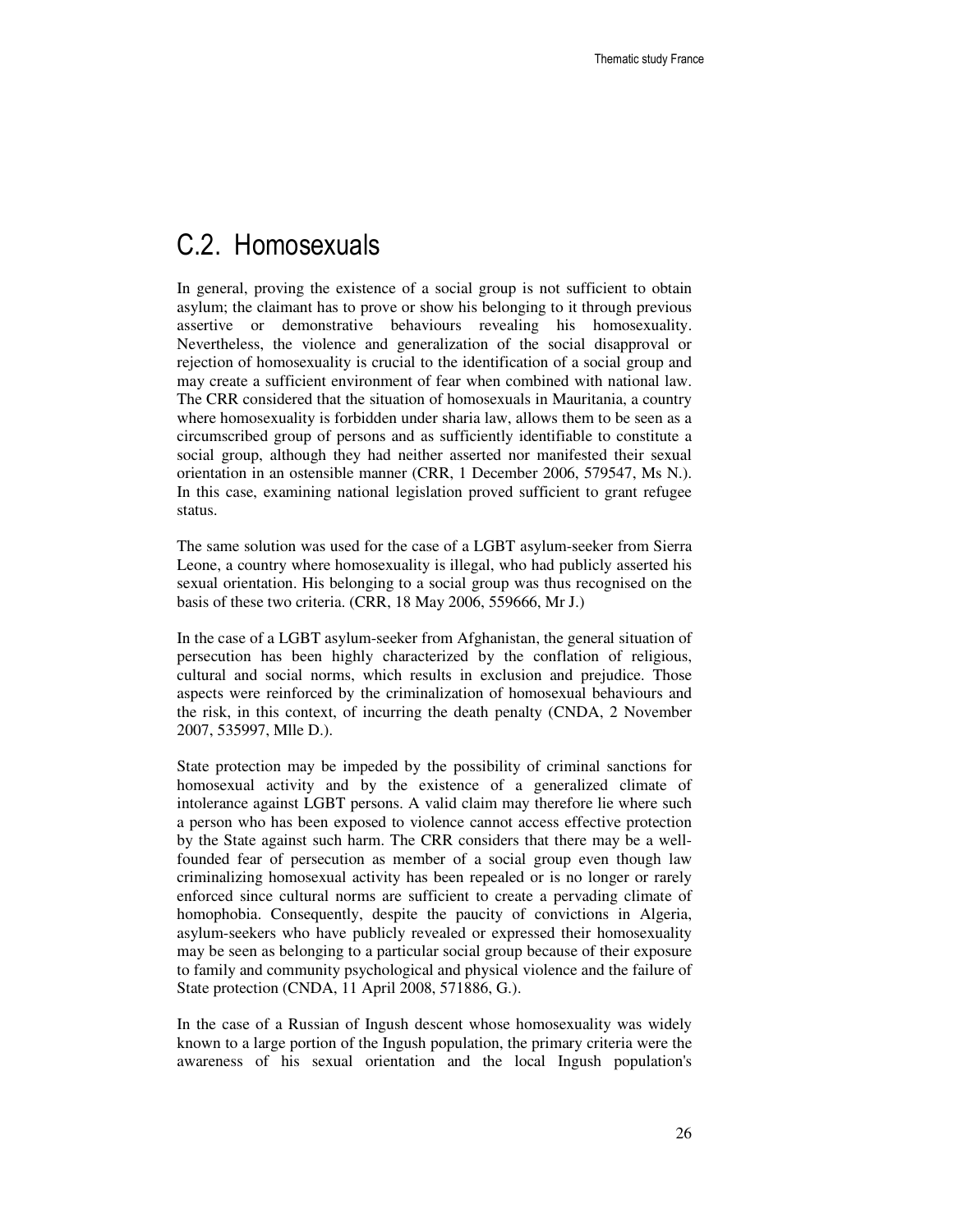attachment to tradition and conservative religious values (CRR, 31 May 2006, 543182, Mr I.).

The solutions chosen by the CRR concerning whether LGBT persons belong to a social group are an offshoot of decisions taken by the OFPRA. On 16 April 1999, the Recourse Commission (Commission des recours) of the OFPRA had already recognised that Algerian homosexuals were persecuted and that they belonged to a social group: "in the prevailing conditions in Algeria, persons who assert their homosexuality and intend to show it in their public behaviour are thereby risking criminal charges... as well as police surveillance and bullying; that in these conditions the fears that X might reasonably have because of his behaviour in case of his return to his country must be considered as resulting from his belonging to a social group in the spirit of Article 1 A 2 (of the Geneva Convention)".

### C.3. Transsexuals and subsidiary protection

The same criteria are applied in the case of transsexuals. This is how Mr. B., an Algerian citizen, having publicly manifested his transsexuality and having suffered persecution by elements both related and unrelated to the state, was granted refugee status by reason of belonging to a social group. (CRR, 15 February 2005, 496775, Mr B.).

Beyond the existence of high risks of harm and hostility for the granting of refugee status on the ground of sexual orientation, arguments based on consequences of transsexuality such as required hormonal therapy in progress or other adequate health treatment where necessary cannot justify quashing an expulsion order if the applicant cannot prove that he could not benefit such a medical or psychological therapy in his country of origin.

In recent years, the concept of belonging to a social group has been an area of advancing jurisprudence that has come to enable LGBT persons to be protected by the Convention. However, acceptance of this notion remains strictly limited and many LGBT asylum-seekers have their claims rejected by reason of not belonging to a social group.

In this case, LGBT persons may be granted subsidiary protection if they can prove the existence of severe threats and/or inhuman or degrading treatment. Indeed by the terms of the provisions of article L. 712-1 of the Immigration and Asylum Code (CESEDA<sup>3</sup>), "subsidiary protection is granted to any person who does not meet the requirement for refugee status as defined by the preceding paragraph and who establishes that he or she is gravely threatened in his or her

 $\overline{a}$ 

<sup>3</sup> CESEDA (Code de l'entrée et du séjour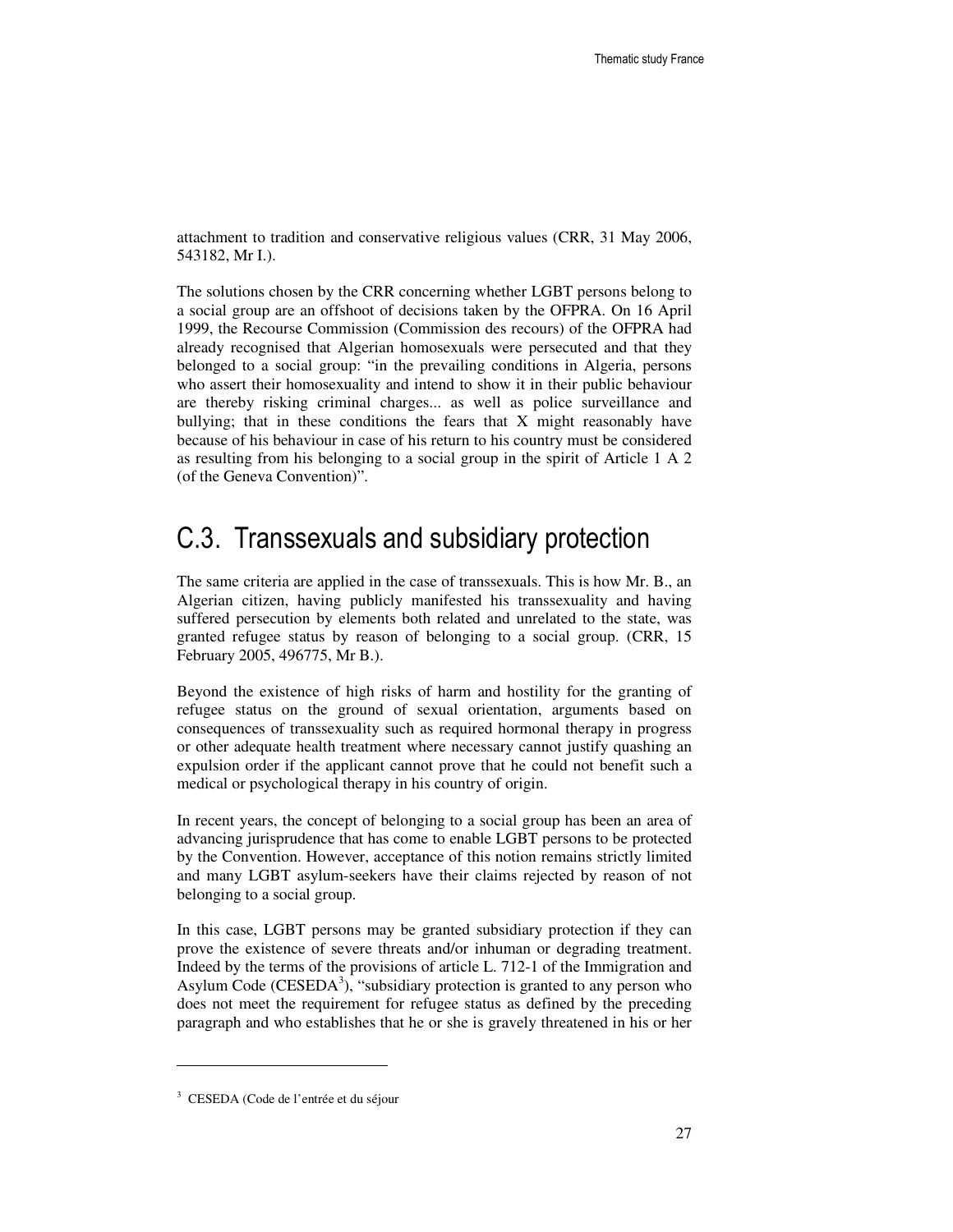country by one of the following: ... b) torture or inhuman or degrading punishment or treatment."

Subsidiary protection is only granted for a renewable period of one year, in contrast to the 10-year residence visa granted to conventional refugee. The OFPRA may refuse "to renew subsidiary protection at its term if the circumstances justifying its attribution have ceased to exist or have undergone sufficiently profound change rendering the protection unnecessary<sup>4</sup>."

In this way, a Bosnian citizen, Mr S., not having ostensibly manifested his homosexuality and not having been subject to legal proceedings, was not considered as belonging to a circumscribed group of persons that is sufficiently identifiable to constitute a social group in the spirit of the Geneva Convention. He nevertheless was able to establish that in his country he was at risk of reprisals from individuals by reason of his sexual orientation, and that the Bosnian authorities would not be able to offer him protection; he thereby established that he was exposed to the type of grave threat addressed by the provisions of b) of article L. 712-1 of the Immigration and Asylum Code (CESEDA). The CRR thus annulled the OFPRA's decision and granted subsidiary protection to Mr S. (CRR, 12 May 2006, 555672, Mr S.).

Subsidiary protection was granted to Mr. B., a Gabonese national, on the same basis. He was granted subsidiary protection by reason of two arbitrary arrests and ill-treatment suffered at the hands of his family. Contesting the OFPRA's decision which granted him subsidiary protection in order to seek conventional asylum, his claim was rejected on the grounds that homosexuals in Gabon do not constitute a social group as defined by article 1, A, 2 of the Geneva Convention. (CRR, 3 July 2006, 497803, Mr B).

The absence of a general context of persecution in Albania did also serve as justification for a refusal to admit the membership of a particular social group. The asylum seeker has nevertheless been admitted to subsidiary protection by the CRR since he could prove the risk of execution by his family for the defence of honour without being able to expect effective protection by the State. After having involuntarily revealed his homosexuality, M. H. has been the victim of his father and family's hostility and attempts to kill him (CNDA, 7 May 2008, 605398, M. H.).

The creation by the OFPRA of a list of safe countries of origin has, among other things, weakened protection of LGBT persons. The notion of safe countries has been inserted in French law by a Law of 10 December 2003

 $\overline{a}$ 

<sup>&</sup>lt;sup>4</sup> Title IV of article 2 of the law of 25 July 1952, amended.

<sup>6</sup> Albania and Niger have been withdrawn from this list following a judgement of the Council of State of 13 February 2008 (n° 295443). The administrative court declared the political and social context in these countries insufficient to meet the requirements of stability and safe environment laid down by law.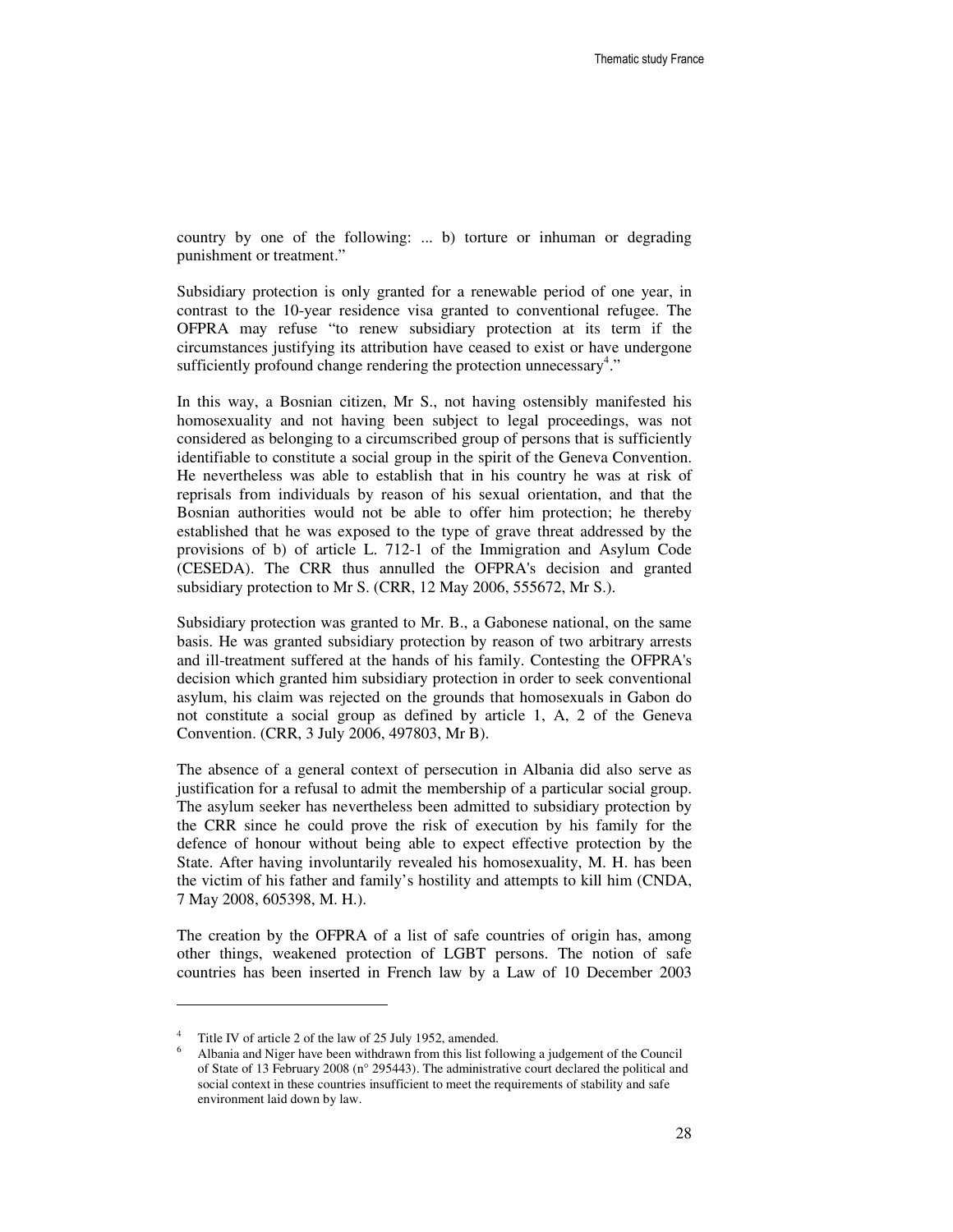(Article L. 741-4, 2° of the Immigration and Asylum Code) and is illustrated by a list of safe countries that is fixed by the OFPRA (Article L. 722-1). According to the OFPRA's decision of 20 June 2005, a country is considered as such if it ensures that principles of freedom, democracy and the rule of law are respected, as well as human rights and fundamental freedoms. This list is, since the decision of 20 November 2009, made up of 17 states (Armenia, Benin, Bosnia-Herzegovina, Cape Verde, Croatia, Ghana, India, Macedonia, Madagascar, Mali, Mauritius, Mongolia, Senegal, Serbia, Tanzania, Turkey and Ukraine)<sup>6</sup>. Persons originating from safe countries are not entitled to a temporary benefit or residence permit, they have their claims fast-tracked and any appeal is non-suspensive, i.e. they can be deported before the CNDA (formerly the CRR) hears their appeal. Yet these countries have explicitly homophobic legislation. This is the case in Benin, Ghana, India, Mauritius, Senegal and Tanzania. NGOs report however that binational "PACSed" couples and homosexuals still encounter difficulty obtaining asylum in France. It is impossible to obtain official statistics concerning sexual orientation. More precisely, there are no statistics in France concerning the number of persons seeking asylum on the basis of persecution based upon their sexual orientation. P. Roy (France Terre d'Asile) states that out of 200 to 300 hundred asylum claims monitored by his association, 4 are claims by homosexuals.

More generally, it can be observed that conventional or subsidiary protection is more and more difficult to obtain in France, whether the person is LGBT or not. Indeed, in 1994, 30.70% of asylum-seekers were granted protection by the OFPRA or the CRR, compared to 22.80% in 2000 and 19.11% in 2003. After a sensitive downward tendency, the number of asylum-seekers who have obtained refugee status has shown a renewal between 2007 and 2008 with an increase of 19.5%. The number of agreements granted by the OFPRA or obtained after recourse before the CNDA has concerned one in five asylumseekers in 2006 (19.5%) and more than one in three in 2008 (36%). This positive tendency can be extended to subsidiary protection, which has known an important rise in 2008. The number of beneficiaries of subsidiary protection has changed from 706 in 2007 into 1793 in 2008.

There is no domestic practice such as 'phallometry' or 'phallometric testing' in matter of asylum.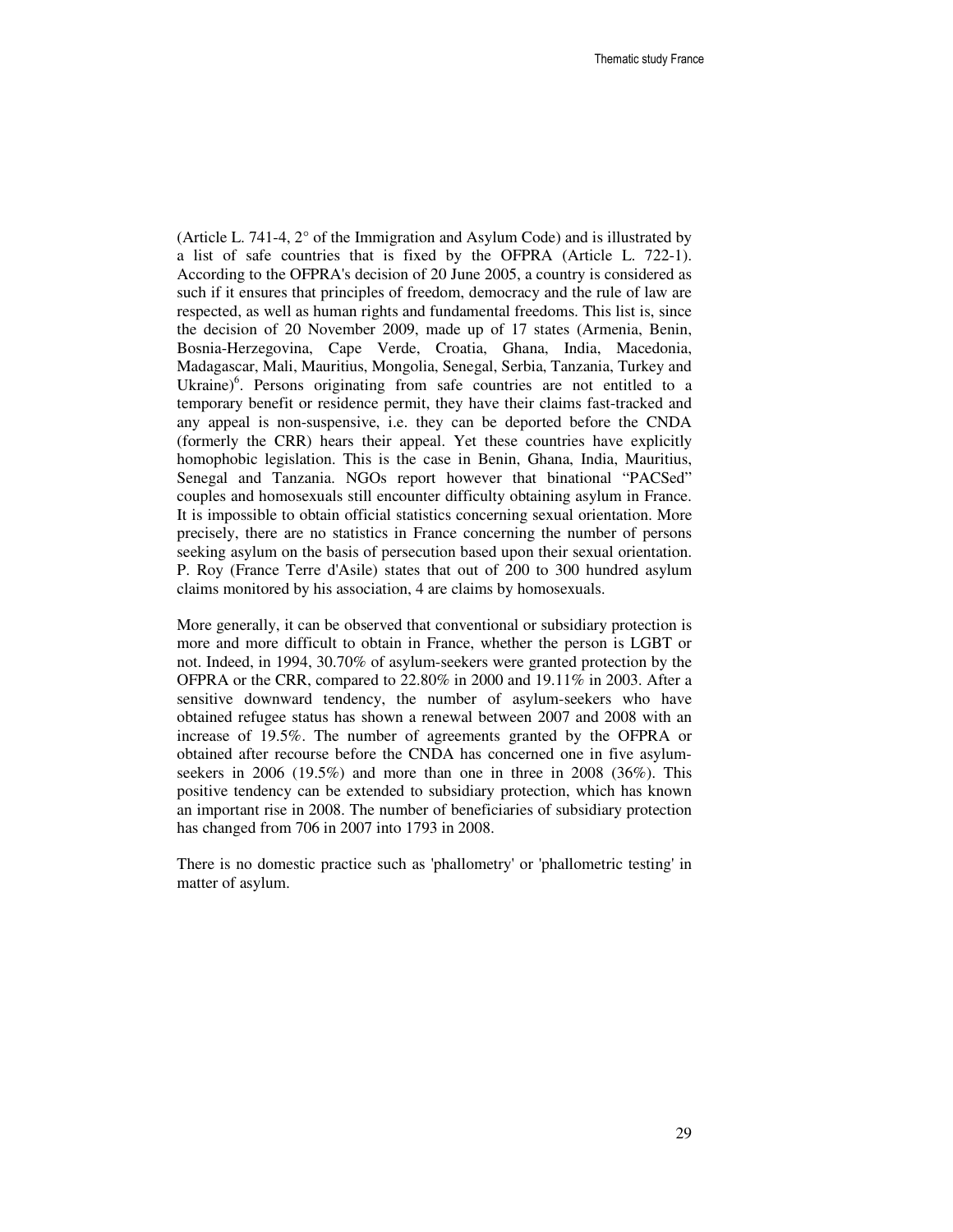# D. Family reunification

In France, family reunification only covers the asylum-seeker's spouse and minor children (article L. 411-1 of the CESEDA, the Immigration and Asylum Code) and is therefore not available to a partner whether or not a PACS has been signed. Because French law does not authorise same-sex marriage, family reunification does not apply to LGBT couples.

Moreover, when marriage is taken into consideration for the definition of foreign citizens' rights, it is as defined by French law (thus excluding same-sex marriages contracted abroad).

Nevertheless, when the situation of the third country national does not fit into the conditions required for family reunification, he may ask for a temporary visa bearing the notice "private and family life" if he can prove sufficient ties to France and with his family. The current article, L. 313-11,  $7^{\circ}$  of the Immigration and Asylum Code (CESEDA) states that: "Unless his or her presence is a threat to public order, the temporary visa bearing the notice "private and family life" shall be granted... 7° to the foreign citizen not living in polygamy, who does not fit into the preceding categories or into those required to authorize family reunification, whose personal and family ties to France, assessed notably with regard to their strength, duration and stability, the living conditions of the interested person, his/her integration in the French society as well as the nature of his/her ties with the family remaining in the country of origin, are such that refusing to authorise residence would disproportionally harm the person's right to private and family life with regard to the grounds for refusal, without the condition set in article L. 311-7 being required. Integration of the foreign citizen in French society is assessed taking particular account of his or her knowledge of the values of the Republic."

This article applies whether the couple is homosexual or heterosexual. It does also apply to married and PACSed couples. Law 99-944 of 15 November 1999 enacting the PACS defines it as a contract concluded between two persons over 18, of the opposite or the same sex, to organise their common life. Article 515- 8 of the Civil Code defines cohabitation as a de facto union, characterised by a common life revealing stability and continuity, between two persons of the opposite or the same sex who live as a couple.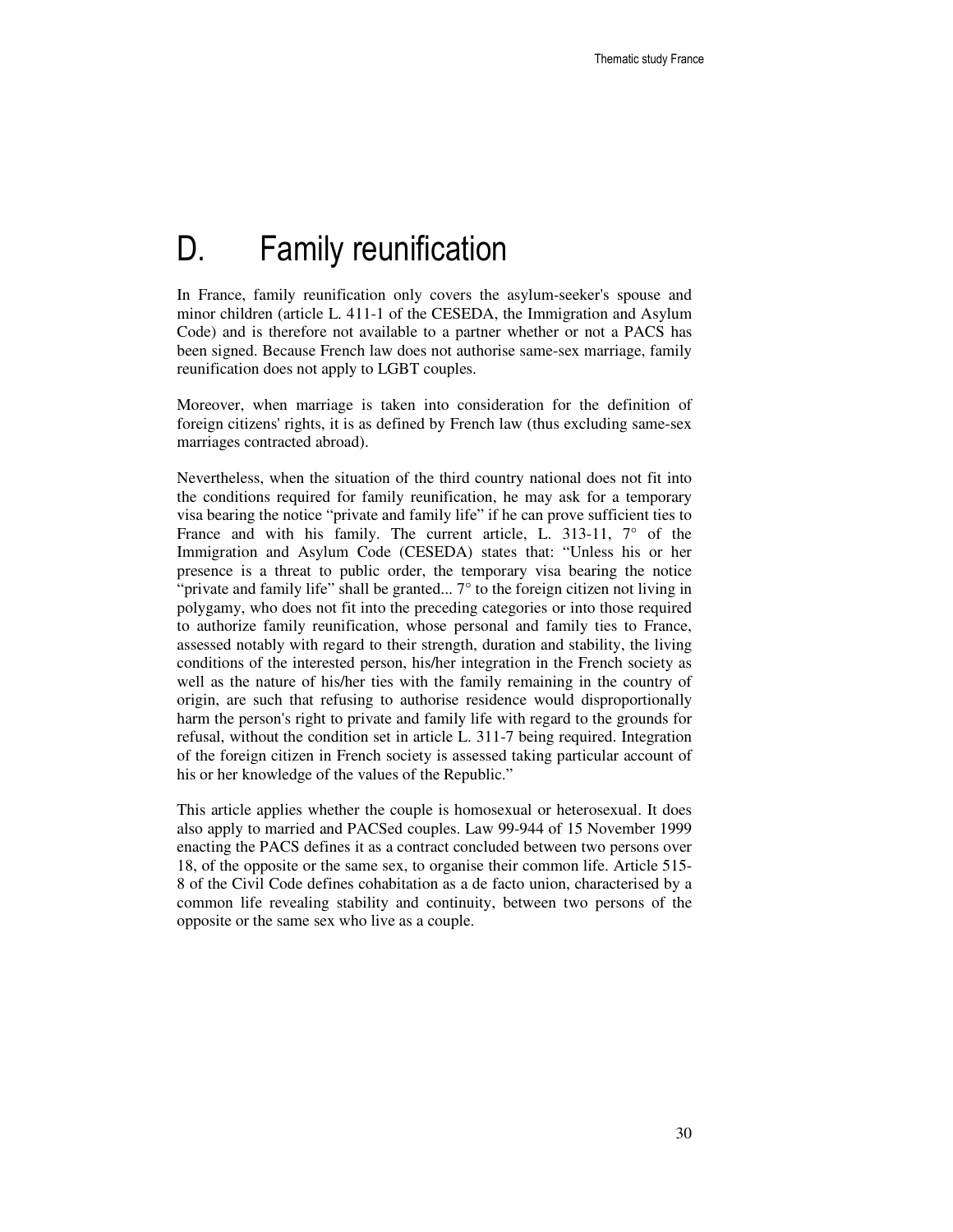Granting temporary rights, article 12 of the PACS law refers to the CESEDA and provides that "concluding a PACS constitutes an element of appreciation of personal ties to France in the sense of article 313-11 7° with regard to residence visas." This provision does not introduce "bound jurisdiction", meaning that the Prefecture is not obliged to grant a residence visa based only upon the existence of a PACS but may impose other conditions<sup>8</sup>.

With regard to foreigners' rights, couples are ranked: married couples have more rights than PACSed ones, who have more rights than those in a de facto  $union<sup>3</sup>$ .

Circular n° NOR/INTD00134/C of the Ministry of the Interior, adopted on 30 October 2004, recommends that prefects "consider the condition of stability of ties to France as satisfied when the interested parties can prove a duration of cohabitation in France equal to one year". This condition was reiterated in Circular NOR INTD0700005C of 16 January 2007 relative to the right to reside in France of foreign citizens having concluded a PACS. These circulars do not specify that the sexual orientation or nationality of the partners should be taken into account. It must be deduced that the principle of non-discrimination requires identical treatment of all signatories of a PACS.

 $\overline{a}$ 

<sup>8</sup> Administrative jurisdictions reiterate "that a foreigner's contracting a PACS, either with a French citizen or with any foreign resident whose status is in order, alone does not automatically give him or her the right to a temporary residence visa ; that concluding such a contract does however constitute for the administrative jurisdiction an element of the personal status of the interested person, which must be taken into account, to assess whether refusing to grant the visa requested by the applicant, taking into account the duration of cohabitation with his or her partner, would not lead to excessive invasion of privacy;" (for an example, see the judgement of the Nantes Administrative Court n°05NT00206 of 3 March 2006; cf Council of State, 21 September 2007, Benamieur, n°265178).

<sup>&</sup>lt;sup>3</sup> Editions Législatives, Dictionnaire Permanent – Droit des étrangers. Update n° 35 (text deadline : 1 March 2007), page 1148.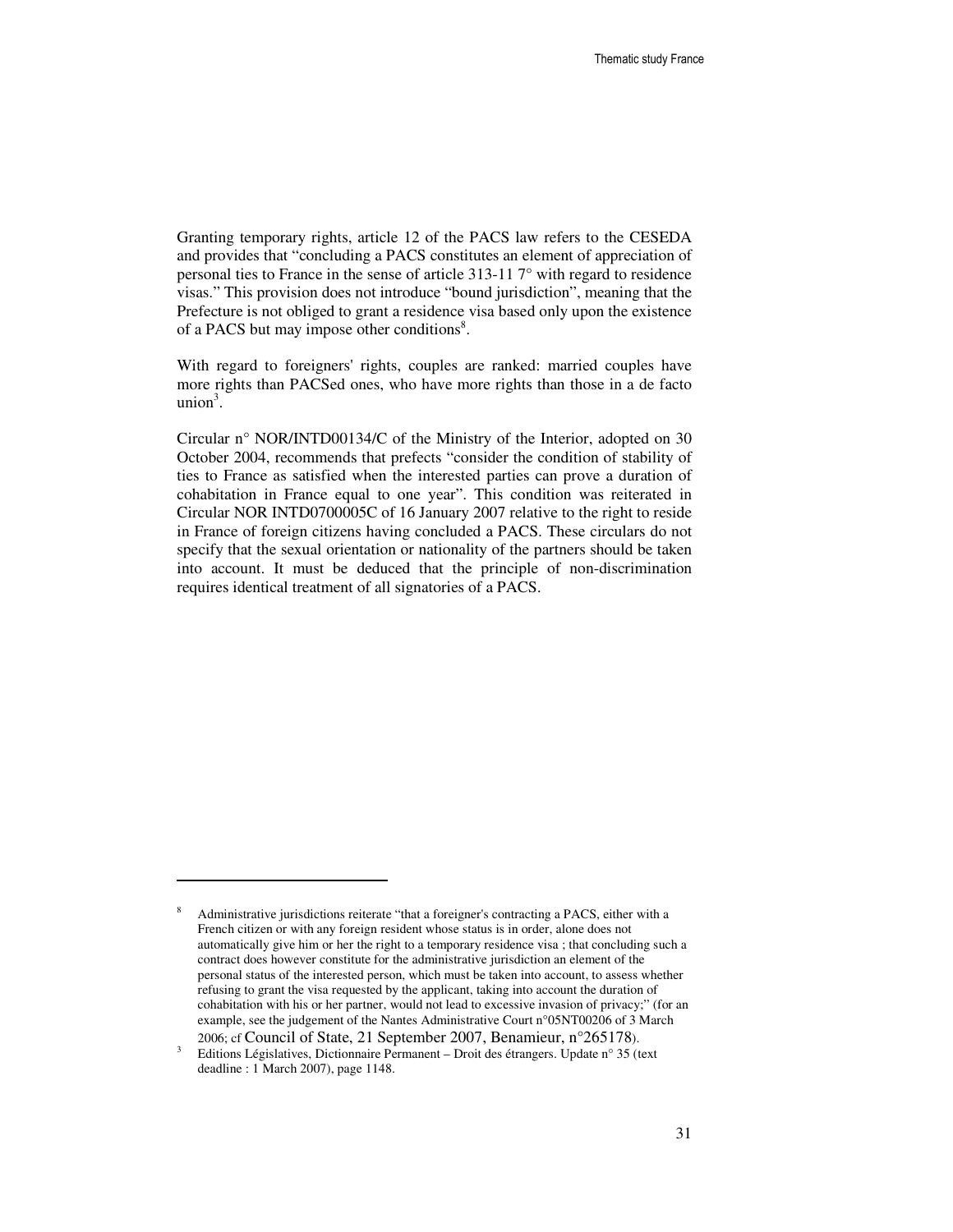# E. Freedom of assembly

In France, LGBT persons suffer no discrimination based upon their sexual orientation when founding an association to assert their rights. Any difficulties encountered by LGBT associations are more related to their means of action.

The close ties between freedom of association and freedom of demonstration should be noted as these are two sides of the same fundamental freedom to express opinions as a group. This was recognised by the Constitutional Council in its decision of 16 July 1971, as a fundamental principle recognised be the laws of the Republic. The life of an association inherently includes demonstrations.

These constitute the best means for these associations to raise awareness of their interests. The most visible demonstration is the Pride March (formerly Gay Pride), organised annually since 1981 in Paris, but also in all large provincial cities. In 1996 another march, Existrans, was created with the aim to defend the rights of transsexuals. In addition, LGBT associations organise marches to support LGBT persons in other countries (Turkey, Russia, Iran, Egypt...). Finally, these associations have created various festivals and cultural events or specific days and weeks such as the International Day Against Homophobia on 17 May and the remembrance of homosexual deportation.

## E.1. Overview of national legislation.

It should be noted that French legislation with regard to association and demonstration is egalitarian, meaning that it does not treat people differently on the basis of their sexual orientation and that all persons wishing to form an association are subject to the same regime.

#### E.1.1. Conditions relative to forming an association and organising a demonstration.

Associations are governed by the law of 1 July 1901 relative to partnership agreements and its application decree of 16 August 1901, both of which are still in effect. These texts are applicable in Metropolitan France with the exception of the departments of the Haut-Rhin, the Bas-Rhin and the Moselle where associations are governed by articles 21 and 79 of the Local Civil Code; in overseas departments; in overseas territories; in New Caledonia and in the departmental collectivities of Mayotte and Saint-Pierre-et-Miquelon.

The relevant provisions are the following: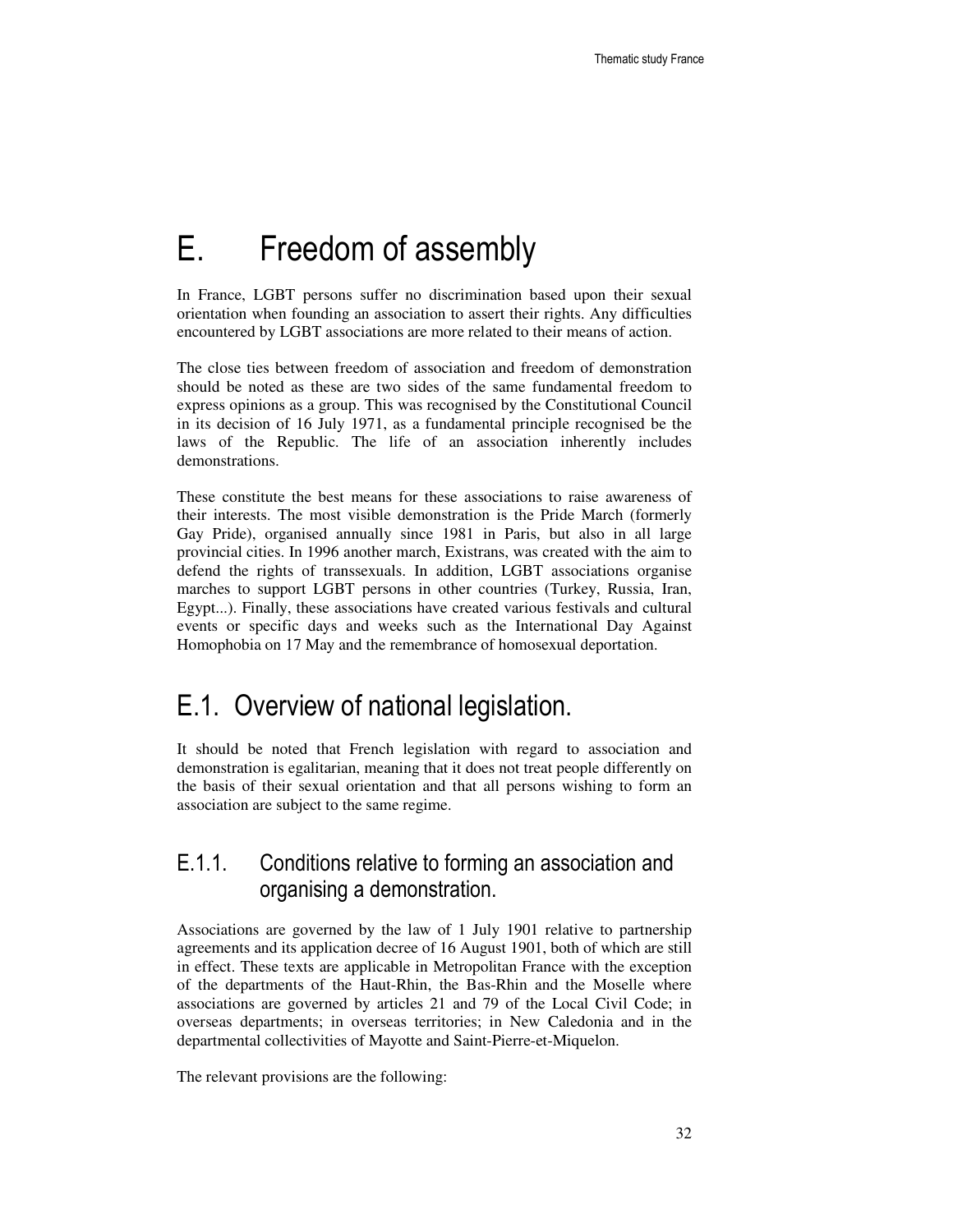Article 2: "Associations of persons shall be formed freely and without prior authorisation or declaration, but they do not have legal status unless they conform to the provisions of Article 5".

The criterion of sexual orientation or identity is not taken into account.

Article 3: "Any association founded upon an illicit cause or objective, contrary to laws, good morals, or whose purpose poses a danger to national integrity and to the republican form of government is null and void".

The notion of good morals, elusive and ever-changing, has not been used in case law to restrict either freedom of association or demonstration of homophobes or pro-homosexuals.

Article 5: "Any association seeking to obtain the legal capacity provided for by Article 6 must be made public by its founders.

Prior declaration shall be made to the Prefecture of the department or to the Sub-Prefecture of the district in which the association has its seat. It shall publish the name and object of the association, its seat and the names, professions, domiciles and nationalities of those who, in whatever capacity, are responsible for its administration or management. Two copies of the association's charter shall be appended to the declaration. A receipt shall be given for this within 5 days..."

Demonstrations on the public way are governed by the decree law of 23 October 1935 regulating measures relative to strengthening the maintenance of public order amended by the orientation and programming law n°95-73 of 21 January 1995 relative to security.

The relevant provisions are the following:

Article 1: "...all types of processions, parades and assemblies of persons, and, generally speaking, all demonstrations on the public way are subject to prior declaration..."

Article 2: "The declaration shall be made at the commune's Town Hall or at the Town Halls of the different communes on which territory the demonstration shall take place, three clear days at least and fifteen clear days at most prior to the date of the demonstration. For Paris and communes of the department of the Seine, the declaration is made at the police prefecture. It is made to the Prefect or to the Sub-Prefect for communes served by the state police.

The declaration states the surnames, forenames and domiciles of the organisers and is signed by three of them, electing domicile in the department. It states the purpose of the demonstration, the location, the marshalling date and time and, when appropriate, the planned route".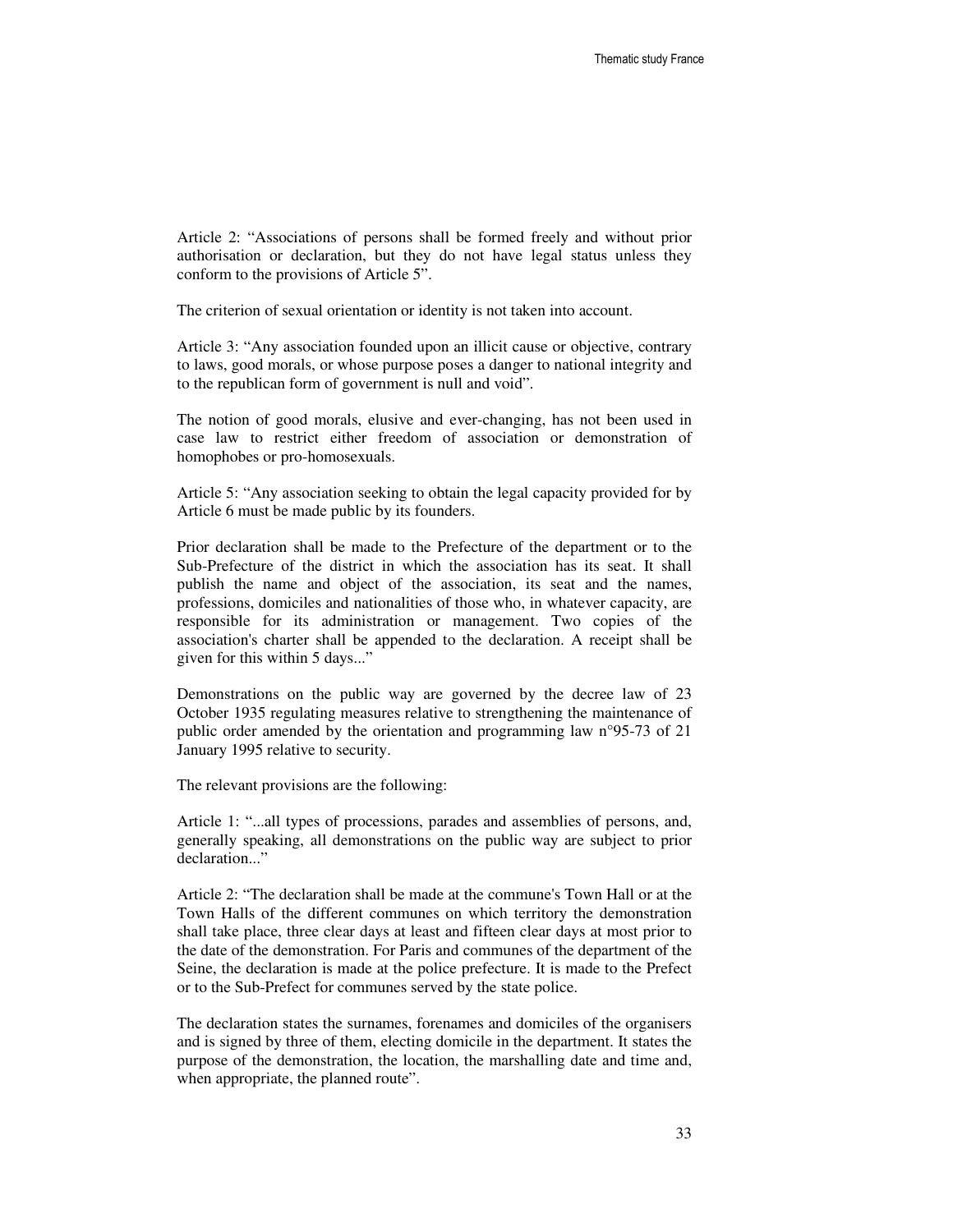The departments of the Haut-Rhin, Bas-Rhin and the Moselle are governed by a local civil code that specifies the authorisation process for associations and demonstrations. This implies that the Prefectoral Authority has real control, whereas in fact the declaration is just a formality. However, the declaratory regime allows the prohibition of a demonstration in cases of manifest risk to public order.

#### E.1.2. The conditions of dissolution of associations and demonstrations.

For both regimes of authorisation the dissolution of an association is governed by article 7 of the law of 1901: "In case of nullity as in Article 3, dissolution of the association is pronounced by the Court of First Instance, either at the request of any interested person or at the request of a public ministry. The latter may commence proceedings and the court, as part of the penalties provided for by Article 8, may order provisorily and notwithstanding appeal, the closing of association premises and may prohibit association members from meeting. In case of infringement of the provisions of Article 5, dissolution may be pronounced at the request of any interested party or by the public ministry".

Dissolution of a demonstration is governed by Article 3 of the Decree Law of 1935: "If the authority vested with police powers concludes that a planned demonstration is of a nature to trouble public order, it may prohibit it by means of an order of which it immediately informs the signatories of the declaration of election of domicile."

"The Mayor may, under the conditions stated by the law of 5 April 1884, either order a ban or annul an existing one".

It should be noted that French laws dealing with non-discrimination do not strengthen the right of freedom of association and demonstration of LGBT persons.

#### E.1.3. Infringement of LGBT persons' freedom of assembly

There are no national statistics relative to limitations of the rights to association and demonstration of LGBT or anti-LGBT persons. Out of 100 prefectures in France that were contacted, only a dozen replied to us before the deadline.

In the majority of cases, they had no data to send to us. The Ministry of the Interior, Overseas and Territorial Collectivities, the Ministry of National Defence, the Ministry of Culture and of Communication, and the Ministry of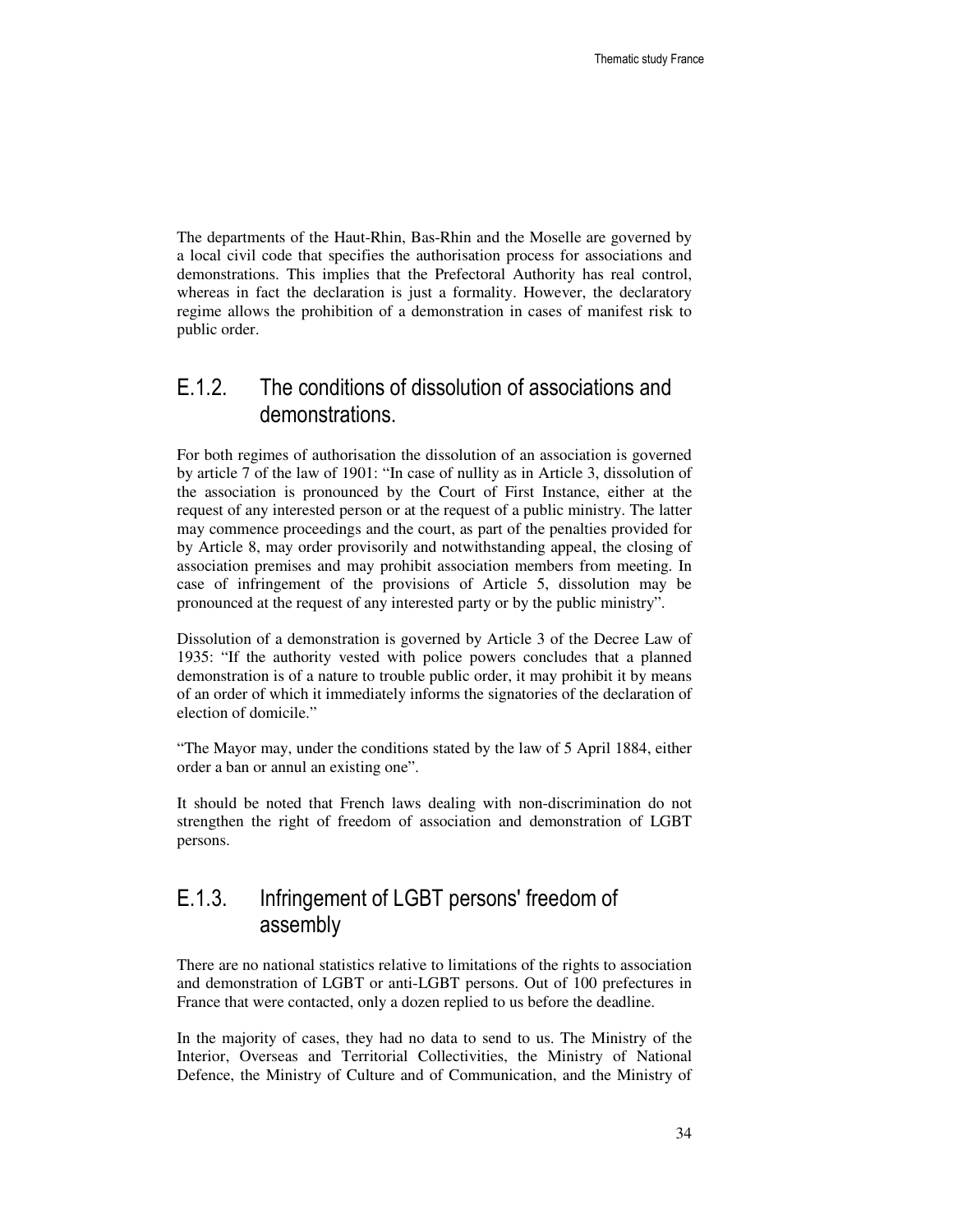Justice did not reply to our inquiries. Of approximately thirty LGBT associations contacted, only three got back to us before the deadline.

#### E.1.3.1. Cases of refusal or prohibition observed for pro-LGBT demonstrations:

During one of the first Existrans marches, after following an authorised route and despite the presence and protests of elected officials from Paris City Hall, police officers shut down the demonstration.

The route of the Pride March is still only allowed through the "southern" parts of Paris. Access to central or prestigious streets (Avenue des Champs Elysées, Rue de Rivoli) has never been granted to the organisers of the march. The same problem has been encountered in Moselle, where the city of Metz has opposed its passage through pedestrian-only streets, something that has never been a problem for other types of demonstrations.

On 25 April 2004, during the National Day of Remembrance of the Victims and Heroes of Deportation, the commemoration of the deportation of homosexuals has been banned or disturbed in certain municipalities such as Grenoble, Lille, Montpellier, Nîmes, Orléans or Reims for instance (a military band launching into a fanfare during the minute of silence (Lille), threats of arrest (Montpellier), forbidding the laying of a wreath (Grenoble)...). And yet the government recommendations of 9 April 2001, 27 February 2002 and 23 April 2003 state explicitly that associations founded to commemorate this deportation "may join in the homage France pays every year to the victims of Nazism" and may "lay a wreath"<sup>10</sup>.

#### E.1.3.2. Cases of refusal or prohibition observed for anti-LGBT demonstrations:

Anti-LGBT movements don't advertise themselves: no association is declared nor is any march organised. One can observe a great deal of discontent and incidents but these are generally individual initiatives. One exception should be noted: during the demonstration organised by the collective "Génération anti-PACS" in 1999, which gathered 100 000 people in Paris and was comprised mainly of pro-marriage heterosexual persons, insults and homophobic behaviours were observed.

 $\overline{a}$ 

<sup>&</sup>lt;sup>10</sup> See also the circular n°556A of 8 April 2005 of the Minister of Veterans.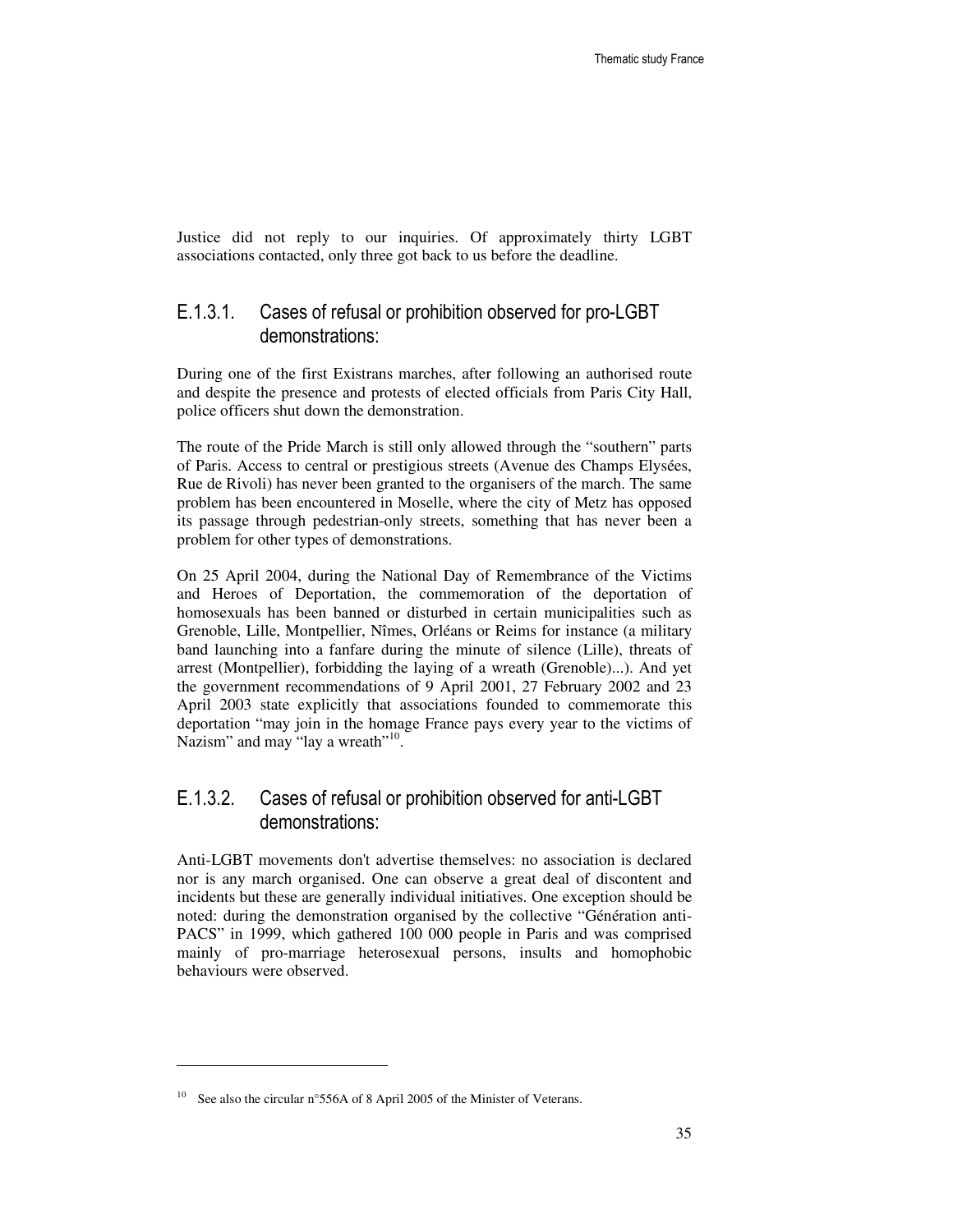#### E.1.3.3. Is a change in legislation necessary?

National legislation does not impose limits on the freedom of association and demonstration of LGBT persons. However, it does not protect them specifically against discrimination based upon sexual identity.

Considering the fact that we have found no anti-LGBT associations or demonstrations we can only suppose that such practices are banned by the authorities.

### E.2. The State's Duties of Protection

Even if the organisers of a demonstration must provide security, the exercise of police powers falls to the State. On this point, the figures we have received appear contradictory. The associations told us that the police presence seemed very strict and well-staffed, yet the Prefecture of Loire-Atlantique showed more modest figures (15 police officers during the 2007 Pride March in Nantes). One can assume that the police presence varies according to the types of demonstrations organised. Indeed, the figures reported by the Prefecture of Loire-Atlantique were those for the Pride March while the figures reported by SOS Homophobie (3 coach-loads of Gendarmes for 15 demonstrators) were for a demonstration organised to criticise the attitude of Egyptian authorities towards LGBT persons, during an official visit by the Egyptian president.

Protection is assured when a third party "goes too far". Certain associations have nonetheless felt an attitude of contempt from the police.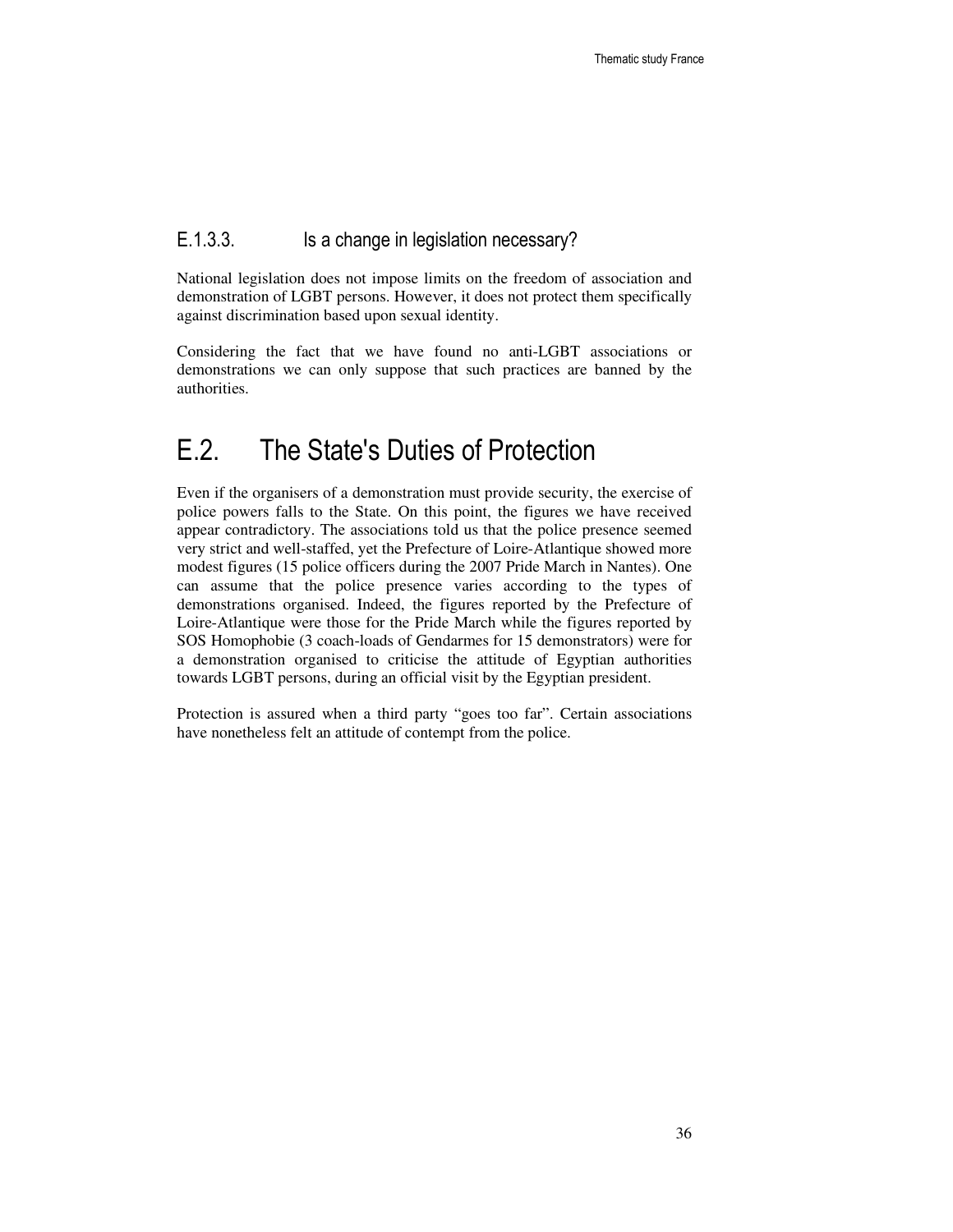## F. Criminal law

In the French legal arsenal, several laws explicitly condemn discrimination founded on sexual orientation. Firstly, law n°2001-1066 of 16 November 2001, relative to fighting discrimination, and which in particular amends articles 225- 1 and 225-2 of the Penal Code on punishable discrimination, makes discrimination based upon sexual orientation an offence. Article 225-1 defines types of discrimination against natural persons and article 225-2 specifies the conditions in which these types of discrimination constitute a criminal offence. These are: refusal to provide goods or services; obstruction to normal economic activity; refusal to hire, penalising or dismissal of a person; exclusion from offers of employment or training, from offers of goods or services on the basis of one of the criteria of discrimination listed in Article 225-1; refusal to accept a person for training, especially with regard to victims of workplace accidents.

Furthermore, Article 225-4 of the Penal Code states that legal persons may be declared criminally responsible, (in accordance with the conditions of Article 121-2), for offences defined in Article 225-2.

Thus, whether these types of discrimination are committed against a natural or artificial person, they are punishable by a prison sentence of 3 years and a €45,000 fine.

According to article 432-7 of the Penal Code, the offence of discrimination is punishable by a prison sentence of 5 years and a  $\epsilon$ 75, 000 fine when committed by a person holding public authority or discharging a public service mission in the exercise or at the occasion of the exercise of his functions or mission. The punishable action consists in this case in the refusal to award the benefit of a right provided by law or in the limitation of the normal exercise of an economic activity.

Additionally, Law n°2003-239 for domestic security of 18 March 2003 makes discrimination based upon sexual-orientation an aggravating circumstance (Article 132-77 of the Penal Code). The 2007 Report on Homophobia by the association SOS Homophobie states that "homophobia as an aggravating circumstance seems to have been embraced by the justice system in cases involving homosexuals. In certain cases, this circumstance can even be introduced by the prosecutor when it was not envisaged by the victim and his or her lawyer. In 2006, all over France, several perpetrators of homophobic assaults were tried and some were even sentenced to prison. We applaud the courts' strict application of the Penal Code" (p. 59). However, "police seems reluctant, and even ignorant, when having to use the possibility to mention the aggravating circumstance at the time of the filing of the complaint. As a matter of fact, nine out of 35 complaints reported to the association have received such a qualification" (2009 Report on Homophobia, p. 34).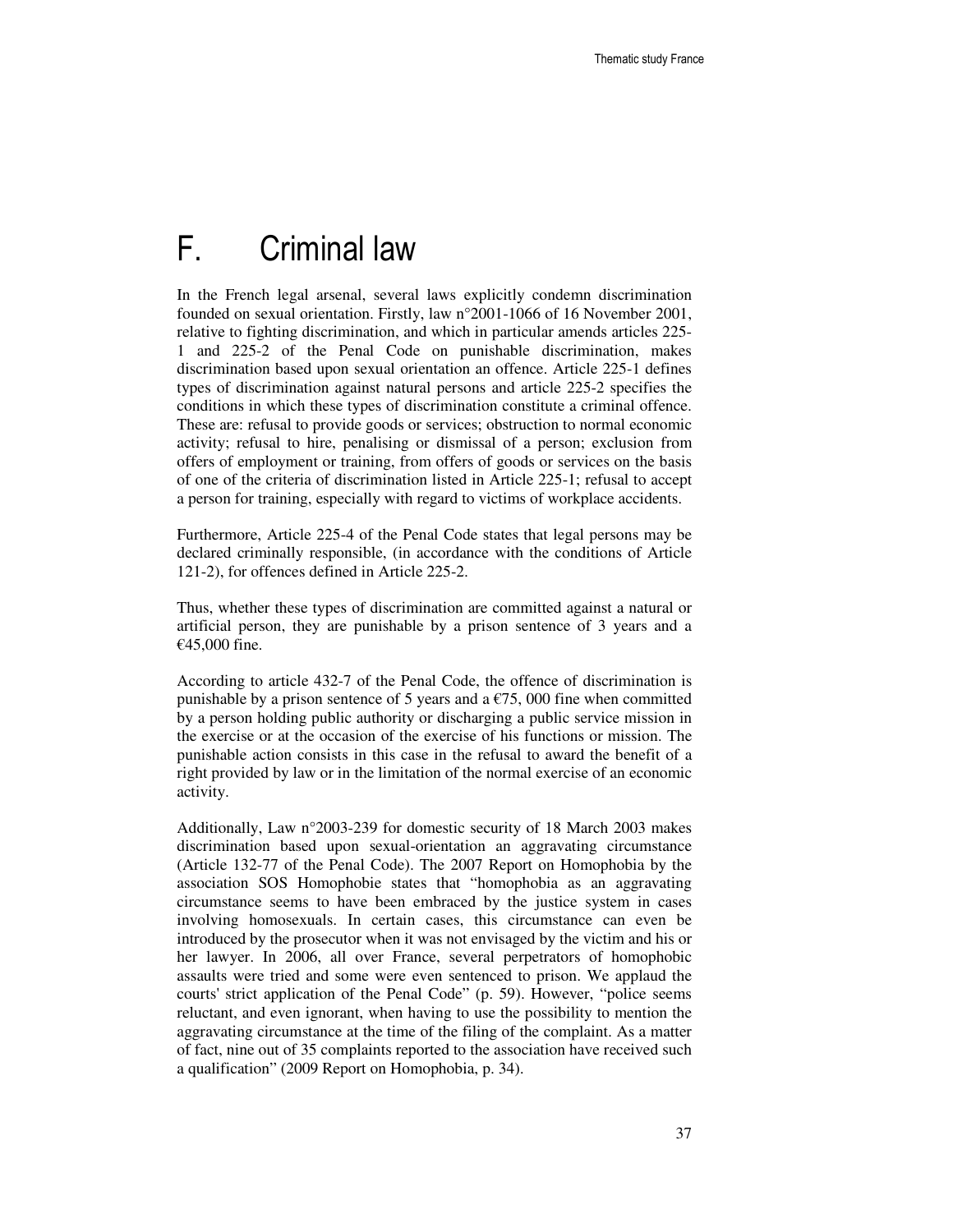Gaps have been found in the law on the press of 29 July 1881. Homophobic statements could not be punished based on Article 24, paragraph 8, of this law relative to provoking discrimination, hate or racial hate. This gap in French law had to be repaired. For this reason, by recommendation of the Senate, a law was enacted to complete the existing legislation, particularly the law of 1881. The law in question is law n°2004-1486 which created the High Authority for the Elimination of Discrimination and for Equality (HALDE) (see above). Title III of this law adds discriminatory statements of a homophobic nature to the list of provocations to discrimination (Article 20 of the law). In addition, it is now possible to punish a person for homophobic libel or slander (Article 21 of the law). In this case, charges may be brought by the Public Ministry (Article 22 of the law). Moreover, any association, properly declared for a minimum of five years at the time of the incident in question, aiming by its charter to fight violence or discrimination based upon sexual orientation or to assist victims of such discrimination, may present itself as a civil party with the consent of the person(s) when an offence has allegedly been committed against persons considered individually.

Finally, the law of 9 March 2004 adapting the justice system to the evolution of crime amends Article 222-18-1 of the Penal Code, thus allowing specific incrimination for a threat based upon real or supposed sexual orientation. This is punishable by 2 to 7 years of imprisonment and fine of  $\epsilon$ 30,000 to  $\epsilon$ 100,000, according to the category of threat as described in Article 222-17 of the Penal Code.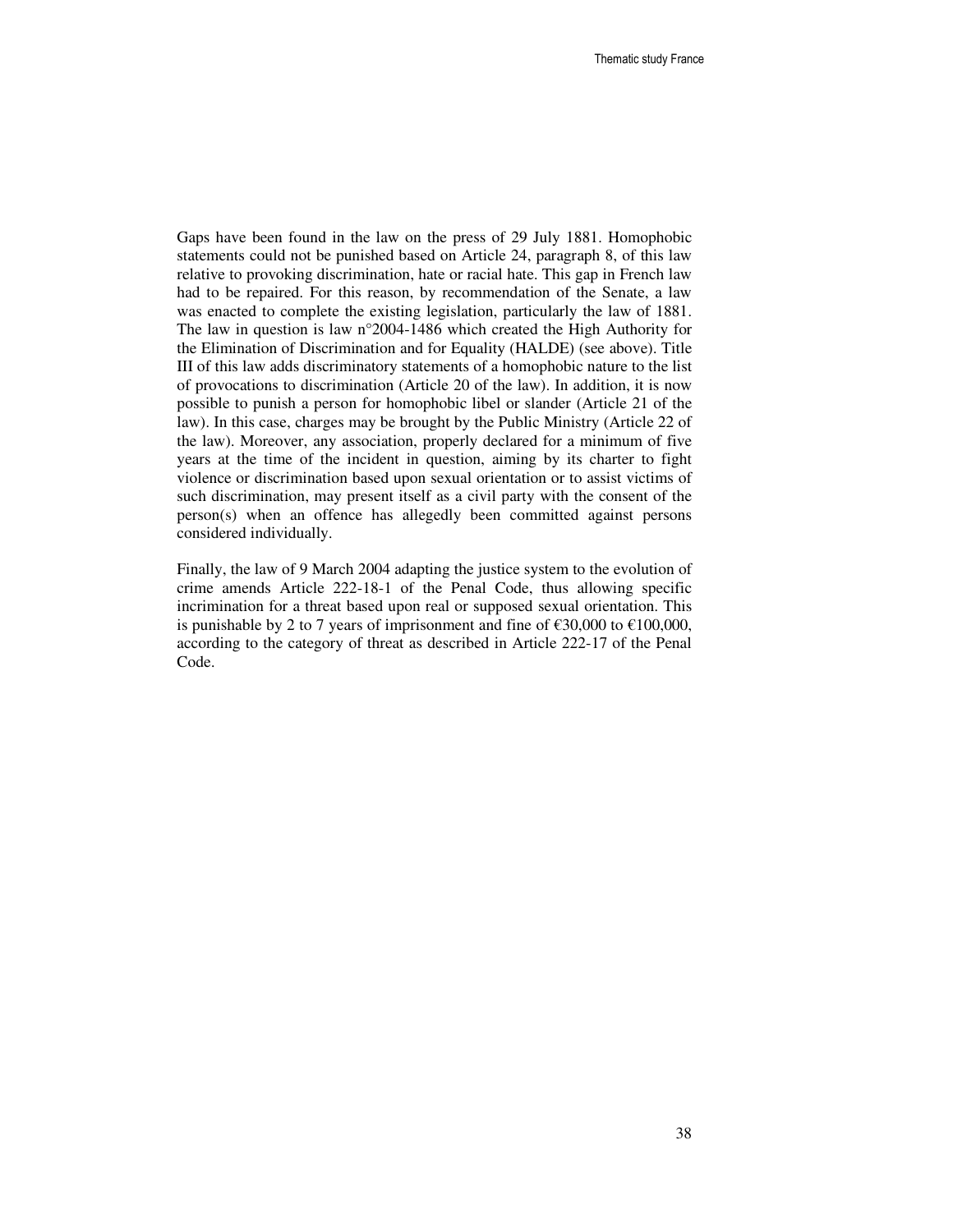# G. Transgender issues

It is difficult to obtain information on transgender persons. There are no official statistics.

Transsexuals have the right to change the sex stated on their birth certificate. This right appears in no law, but in jurisprudence. In 1992, France was found guilty by the European Court of Human Rights on 25 March (B. v. France) of violating Article 8 of the European Convention on Human Rights. Seized by a complaint by Miss B., a transsexual man who had become a woman, The European Court found that French law, by requiring constant revelation of her official sex, placed the complainant in a situation that was incompatible with her right to privacy.

Following this European verdict, the Plenary Assembly of the Court of Cassation amended its jurisprudence relative to transsexualism. It now allows the birth certificate to be amended after a sex change in the name of privacy rights: "the principle of the right to privacy justifies that the civil status of the transsexual person indicate the sex he or she appears to be"(11 December 1992, JCP 1993, II, 21991).

Transsexuals also have the right to change their forename. Changing the sex stated in one's civil status automatically gives one the right to change one's forename if one so wishes.

Like any person, a transsexual has the right to the respect of his or her family life, as protected by article 8 of the E.C.H.R. He or she may marry in his or her new sex, a right which has never been prohibited in France since transgender persons have the right to change their name and gender on civil records.

Finally, a transsexual may be granted visiting rights to an ex cohabiting partner's children. (V. CA Aix-en-Provence, 12 March 2002.)

For other issues, it is difficult to obtain reliable statistical data. The High Authority for the Elimination of Discrimination and for Equality (HALDE) has been seized several times regarding questions related to transsexuals. See for example proceedings n° 2008/29 18 February 2008: Clarisse XXXXX was immediately excluded at work, and then dismissed following the announcement of her change of gender. The time between her revealing her transsexualism and her dismissal was so short, as established by the HALDE, that it revealed that her employer's attitude and her dismissal were based upon Clarisse XXXXX's sex change. The HALDE decided to present its observations before the Montpellier Labour Court, which annulled the dismissal on the same basis as considerations developed by the High authority. The employer has appealed against the decision.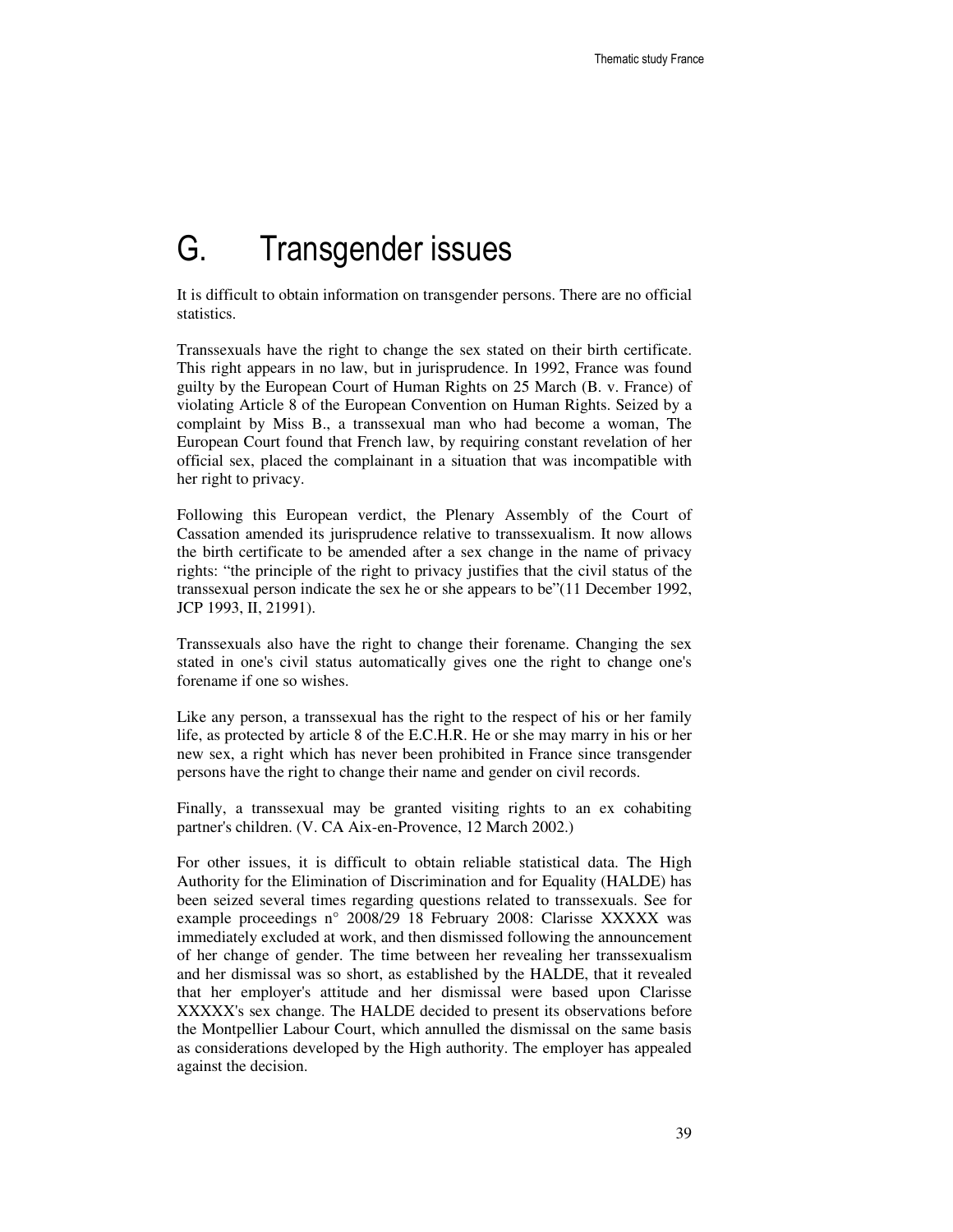An analysis of case law shows that any discrimination based upon a person's transsexualism is equivalent to discrimination on the basis of sex, which is contrary to the Directive on the equality of men and women. As a result, the dismissal may be considered null and void by virtue of Articles L. 1132-1 and L. 1132-4 of the Labour Code modified by Law n°2008-496 of 27 May 2008. The solution seems to be accepted as a doctrine in France.

According to a government order n°2010-125 of 8 February 2010, transsexuality is no longer classified as psychiatric ailment $11$  for the medical care contrary to the World Health Organization's classification based on the DSM (Diagnostic and Statistical Manual of Mental Disorders). France is the first country to take such an initiative. It does not suppress the psychiatric control, still combined with a medical monitoring, but extracts early troubles of gender identity from the list of "long term psychiatric conditions" (ALD 23) to insert them in the category of "long term affections", relating to "severe" or "invalidating pathologies"<sup>12</sup> (ALD 31), as it was proposed by the French National Authority for Health (Haute Autorité de santé (HAS). There is no specific category of care for transsexual individuals but the process remains attached to the assumption of a pathology and leaves it to medical discretion to dispense patient care and authorize the undertaking of medical, psychiatric and financial support. The advantage is mostly symbolic. The procedure of medicalisation and the aspects relating to the financial responsibility still impose a heavy burden on individuals. However it opens doors for the launch of a reform of the healthcare process in the field of transsexuality and a global approach of the individual undertaking. In its recent report of November 2009 the National Authority for Health (HAS) calling for such a reform suggested to reform the care system for transgender health issues and simplify the procedure required to carry out sexual surgical reassignments. It proposed to set up a general care scheme similar to the one existing in case of rare illnesses. Such a reform is aimed at developing a coherent and transparent care system allowing the labelization of one or more reference centres with a multidisciplinary team and a network of regional focal places in France. The reference centre is in charge of the elaboration of a national protocol on diagnosis and care to be approved by the HAS that must clarify the global process in terms of actors, minimum observation period before surgical reassignments, types of surgery and medical treatment provided by the health care system. In this context, health care is ensured till the end of required surgery and psychological support.

 $\overline{a}$ 

Parliamentary Assembly of the Council of Europe, Committee on Legal Affairs and Human Rights, Report on discrimination on the basis of sexual orientation and gender identity, 8 December 2009, Doc. 12087.

<sup>&</sup>lt;sup>12</sup> See article R. 322-6 of the Social Security Code.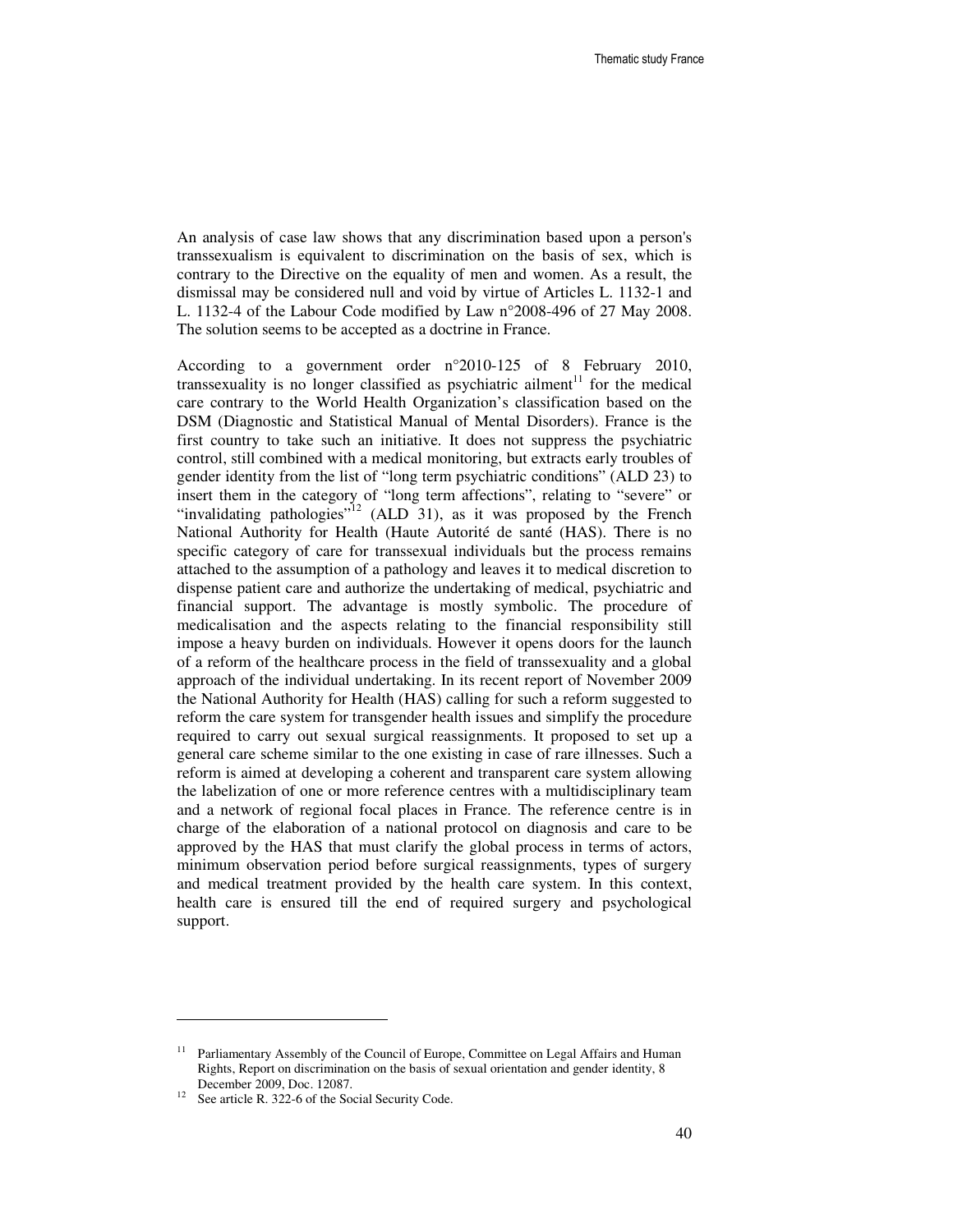## H. Miscellaneous

### H.1. Homosexual adoptions.

The European Court of Human Rights has found France guilty of discrimination for refusing approval for adoption of a child by a schoolteacher on the basis her homosexuality. The Court found that such discrimination, relative to the respect of privacy and family life, can only be justified by "particularly serious and convincing reasons". "In this case, no such reasons exist, as French law allows adoption of a child by a single person, thus opening the possibility of adoption for a single homosexual person", stated the judges who ruled 10 to 7 against France. (ECHR 22 January 2007 (E.B. v. France)).

In 2002, the Strasbourg court dismissed the complaint of a French homosexual man who complained of the same situation. The judges found that while France had a "certain margin of appreciation" as it is a subject that must balance the "both the interests of the complainant and those of the children which may be adopted." (ECHR 26 February 2002 Frette v. France)

The HALDE has condemned the undue consideration given to sexual orientation during an investigation to assess characteristics of the claimant's family before granting adoption approval. The procedure ended with a refusal by the Departmental Council to grant adoption to the female applicant who is engaged in a civil union with another female partner. The Council recommended to reconsider the claimant's situation and to introduce a reference to prohibited discrimination grounds in article L. 225-4 of the Code of Social Action and Families (Deliberation n°2008-79 of 28 April 2008). In line with the jurisprudence of the European Court of Human Rights and the deliberation of the HALDE (Deliberation n°2009-350 of 5 October 2009), the Administrative Court of Besançon annulled the refusal by the Departmental Council to grant adoption approval to a homosexual schoolmistress living in couple (TA Besançon, 10 November 2009, Mlle B. c/Département du Jura). In both cases, discrimination was hidden behind the unfounded or contested argument of claimant's partner's lack of involvement. If these positive decisions only concern one partner's situation and not adoption by same-sex couples in general, a bill filed by socialist Senator Jean-Pierre Michel on 16 December 2009 proposes to allow applicants in civil union to access adoption in the same conditions as married couples (Bill No 168). In addition, despite impossibility for homosexual partners to access adoption as a couple, homoparental couples are allowed to use the delegation of parental authority (article 377 of the Civil Code), which can benefit a partner in a civil union who is not the adoptive parent (Court of Cassation, 24 February 2006, n°04-17090).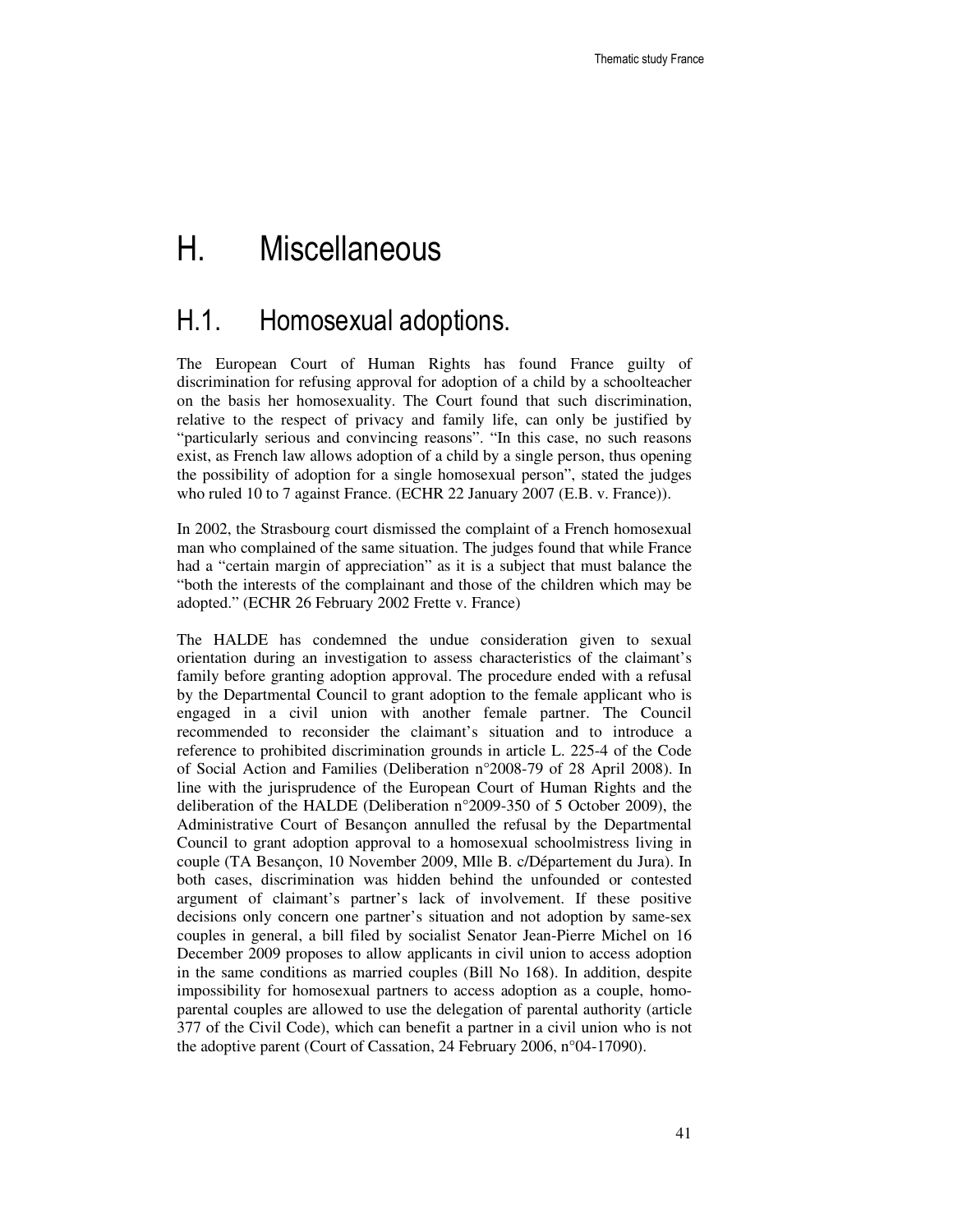The Rennes appellate court refused, on 30 January 2008, to grant a young homosexual mother the right to paternity leave. 31-year-old Elodie had requested paternity leave for Basile, 3 and-a-half, the child that her partner Karine, 32 years old, had given birth to after an artificial insemination in Belgium. This leave was refused by the Health Insurance body (CPAM) and then by the court of social security affairs in Nantes on 20 March 2006.

Paternity leave, according to the work site, concerns " an employee, who is the father of a new born child (who) may request paid leave of a duration of 11 to 18 days". This type of leave is generally the CPAM's responsibility. It differs from parental leave which is for a man or a woman who, following a birth or an adoption, may request leave for a maximum of one year, renewable twice, during which the employee is not paid.

### H.2. Institutional homophobia

There are no similar or comparable domestic provisions regarding institutional homophobia as surfaced in Lithuania.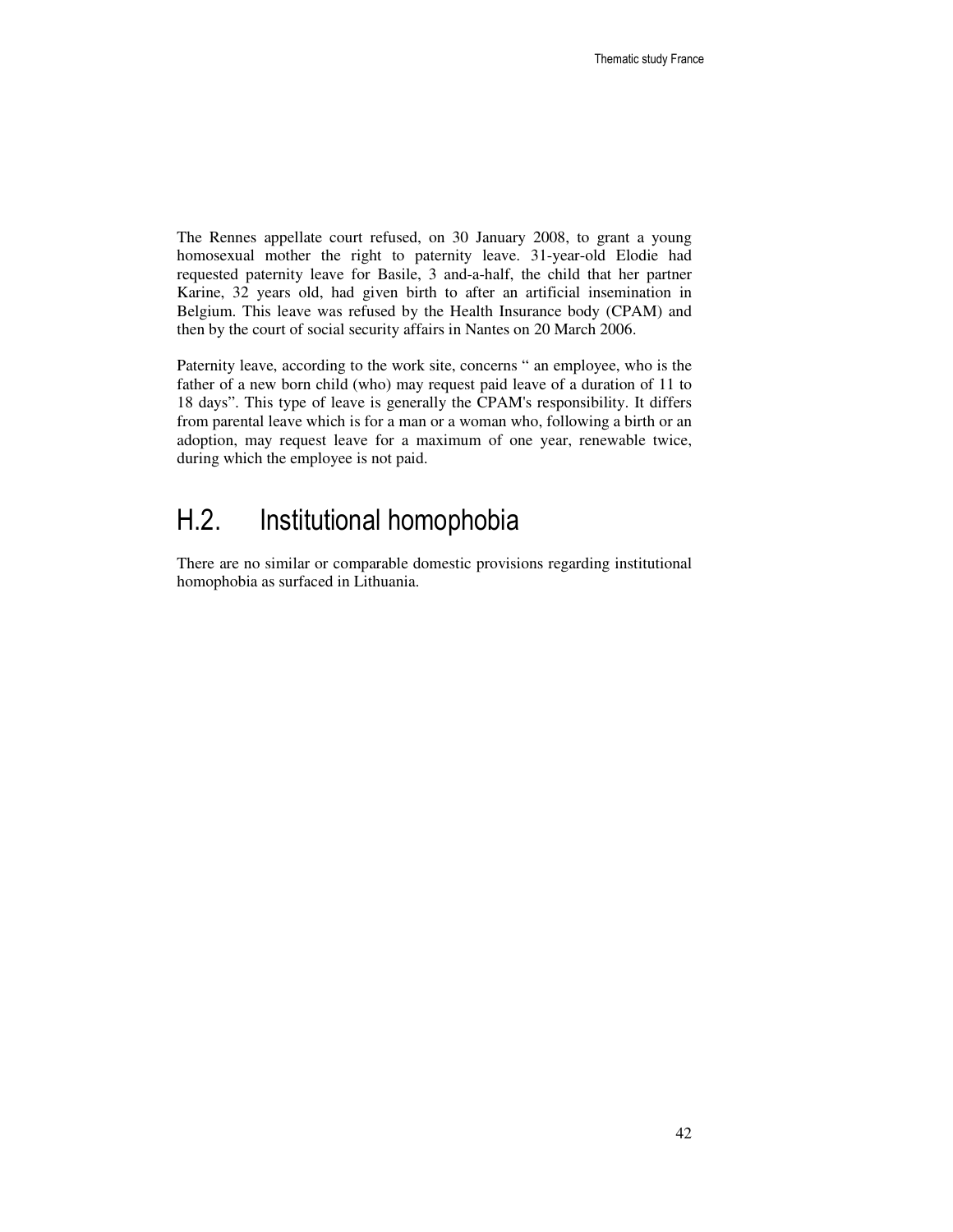### I. Good practices

The Charter of Diversity in the Workplace seeks to encourage companies to better reflect in their staff the diversity of the French population, and to make non-discrimination and diversity a strategic goal.

A "Diversity Label" has been created in December 2008 to reward exemplary practices of some companies, administrations, or associations in matters of diversity. The French association of normalization (AFNOR) may chose to deliver such a label in the field of human resources management after it has received the opinion of a committee of labelization composed by State and trade-union representatives and human resources managers (Decree n°2008- 1344 of 17 December 2008). In 18 May 2009, a survey has been begun under auspices of the HALDE to assess human resources management's practices committed to guaranty the equality of treatment in the areas of recruitment process and career paths.

In 2008, the HALDE launched an awareness-raising campaign targeted at young people. It has led to the creation of a blog on a website with 4,1 million users that has mainly been consulted by teenagers and young adults. This project allowed the organisation of a song lyrics writing competition that ended with the recording of a song in a professional studio and its broadcasting by way of internet. If not focused on the sole ground of sexual orientation, this approach is part of a general strategy of improvement of the understanding and knowledge of discriminatory behaviours (HALDE report 2008 p. 61). This strategy may also be characterized by the request made by the HALDE to the Ministry of National Education to commit to preventing stereotypes in school curricula and books (HALDE report 2008 p. 61).

The law of 12 May 2009 has introduced article 515-7-1 in the Civil Code, which provides for the recognition in France of foreign registered partnerships. In this context, it is referred to the law of the country of registration to rule the effects of the civil partnership. In addition, a bill filed by socialist Senators Richard YUNG, Monique CERISIER-ben GUIGA, Claudine LEPAGE on 25 November 2008 proposes to generally recognize unions concluded in another EU country, whatever the sexual orientation of the persons concerned may be.

According to a circular of 28 September 2007, diplomatic and consular agents were allowed to reject a registration request for a civil partnership between a French citizen and a foreign national on the ground of public order in countries where law prohibits civil partnerships for both same-sex and opposite-sex couples. Several associations considered this text as amounting to a discriminatory difference of treatment on the ground of nationality and sexual orientation since homosexuality was proscribed in a large range of countries. The Council of State judged that there was illegal discrimination between French nationals and mixed-nationals couples and ordered that the contested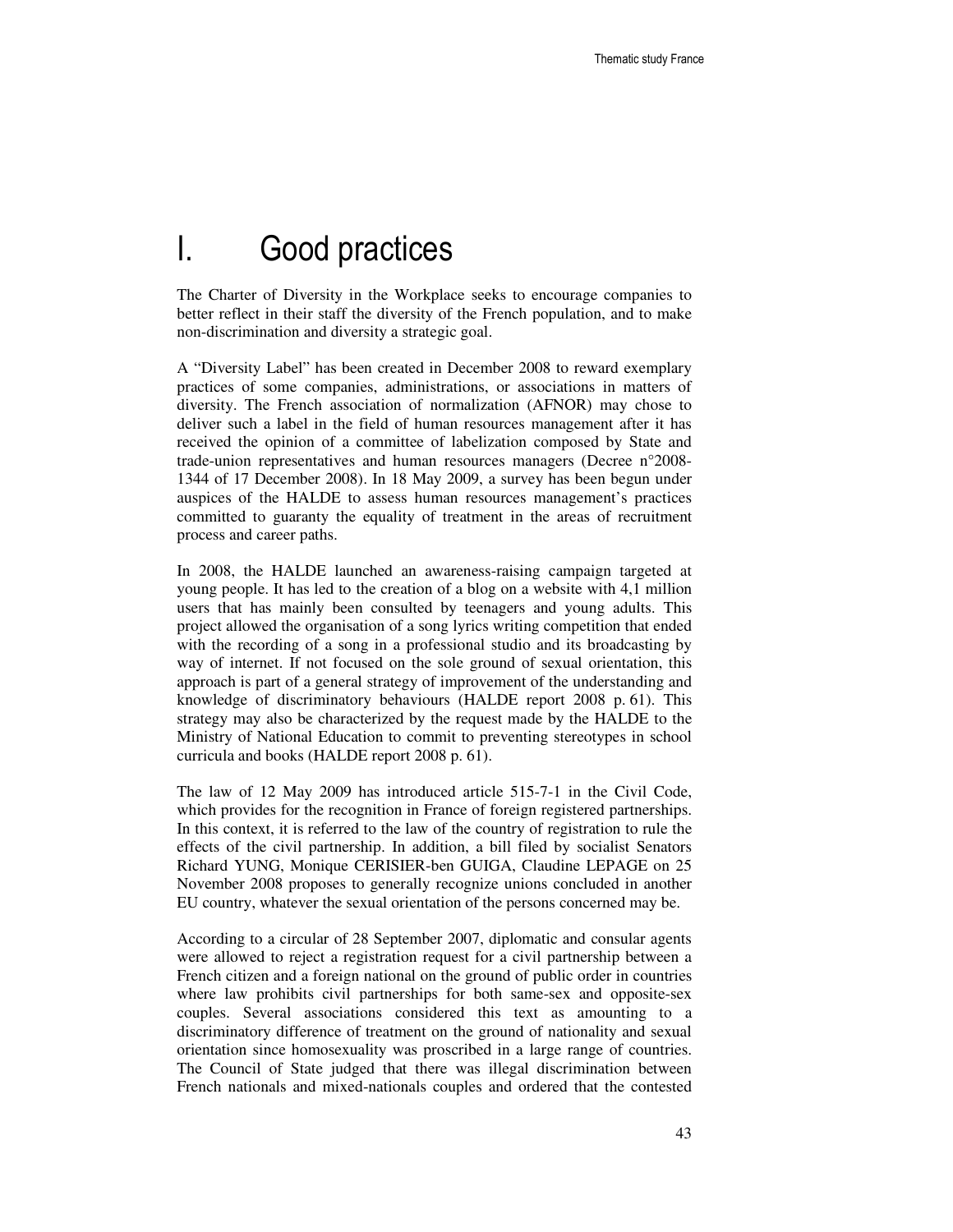clauses of the circular be not executed (Council of State, 18 December, 2007, n°310837).

Warning: It should be noted that it is currently difficult in France to obtain data concerning discrimination homosexuals may be subject to. This is for at least two reasons. The first is the elimination in the Fillon government of the "State Secretariat in Charge of Questions of Integration and Equal Opportunity" (extant from 31 March 2004 to 28 October 2004). This secretariat centralised data concerning equality of the sexes but also was in charge of questions concerning equality in general. To obtain such data today, one must deal with several different ministries: the Ministry of Labour, Social Relations and Solidarity; the Ministry of Immigration, Integration, National Identity and Codevelopment; the Ministry of Housing and Cities; the Ministry of the Interior etc. One must also find the appropriate departments in these ministries, which is often no mean feat.

The second reason is the fact that keeping a record of data reflecting sexual orientation has been prohibited since 1992 and is subject to penal sanction. Article 31 of the information technology and freedoms law ("loi informatique et libertés") states in this regard that it "is forbidden to put into or keep in electronic memory nominative data which directly or indirectly reveal one's racial origins or political, philosophical, or religious opinions, one's membership to a trade union or one's mores". The National Information Technology and Freedoms Commission (CNIL) is responsible for ensuring the law's provisions are obeyed and charges can be laid based upon articles 226-16 to 226-24 of the Penal Code.

There are thus no official statistics on the GBLT community in France.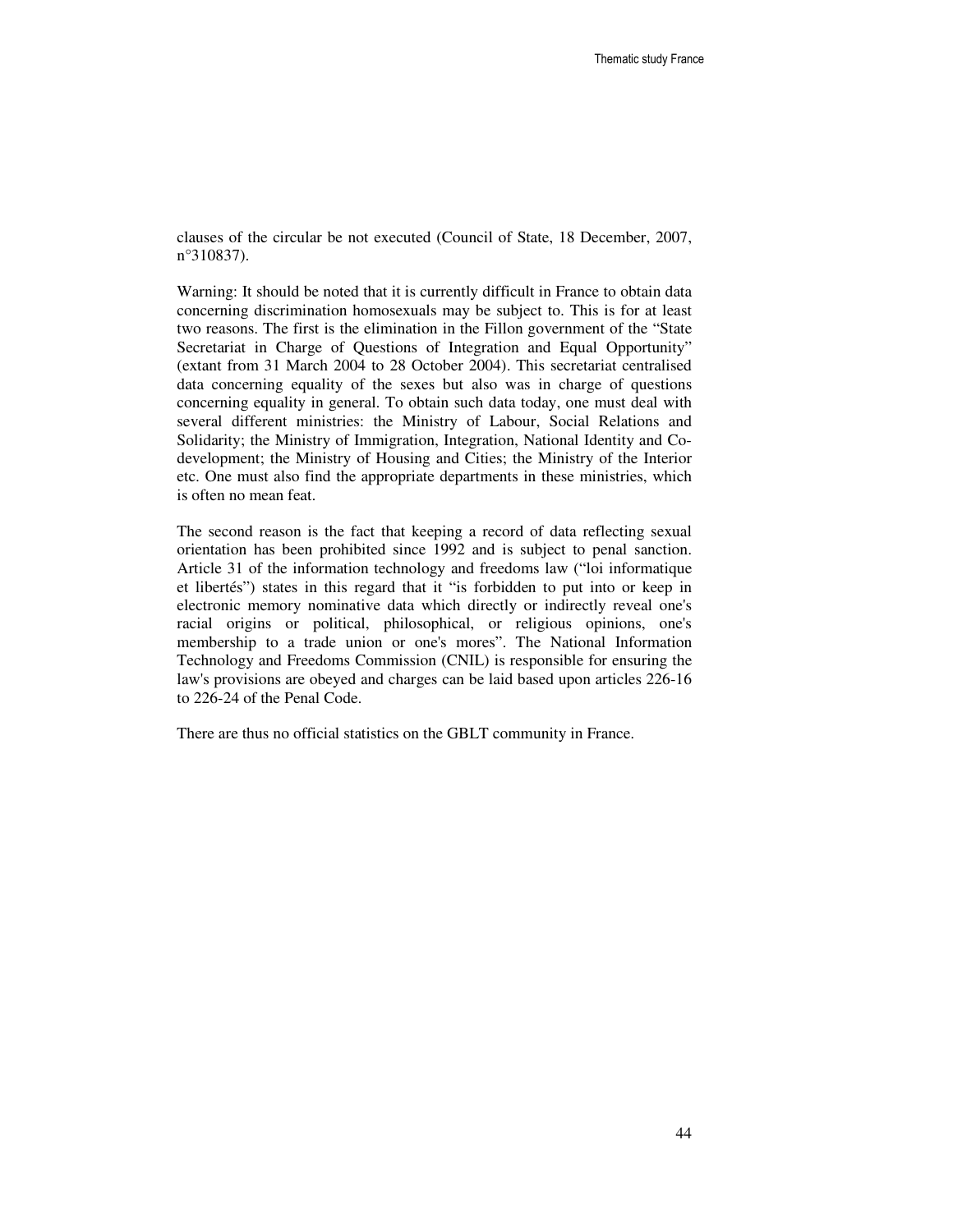# Annex 1 – Case law

#### Chapter A, the interpretation and/or implementation of Employment Equality Directive 2000/78/EC, case 1

| Case title                                                                                                                       | Unknown                                                                                                                                                                   |
|----------------------------------------------------------------------------------------------------------------------------------|---------------------------------------------------------------------------------------------------------------------------------------------------------------------------|
| Decision date                                                                                                                    | 15 December 2005                                                                                                                                                          |
| Reference details (type and<br>title of court/body; in original<br>language and English [official<br>translation, if available]) | Agen Court of Appeal, Cour d'appel d'Agen                                                                                                                                 |
| Key facts of the case<br>$(max. 500 \text{ chars})$                                                                              | A nurse was refused entry to the home of an elderly couple she was sent to care for by reason of her alleged<br>homosexuality.                                            |
| Main<br>reasoning/argumentation<br>$(max. 500 \text{ chars})$                                                                    | Article 225-2 of the Penal Code prohibits discrimination based on sexual orientation, particularly when it is an<br>obstacle to participating in an economic activity.    |
| Key issues (concepts,<br>interpretations) clarified by<br>the case (max. 500 chars)                                              |                                                                                                                                                                           |
| Results (sanctions) and key<br>consequences or implications<br>of the case (max. 500 chars)                                      | The accused were sentenced by the first two courts to a fine of 300 Euros each and 500 Euros as per Article 475-1<br>of the CPP and to one euro of damages to the victim. |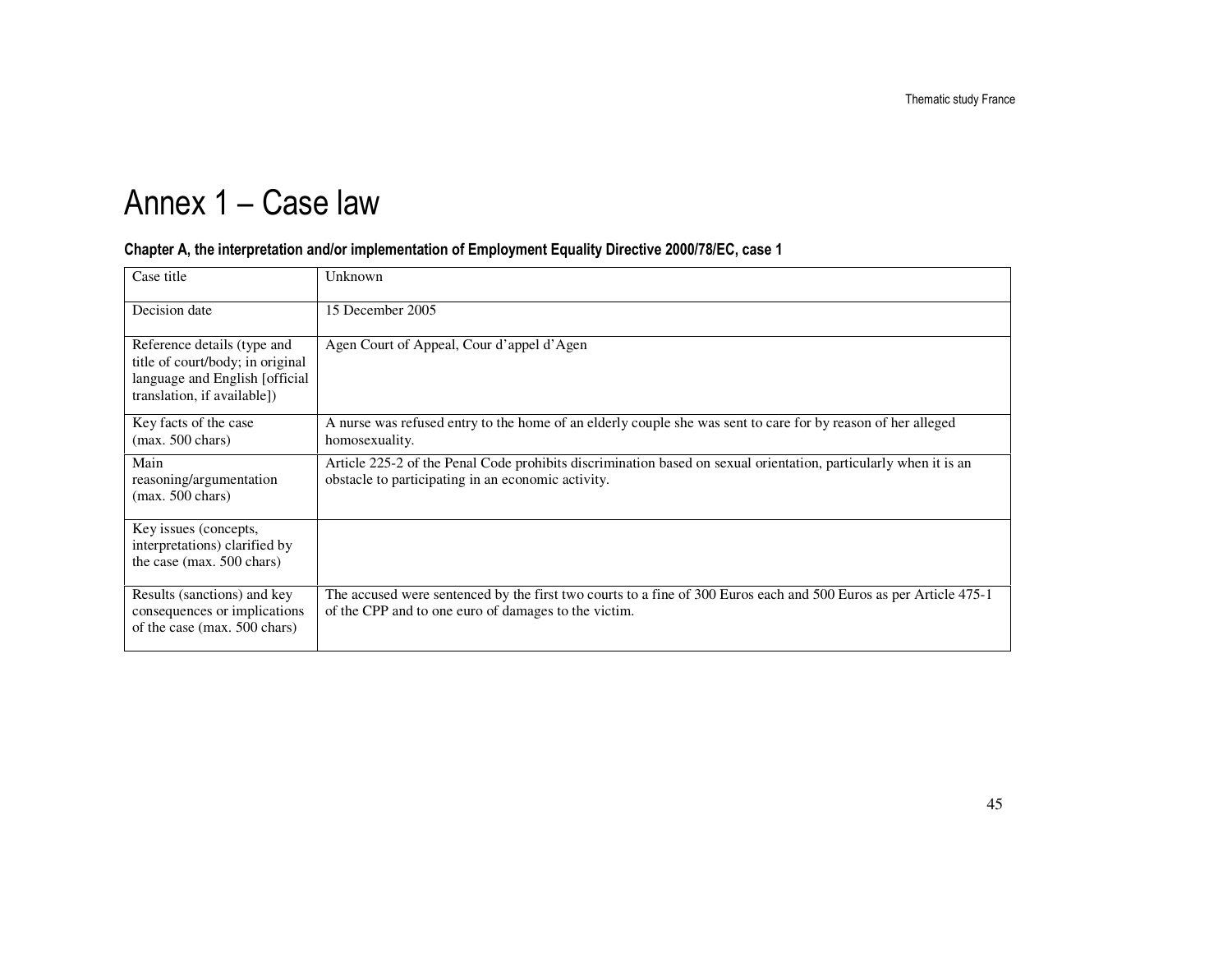| Case title                                                                                                                       | Bouville c. scté Lidl                                                                                                                                                                                                                                                                              |
|----------------------------------------------------------------------------------------------------------------------------------|----------------------------------------------------------------------------------------------------------------------------------------------------------------------------------------------------------------------------------------------------------------------------------------------------|
| Decision date                                                                                                                    | 3 April 2007                                                                                                                                                                                                                                                                                       |
| Reference details (type and<br>title of court/body; in original<br>language and English [official<br>translation, if available]) | Cour d'appel; Court of Appeal Rouen                                                                                                                                                                                                                                                                |
| Key facts of the case<br>$(max. 500 \text{ chars})$                                                                              | The dispute deals with the dismissal of M.B. following an altercation with a fellow colleague due to the<br>homophobic behaviour of the latter.                                                                                                                                                    |
| Main<br>reasoning/argumentation<br>$(max. 500 \text{ chars})$                                                                    | M.B. justifies the common existence of insults and teases link to his homosexuality. In these conditions, although<br>he did not get any bad assessment for his behaviour under his employment contract, violence used against M.H<br>cannot constitute an actual and serious ground of dismissal. |
| Key issues (concepts,<br>interpretations) clarified by<br>the case (max. 500 chars)                                              | Breach of article L 122-14 of French "Code du travail"                                                                                                                                                                                                                                             |
| Results (sanctions) and key<br>consequences or implications<br>of the case (max. 500 chars)                                      | Conviction of Lidl company for dismissal without any actual and serious reason to pay 12 000 Euros of damages.                                                                                                                                                                                     |

#### Chapter A, interpretation and/or implementation of Employment Equality Directive 2000/78/EC, case 2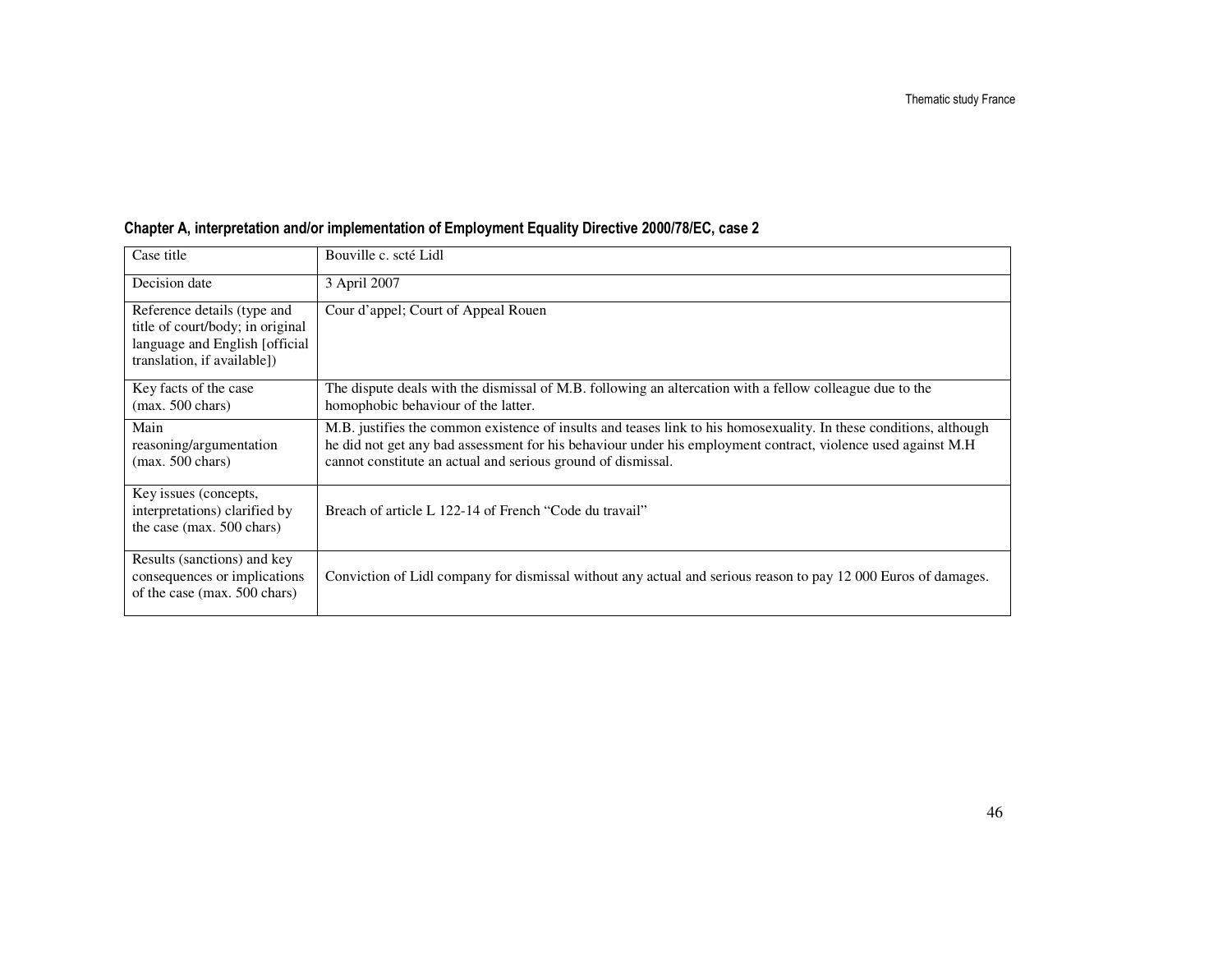| Case title                                                                                                                       | Case n°32, proceedings n°2005-91                                                                                                                                                                                                        |
|----------------------------------------------------------------------------------------------------------------------------------|-----------------------------------------------------------------------------------------------------------------------------------------------------------------------------------------------------------------------------------------|
| Decision date                                                                                                                    | 19 déc. 2006                                                                                                                                                                                                                            |
| Reference details (type and<br>title of court/body; in original<br>language and English [official<br>translation, if available]) | High Authority for the Elimination of Discrimination and for Equality (HALDE)                                                                                                                                                           |
| Key facts of the case<br>$(max. 500 \text{ chars})$                                                                              | Complaint by a male couple who were allegedly refused rental of a hotel room by reason of their sexual<br>orientation.                                                                                                                  |
| Main                                                                                                                             | The HALDE found this amounted to a discrimination offence as defined and punished by articles 225-1 and 225-2-                                                                                                                          |
| reasoning/argumentation<br>$(max. 500 \text{ chars})$                                                                            | 1 of the Penal Code.                                                                                                                                                                                                                    |
| Key issues (concepts,<br>interpretations) clarified by                                                                           |                                                                                                                                                                                                                                         |
| the case (max. 500 chars)                                                                                                        |                                                                                                                                                                                                                                         |
| Results (sanctions) and key                                                                                                      | Insofar as the complainants had confirmed they would renounce legal action if presented with an official apology,                                                                                                                       |
| consequences or implications<br>of the case (max. 500 chars)                                                                     | the High Authority contacted the hoteliers to offer them an amicable settlement, whereupon the hoteliers agreed to<br>mediation. The two parties being agreed, the College of the High Authority requested the President to empower the |
|                                                                                                                                  | Mediation Centre to appoint a mediator.                                                                                                                                                                                                 |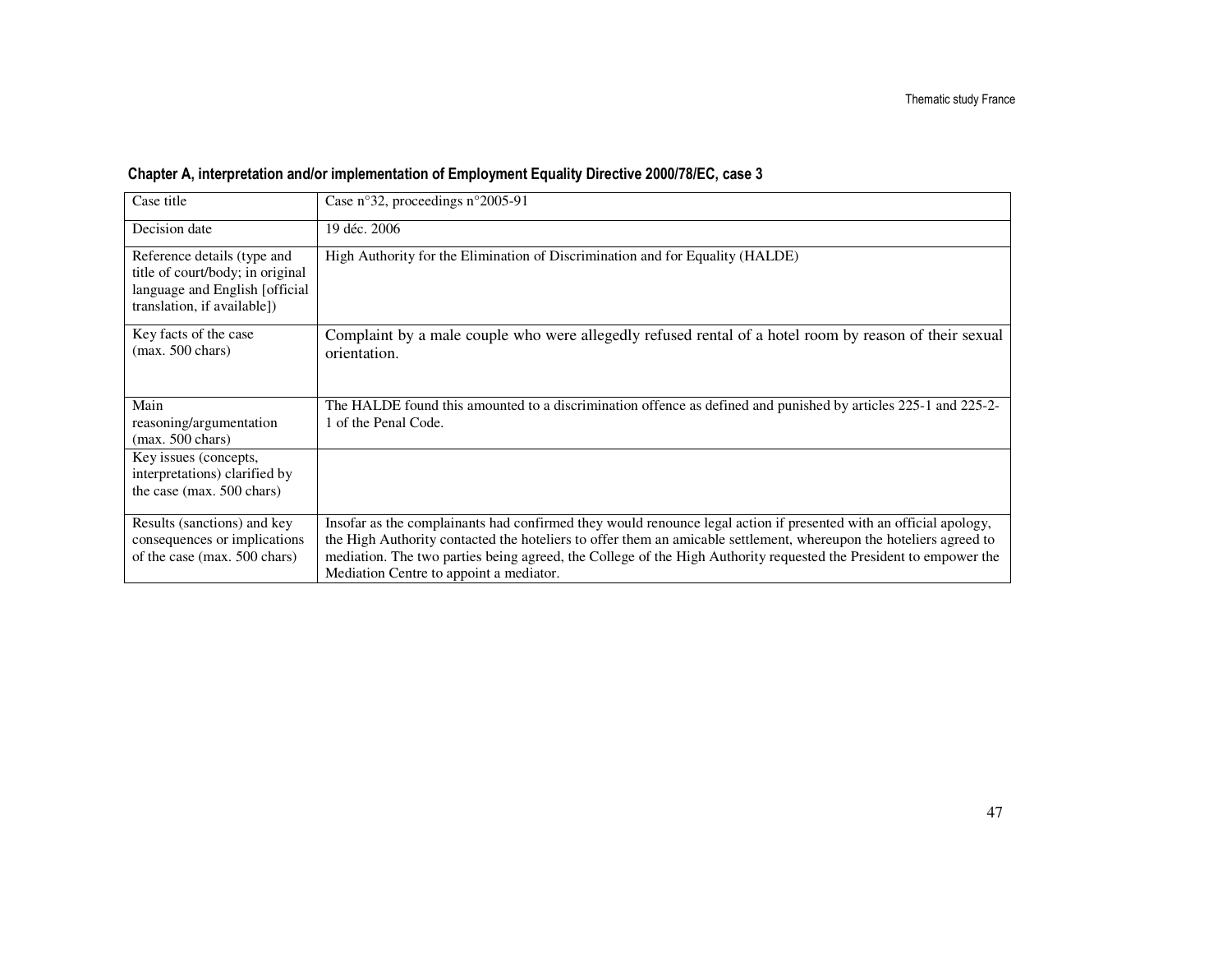Thematic study France

#### Chapter A, interpretation and/or implementation of Employment Equality Directive 2000/78/EC, case 4

| Case title                                                                                                                        |                                                                                                                                                                                                                                                                                                                                                                                                                                                                                                                                                         |
|-----------------------------------------------------------------------------------------------------------------------------------|---------------------------------------------------------------------------------------------------------------------------------------------------------------------------------------------------------------------------------------------------------------------------------------------------------------------------------------------------------------------------------------------------------------------------------------------------------------------------------------------------------------------------------------------------------|
| Decision date                                                                                                                     |                                                                                                                                                                                                                                                                                                                                                                                                                                                                                                                                                         |
| Reference details (type and<br>title of court/body; in original<br>language and English [official]<br>translation, if available]) | High Authority for the Elimination of Discrimination and for Equality HALDE (report 2006 p. 95).                                                                                                                                                                                                                                                                                                                                                                                                                                                        |
| Key facts of the case<br>$(max. 500 \text{ chars})$                                                                               | The complaint is that of a civil servant who was a victim of discriminatory moral harassment by reason of his<br>sexual orientation. This harassment came from both his subordinates and some colleagues without any steps being<br>taken by the victim's management to bring an end to this gravely damaging behaviour. The investigation brought<br>out the responsibility of the subordinates for the harassment as well as that of management, which, while not<br>entirely passive, found no better solution than simply, transferring the victim. |
| Main<br>reasoning/argumentation<br>$(max. 500 \text{ chars})$                                                                     |                                                                                                                                                                                                                                                                                                                                                                                                                                                                                                                                                         |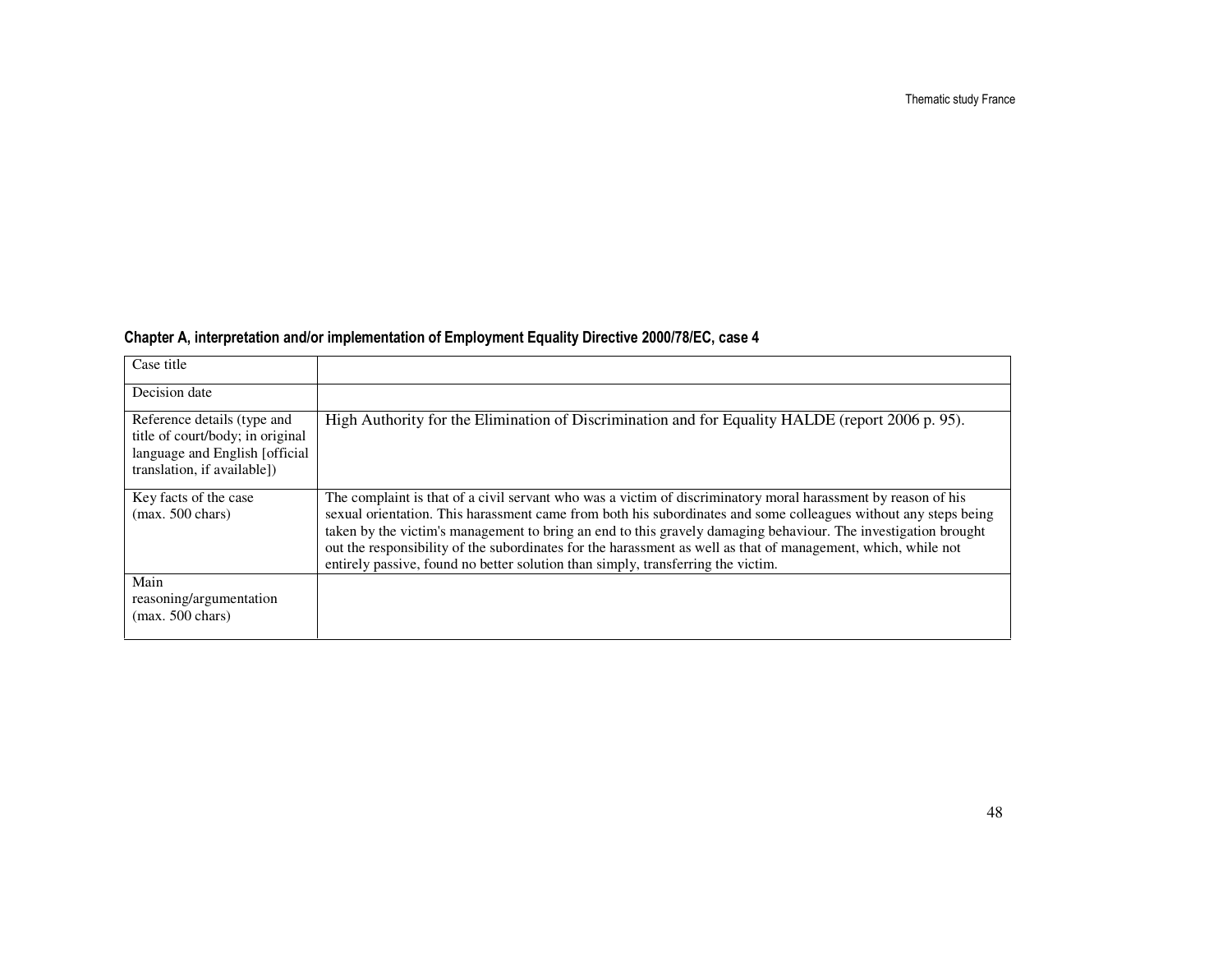| Key issues (concepts,<br>interpretations) clarified by<br>the case (max. $500$ chars)       |                                                                                                                                                                                                          |
|---------------------------------------------------------------------------------------------|----------------------------------------------------------------------------------------------------------------------------------------------------------------------------------------------------------|
| Results (sanctions) and key<br>consequences or implications<br>of the case (max. 500 chars) | Authority requested that the minister responsible for the administration in question seize the relevant authority. The<br>minister in question informed the High Authority that an inquiry was underway. |

#### Chapter A, interpretation and/or implementation of Employment Equality Directive 2000/78/EC, case 5

| Case title                                                                                                                        | Deliberation $n^{\circ}2009-324$                                                                                                                                                                                                                                                                                                                                                                                                                                                                             |
|-----------------------------------------------------------------------------------------------------------------------------------|--------------------------------------------------------------------------------------------------------------------------------------------------------------------------------------------------------------------------------------------------------------------------------------------------------------------------------------------------------------------------------------------------------------------------------------------------------------------------------------------------------------|
| Decision date                                                                                                                     | 14 September 2009                                                                                                                                                                                                                                                                                                                                                                                                                                                                                            |
| Reference details (type and<br>title of court/body; in original<br>language and English [official]<br>translation, if available]) | Haute autorité de lutte contre les discriminations et pour l'égalité (HALDE); High Authority for Equality and the<br>Elimination of Discrimination                                                                                                                                                                                                                                                                                                                                                           |
| Key facts of the case<br>$(max. 500 \text{ chars})$                                                                               | An employee complained that he had been victim of discriminatory moral harassment due to his sexual orientation.<br>This harassment came from both his line manager and some colleagues after he revealed his homosexuality during<br>a professional dinner. The high management never took any steps to bring an end to this morally damaging remarks<br>and behaviours. In particular, the employee had to put up with rumours of paedophilia and suffered a nervous<br>breakdown before he was dismissed. |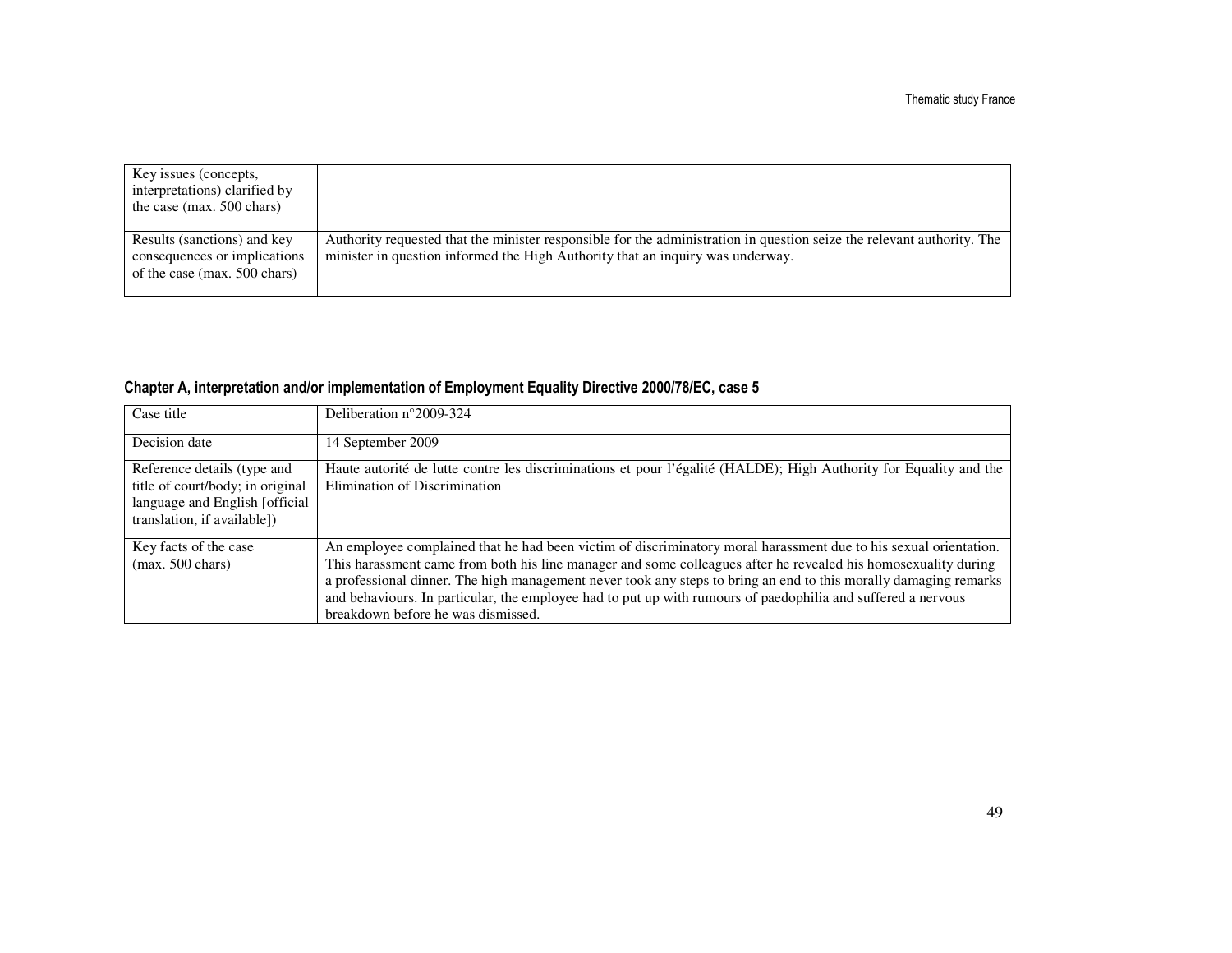| Main<br>reasoning/argumentation<br>$(max. 500 \text{ chars})$                               |                                                                                                                                                                                                                                                                            |
|---------------------------------------------------------------------------------------------|----------------------------------------------------------------------------------------------------------------------------------------------------------------------------------------------------------------------------------------------------------------------------|
| Key issues (concepts,<br>interpretations) clarified by<br>the case (max. 500 chars)         | The HALDE considered that the causal link between revelation of his homosexuality by the employee and<br>dismissal procedure undertaken by the employer, as it had been brought out by the HALDE's investigation,<br>indicated discrimination based on sexual orientation. |
| Results (sanctions) and key<br>consequences or implications<br>of the case (max. 500 chars) | The Council requested the implementation of a training program on homophobia and non-discrimination and the<br>communication of its deliberation to the board of directors.                                                                                                |

| Chapter A, interpretation and/or implementation of Employment Equality Directive 2000/78/EC, case 6 |  |  |  |  |  |  |  |
|-----------------------------------------------------------------------------------------------------|--|--|--|--|--|--|--|
|-----------------------------------------------------------------------------------------------------|--|--|--|--|--|--|--|

| Case title                                                                                                                        | <b>SARL Kaliop</b>                                                                                                                                                                                                             |
|-----------------------------------------------------------------------------------------------------------------------------------|--------------------------------------------------------------------------------------------------------------------------------------------------------------------------------------------------------------------------------|
| Decision date                                                                                                                     | 3 June 2009                                                                                                                                                                                                                    |
| Reference details (type and<br>title of court/body; in original<br>language and English [official]<br>translation, if available]) | Court of appeal of Montpellier; Cour d'appel de Montpellier                                                                                                                                                                    |
| Key facts of the case<br>$(max. 500 \text{ chars})$                                                                               | Dismissal of the applicant after he revealed to his employer and colleagues his intention to engage in a sexual<br>conversion therapy. The employer did not provide with proof of objective elements devoid of discrimination. |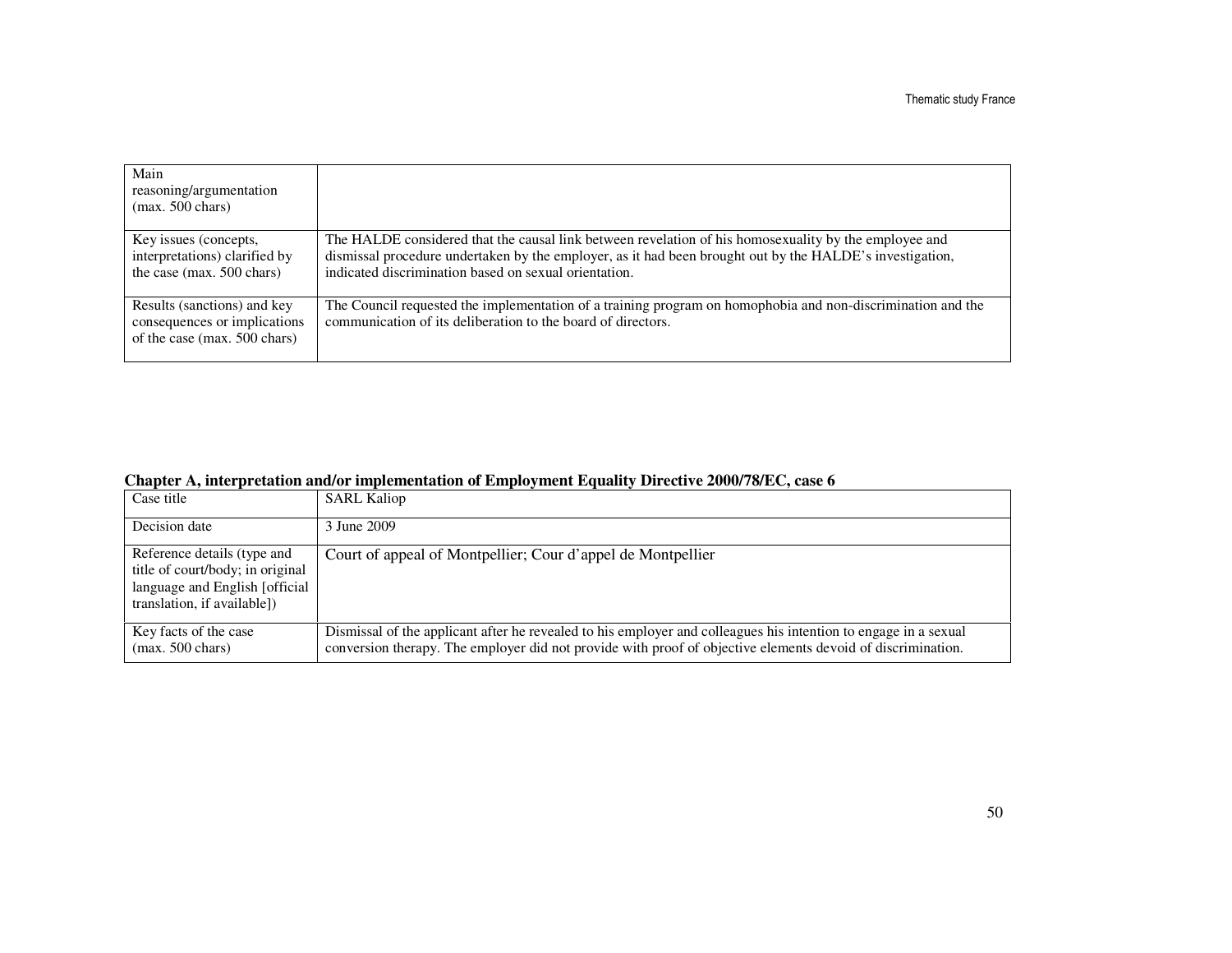| Main<br>reasoning/argumentation<br>$(max. 500 \text{ chars})$                               |                                                                                                                                                                                                                     |
|---------------------------------------------------------------------------------------------|---------------------------------------------------------------------------------------------------------------------------------------------------------------------------------------------------------------------|
| Key issues (concepts,<br>interpretations) clarified by<br>the case (max. 500 chars)         | Discrimination based on the transsexualism of a person amounts to gender discrimination.                                                                                                                            |
| Results (sanctions) and key<br>consequences or implications<br>of the case (max. 500 chars) | The Court stated that such a dismissal must be declared nul and void. Considering this discriminatory context, the<br>breach of contract by the employee is justified and produces the effects of a void dismissal. |

| Chapter A, interpretation and/or implementation of Employment Equality Directive 2000/78/EC, case 7 |  |  |  |  |  |  |  |  |
|-----------------------------------------------------------------------------------------------------|--|--|--|--|--|--|--|--|
|-----------------------------------------------------------------------------------------------------|--|--|--|--|--|--|--|--|

| Case title                                                                                                                       | Deliberation $n^{\circ}2008-190$                                                                                                                   |
|----------------------------------------------------------------------------------------------------------------------------------|----------------------------------------------------------------------------------------------------------------------------------------------------|
| Decision date                                                                                                                    | 15 September 2008                                                                                                                                  |
| Reference details (type and<br>title of court/body; in original<br>language and English [official<br>translation, if available]) | Haute autorité de lutte contre les discriminations et pour l'égalité (HALDE); High Authority for Equality and the<br>Elimination of Discrimination |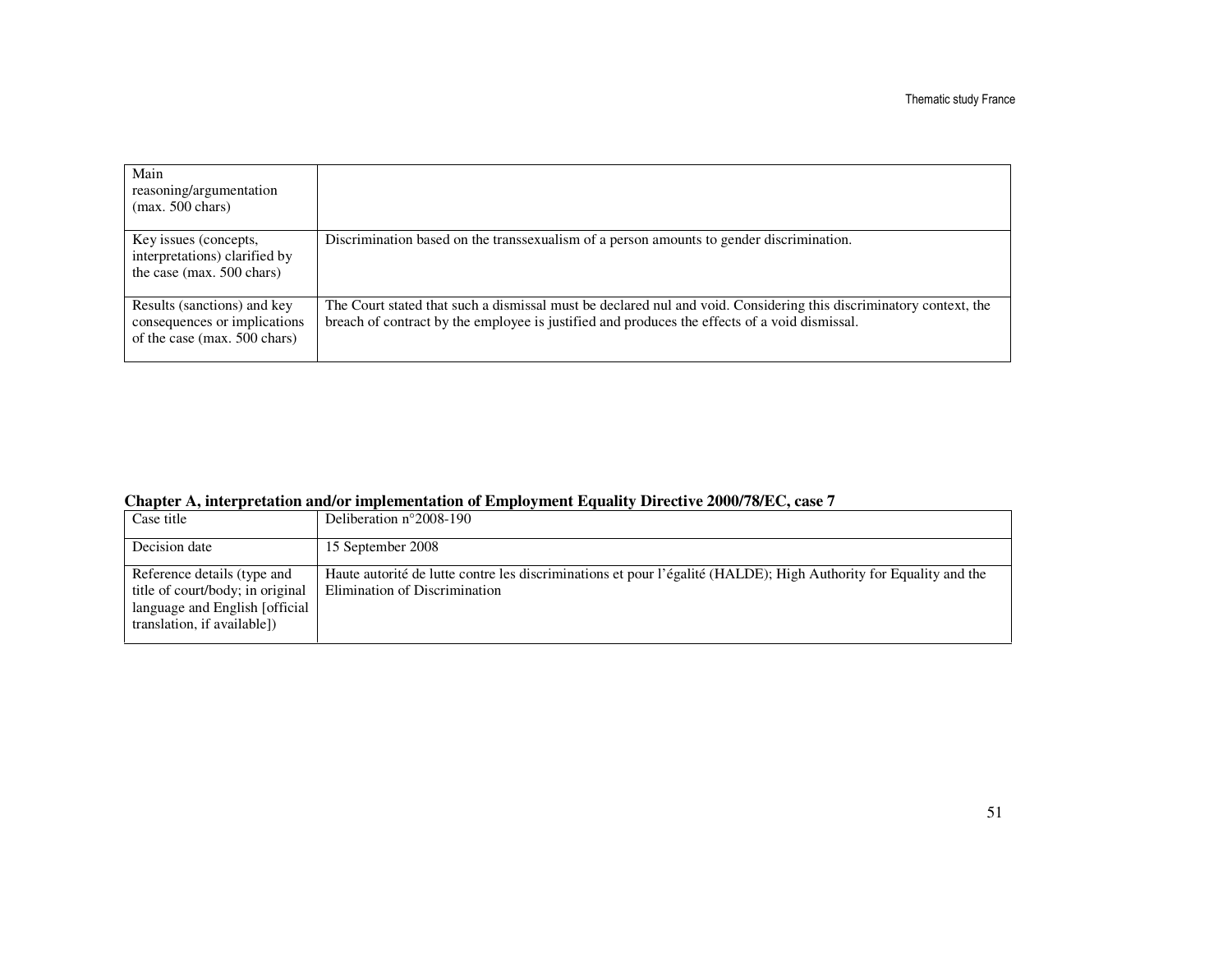| Key facts of the case<br>$(max. 500 \text{ chars})$                                         | Since there was a discrepancy between the claimant's physical appearance and her social security number during<br>the adjustment and sexual conversion period, she had to reveal her transsexualism to her employer. This disclosure<br>had the consequence of provoking mockery and moral harassment that forced her to resign.                                                                                                                                                                                                                                     |
|---------------------------------------------------------------------------------------------|----------------------------------------------------------------------------------------------------------------------------------------------------------------------------------------------------------------------------------------------------------------------------------------------------------------------------------------------------------------------------------------------------------------------------------------------------------------------------------------------------------------------------------------------------------------------|
| Main<br>reasoning/argumentation<br>$(max. 500 \text{ chars})$                               |                                                                                                                                                                                                                                                                                                                                                                                                                                                                                                                                                                      |
| Key issues (concepts,<br>interpretations) clarified by<br>the case (max. 500 chars)         | The Social security Code may be construed as discrimination based on sexual discrimination, in that                                                                                                                                                                                                                                                                                                                                                                                                                                                                  |
| Results (sanctions) and key<br>consequences or implications<br>of the case (max. 500 chars) | The Council recommended that the employer offer the claimant fair compensation for the damages incurred. It<br>recommended that the government implement a regulatory or legislative measure to ensure coherence between<br>physical appearance and identity, administrative and official documents during the sexual conversion phase. It<br>encouraged the National Health Insurance Fund (CNAM) to draft written directives so that the change in civil<br>status is taken into account whenever dealing with the social security status of a transsexual person. |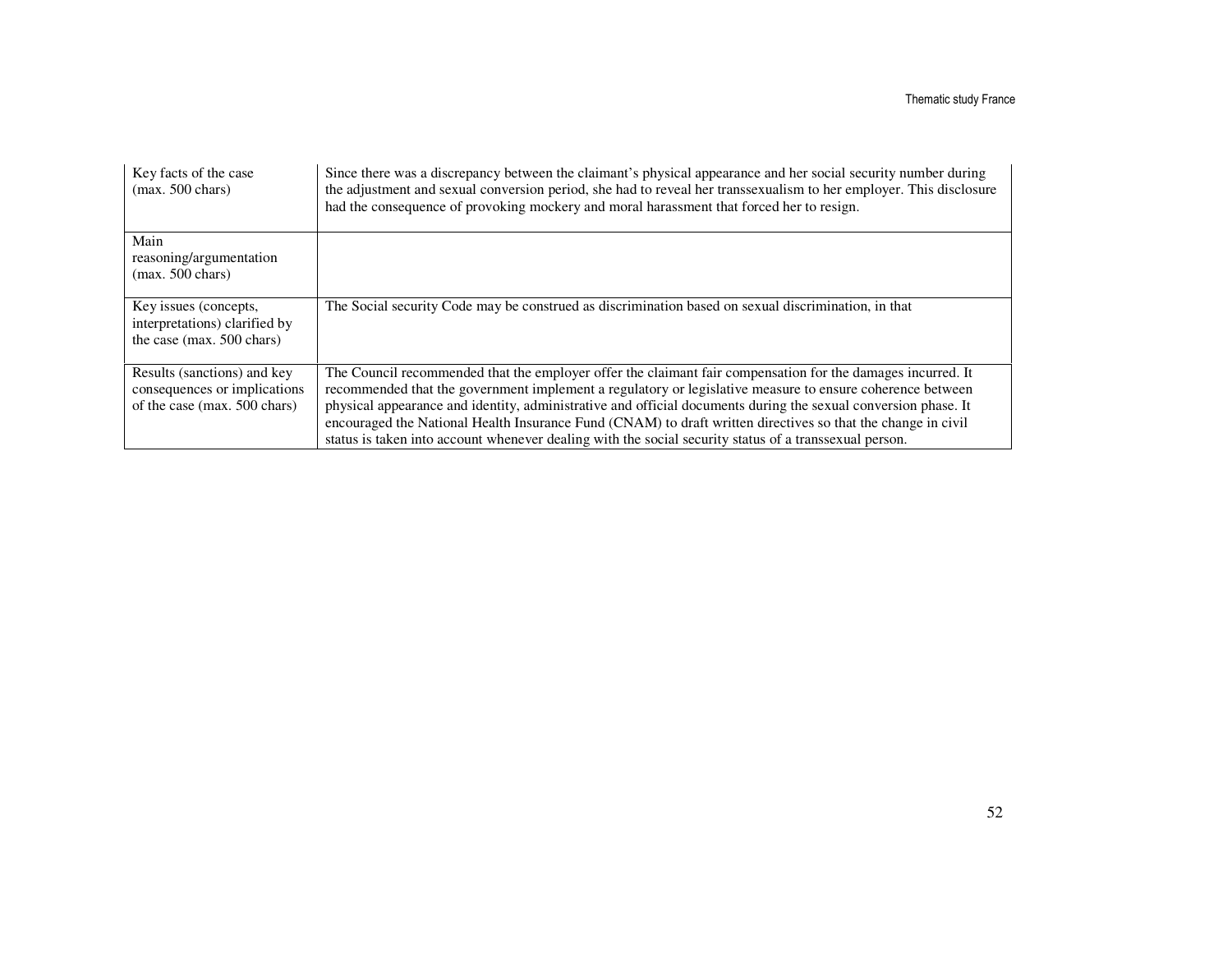#### Chapter B, Freedom of movement, case law relevant to Directive 2004/38/EC, case 1

| Case title                                                                                                                       |                                                                                                                                                         |
|----------------------------------------------------------------------------------------------------------------------------------|---------------------------------------------------------------------------------------------------------------------------------------------------------|
| Decision date                                                                                                                    |                                                                                                                                                         |
| Reference details (type and<br>title of court/body; in original<br>language and English [official<br>translation, if available]) | There is no case law concerning the rights of LGBT partners in the context of freedom of movement (cf bases de<br>données Lexisnexis, Dalloz, Lextenso) |
| Key facts of the case<br>$(max. 500 \text{ chars})$                                                                              |                                                                                                                                                         |
| Main<br>reasoning/argumentation<br>$(max. 500 \text{ chars})$                                                                    |                                                                                                                                                         |
| Key issues (concepts,<br>interpretations) clarified by<br>the case (max. 500 chars)                                              |                                                                                                                                                         |
| Results (sanctions) and key<br>consequences or implications<br>of the case (max. 500 chars)                                      |                                                                                                                                                         |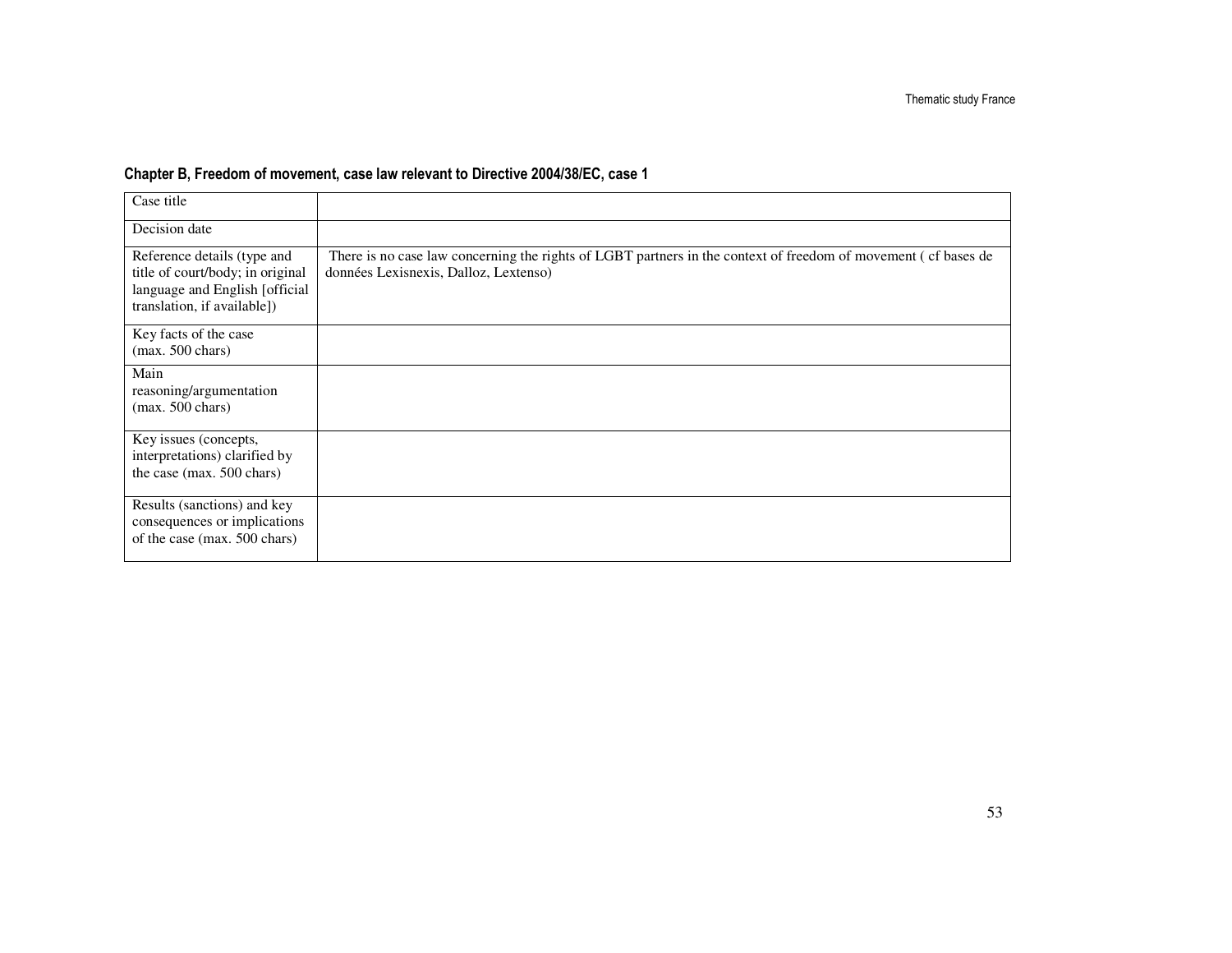| Case title                                                                                                                       | $M K - Russian Federation$                                                                                                                                                                                                                                                                                                                                                                                                                                                                                                                                          |
|----------------------------------------------------------------------------------------------------------------------------------|---------------------------------------------------------------------------------------------------------------------------------------------------------------------------------------------------------------------------------------------------------------------------------------------------------------------------------------------------------------------------------------------------------------------------------------------------------------------------------------------------------------------------------------------------------------------|
| Decision date                                                                                                                    | 21 October 2005                                                                                                                                                                                                                                                                                                                                                                                                                                                                                                                                                     |
| Reference details (type and<br>title of court/body; in original<br>language and English [official<br>translation, if available]) | CRR, 21 October 2005, 495394                                                                                                                                                                                                                                                                                                                                                                                                                                                                                                                                        |
| Key facts of the case<br>$(max. 500 \text{ chars})$                                                                              | M.K., a Russian National, was a victim of assaults and insults during his military service, this persecution was<br>linked to his homosexuality, dispite its decriminalisation in Russia. In 2000, he creates a party that defends<br>homosexual rights, which leads to legal pressure and harassment, including police brutality and being charged with<br>two fallacious crimes. This leads him to flee to France before returning to Russia at the expiration of his visa.<br>Continued persecution leads him to flee his country definitively in 2002.          |
| Main<br>reasoning/argumentation<br>$(max. 500 \text{ chars})$                                                                    | M.K. declares he was the victim of persecution due to his belonging to a social group (by reason of his<br>homosexuality) which is a motive for persecution laid out in Article 1, A, 2 of the Geneva Convention. He wishes<br>to be granted protection following rejection of his claim by the OFPRA.                                                                                                                                                                                                                                                              |
| Key issues (concepts,<br>interpretations) clarified by<br>the case (max. 500 chars)                                              | The CRR finds that M.K. had sought to "manifest his homosexuality" and had been subject to "criminal charges in<br>his country, which were made fallaciously, and that he had been a victim of police brutality". The CRR therefore<br>considered that he belonged to a "circumscribed group of persons that is sufficiently identifiable to constitute a<br>social group" in the sense of Article 1, A, 2 of the Geneva Convention.<br>According to the CRR M.K.'s situation falls within the scope of the Geneva Convention (in the sense of Article 1,<br>A, 2). |
| Results (sanctions) and key<br>consequences or implications<br>of the case (max. 500 chars)                                      | The CRR annulled the decision of OFPRA's general director and granted M.K. refugee status.                                                                                                                                                                                                                                                                                                                                                                                                                                                                          |

#### Chapter C, Asylum and subsidiary protection, case law relevant to art 10/1/d of Council Directive 2004/83/EC, case 1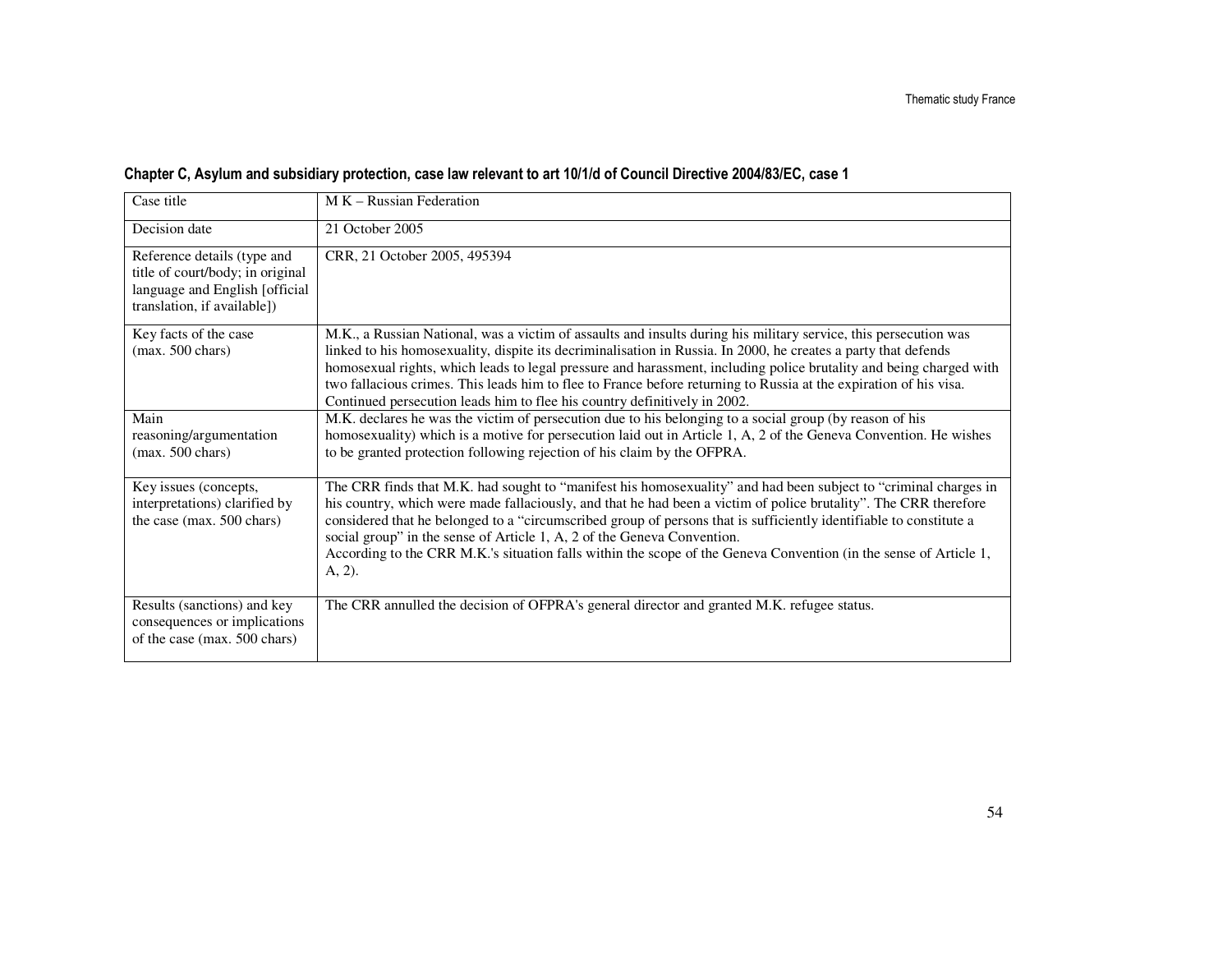| Case title                                                                                                                       | M. S., Bosnia-Herzegovina                                                                                                                                                                                                                                                                                                                                                                                                                                                                                                   |
|----------------------------------------------------------------------------------------------------------------------------------|-----------------------------------------------------------------------------------------------------------------------------------------------------------------------------------------------------------------------------------------------------------------------------------------------------------------------------------------------------------------------------------------------------------------------------------------------------------------------------------------------------------------------------|
| Decision date                                                                                                                    | 12 May 2006                                                                                                                                                                                                                                                                                                                                                                                                                                                                                                                 |
| Reference details (type and<br>title of court/body; in original<br>language and English [official<br>translation, if available]) | CRR, 12 mai 2006, 555672, M.S. Published: 6/10/2006                                                                                                                                                                                                                                                                                                                                                                                                                                                                         |
| Key facts of the case<br>$(max. 500 \text{ chars})$                                                                              | M.S. a Bosnian national, is the child of a mixed couple, his father being Bosnian and his mother a Serb. Beaten by<br>Serbian soldiers in Tarevci, and victim of serious abuse in a detention centre, M.S. was also persecuted in<br>Gradacac, in Bosnia-Herzegovina, by reason of his mixed origin and homosexuality. In order to escape this<br>persecution, he fled to Republika Srpska, where he was beaten by police because of his Bosnian origin. He has fled<br>his country and cannot return without fear of harm. |
| Main<br>reasoning/argumentation<br>$(max. 500 \text{ chars})$                                                                    | M.S. declares he was the victim of persecution based on his ethnic origin and his belonging to a social group (by<br>reason of his homosexuality), which are motives of persecution laid out in Article 1, A, 2 of the Geneva<br>Convention. He therefore seeks protection following a rejection of his claim by the OFPRA.                                                                                                                                                                                                 |
| Key issues (concepts,<br>interpretations) clarified by<br>the case (max. 500 chars)                                              | The CRR finds that M.S. had not sought to "ostensibly manifest his homosexuality" and had not been "subject to<br>criminal charges in his country", where the provisions of the Penal Code prohibiting homosexual acts had been<br>repealed in March 2003. The CRR therefore found that he did not belong to a "circumscribed group of persons that<br>is sufficiently identifiable to constitute a social group" in the sense of the Geneva Convention.                                                                    |
| Results (sanctions) and key<br>consequences or implications<br>of the case (max. 500 chars)                                      | The CRR found that M.S.'s situation did not fall within the scope of the Geneva Convention. However M.S. is at<br>risk of reprisals from individuals on the basis of his homosexuality, and that the Bosnian authorities cannot provide<br>protection. Therefore, he is at risk of one of the serious threats defined by Article $L712-1$ , b) of the Immigration<br>and Asylum Code (CESEDA), which concerns subsidiary protection. The CRR thus annulled the OFPRA's                                                      |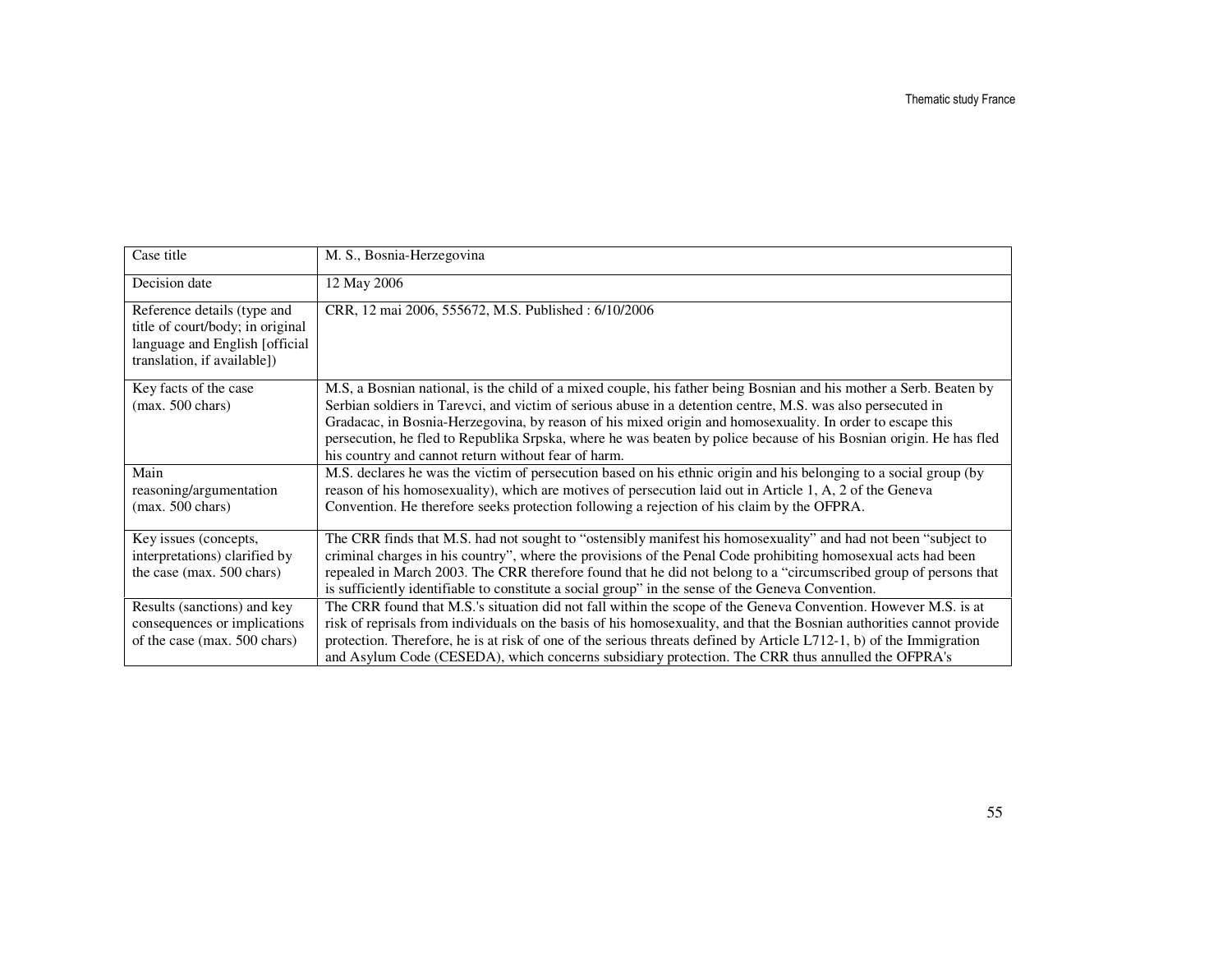decision and granted subsidiary protection to M.S.

| Case title                                                         | M.B., Gabon                                                                                                                                                                                                                     |
|--------------------------------------------------------------------|---------------------------------------------------------------------------------------------------------------------------------------------------------------------------------------------------------------------------------|
| Decision date                                                      | 3 July 2006                                                                                                                                                                                                                     |
| Reference details (type and                                        | CRR, 3 juillet 2006 497803                                                                                                                                                                                                      |
| title of court/body; in original<br>language and English [official |                                                                                                                                                                                                                                 |
| translation, if available])                                        |                                                                                                                                                                                                                                 |
| Key facts of the case                                              | M.B., a Gabonese national, was granted subsidiary protection by reason of two arbitrary detentions as well as ill-                                                                                                              |
| $(max. 500 \text{ chars})$                                         | treatment by his family. He now requests convention asylum on the basis that homosexuals constitute a persecuted<br>social group in Gabon.                                                                                      |
| Main                                                               | M.B. claims that although homosexuality is not a criminal offence in Gabon, the authoritarian regime doesn't                                                                                                                    |
| reasoning/argumentation                                            | hesitate to tread upon homosexual rights and that judges and police officers see homosexuality as a criminal                                                                                                                    |
| $(max. 500 \text{ chars})$                                         | deviance and threat to society. He also claims that the majority of the public holds homophobic opinions. M.B.<br>claims to belong to a social group whose members are collectively persecuted by police and therefore requests |
|                                                                    | conventional asylum.                                                                                                                                                                                                            |
| Key issues (concepts,                                              | The CRR considers that neither their investigations, nor the explanations offered behind closed doors by the                                                                                                                    |
| interpretations) clarified by                                      | claimant before the Board prove that homosexuals constitute a social group in Gabon in the sense of article 1, A, 2                                                                                                             |
| the case (max. 500 chars)                                          | of the Geneva Convention. This being the case, it cannot be established that M.B. is at risk of persecution based                                                                                                               |
|                                                                    | only upon his sexual orientation nor that the events of which he was a victim fall within the scope of the Geneva<br>Convention.                                                                                                |
|                                                                    |                                                                                                                                                                                                                                 |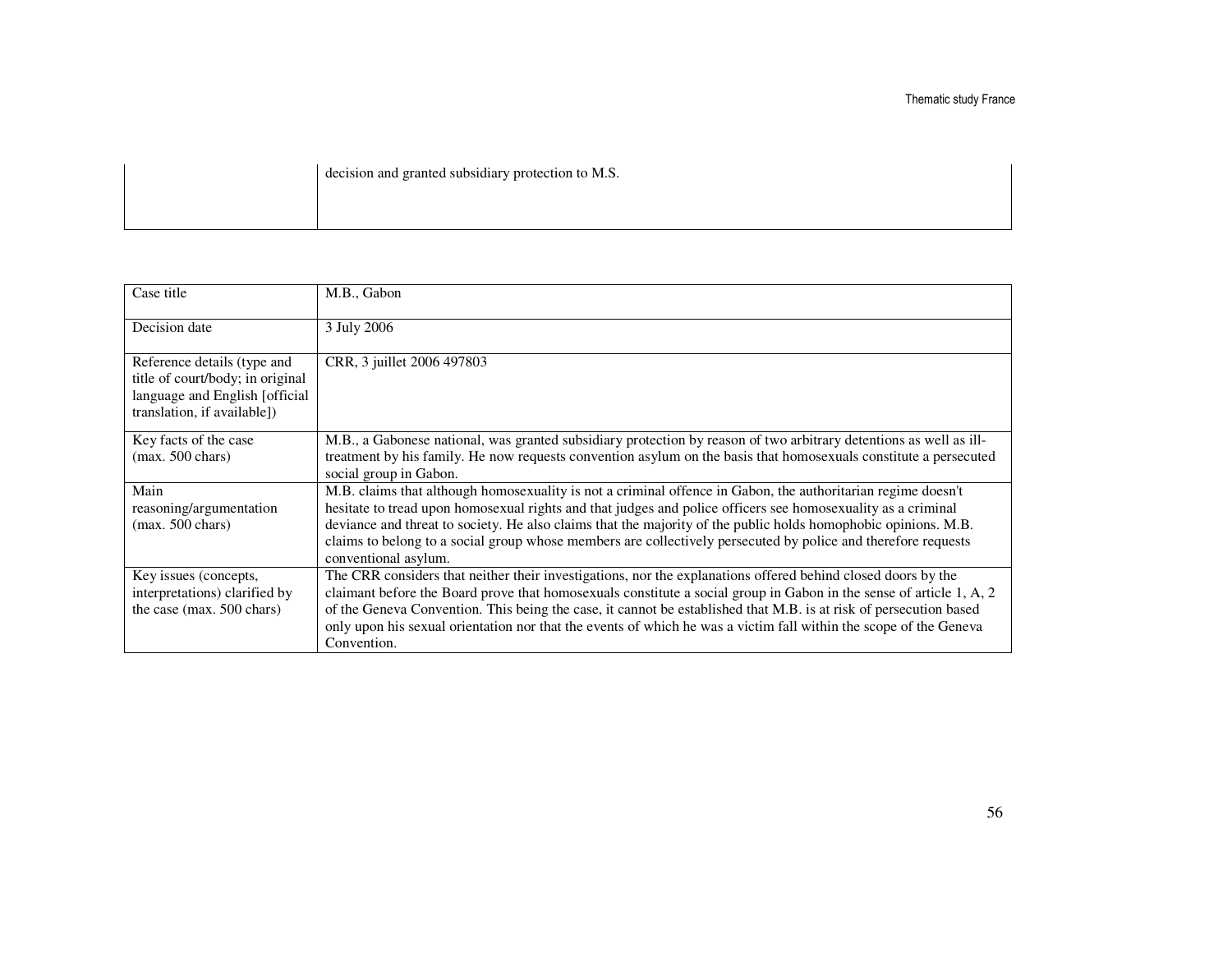Results (sanctions) and key consequences or implications of the case (max. 500 chars) The claim was rejected.

| Case title                                                                                                                       | M.A. Algeria                                                                                                                                                                                                                                                                                                                                                                                              |
|----------------------------------------------------------------------------------------------------------------------------------|-----------------------------------------------------------------------------------------------------------------------------------------------------------------------------------------------------------------------------------------------------------------------------------------------------------------------------------------------------------------------------------------------------------|
| Decision date                                                                                                                    | 22 February 2000                                                                                                                                                                                                                                                                                                                                                                                          |
| Reference details (type and<br>title of court/body; in original<br>language and English [official<br>translation, if available]) | CRR, 22/02/2000, 343157                                                                                                                                                                                                                                                                                                                                                                                   |
| Key facts of the case<br>$(max. 500 \text{ chars})$                                                                              | M.A. is an Algerian national who is "widely known" to be homosexual, by reason of his actions as an activist for<br>the homosexual community.<br>He has been subject to intimidation, pressure and death threats by his country's authorities. Fearing for his life, he<br>fled his country to seek refuge in France.                                                                                     |
| Main<br>reasoning/argumentation<br>$(max. 500 \text{ chars})$                                                                    | M.A. seeks refugee status by virtue of the Geneva Convention, judging that his belonging to a social group, i.e. the<br>homosexual community, is a motive for persecution as laid out in Article 1, A, 2 of the Convention. Following the<br>rejection of his claim by the OFPRA, he appeals to the CRR to obtain refugee status.                                                                         |
| Key issues (concepts,<br>interpretations) clarified by<br>the case (max. 500 chars)                                              | The CRR esteems that homosexuals who wish to exhibit their homosexuality through their public behaviour in<br>Algeria are at risk of criminal charges as well as intimidation and pressure. In this sense, M.A.'s fears are<br>considered to be the result of his belonging to a social group in the sense of Article 1, A, 2, of the Geneva<br>Convention, and that seeking refugee status is justified. |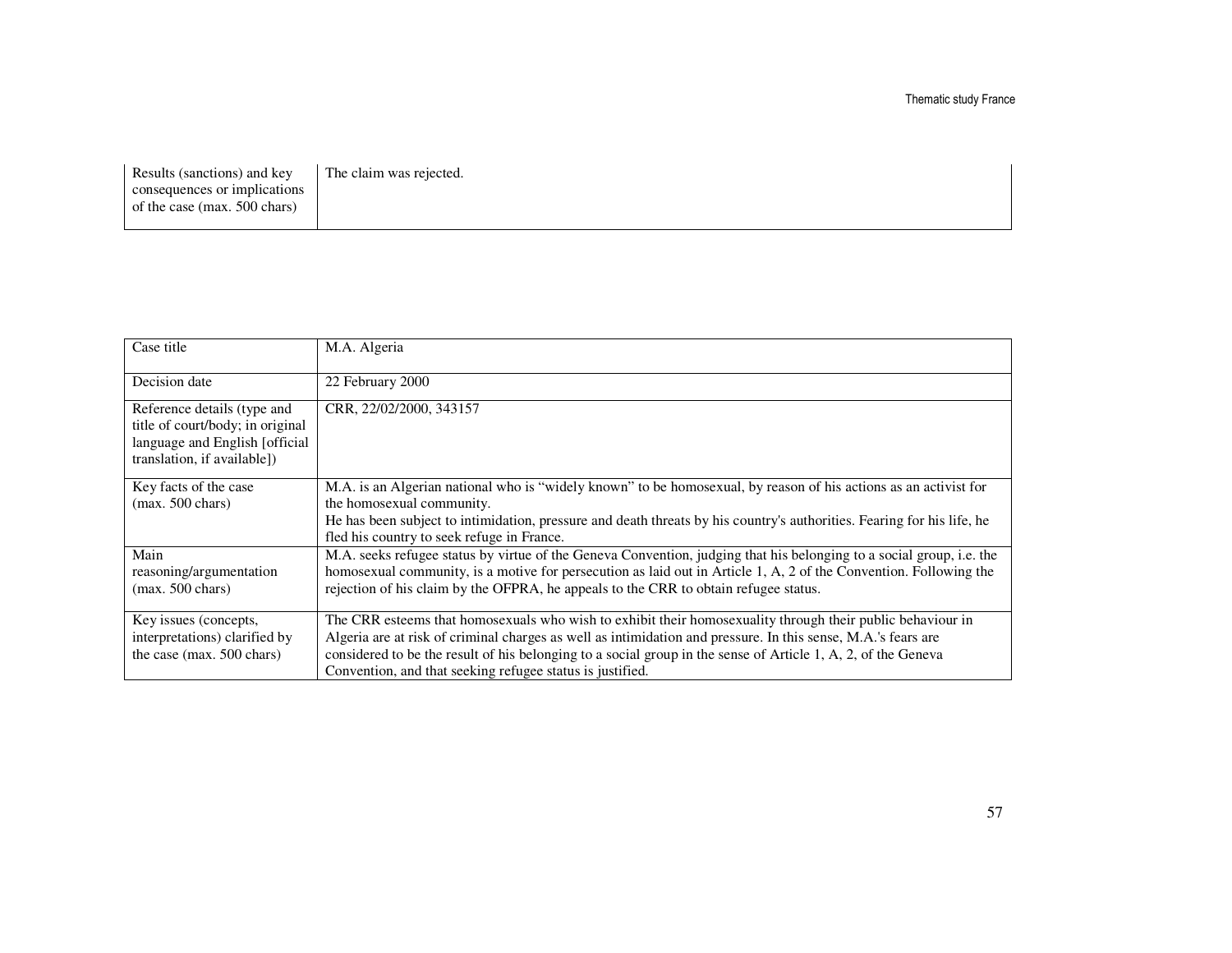| Results (sanctions) and key  | La CRR annuls the OFPRA's decision and grants M.A. refugee status in the sense of the Geneva Convention. |
|------------------------------|----------------------------------------------------------------------------------------------------------|
| consequences or implications |                                                                                                          |
| of the case (max. 500 chars) |                                                                                                          |
|                              |                                                                                                          |

| Case title                                                                                                                        | M.E. Algeria                                                                                                                                                                                                                                                                                                                                                                                                                                                                                                                                                    |
|-----------------------------------------------------------------------------------------------------------------------------------|-----------------------------------------------------------------------------------------------------------------------------------------------------------------------------------------------------------------------------------------------------------------------------------------------------------------------------------------------------------------------------------------------------------------------------------------------------------------------------------------------------------------------------------------------------------------|
| Decision date                                                                                                                     | 22 May 2000                                                                                                                                                                                                                                                                                                                                                                                                                                                                                                                                                     |
| Reference details (type and<br>title of court/body; in original<br>language and English [official]<br>translation, if available]) | CRR, 22/05/2000, 340068                                                                                                                                                                                                                                                                                                                                                                                                                                                                                                                                         |
| Key facts of the case<br>$(max. 500 \text{ chars})$                                                                               | M.E. is an Algerian student who received threatening letters condemning his homosexuality. Attributing the letter<br>to Islamist groups, he did not expect to benefit from any state protection. He nevertheless asked for protection and<br>thus admitted his homosexuality to Algerian authorities. Once in France he requested territorial asylum- a request<br>rejected by the Ministry of the Interior.<br>Convinced that upon returning to his country he would be persecuted by Algerian authorities and by Islamists, he<br>sought conventional asylum. |
| Main<br>reasoning/argumentation<br>$(max. 500 \text{ chars})$                                                                     | M.E. believes that his country's authorities are not able to protect him from the threats he receives from Islamist<br>groups. Moreover he feels he is a victim of discrimination on the part of the authorities by reason of his<br>homosexuality.                                                                                                                                                                                                                                                                                                             |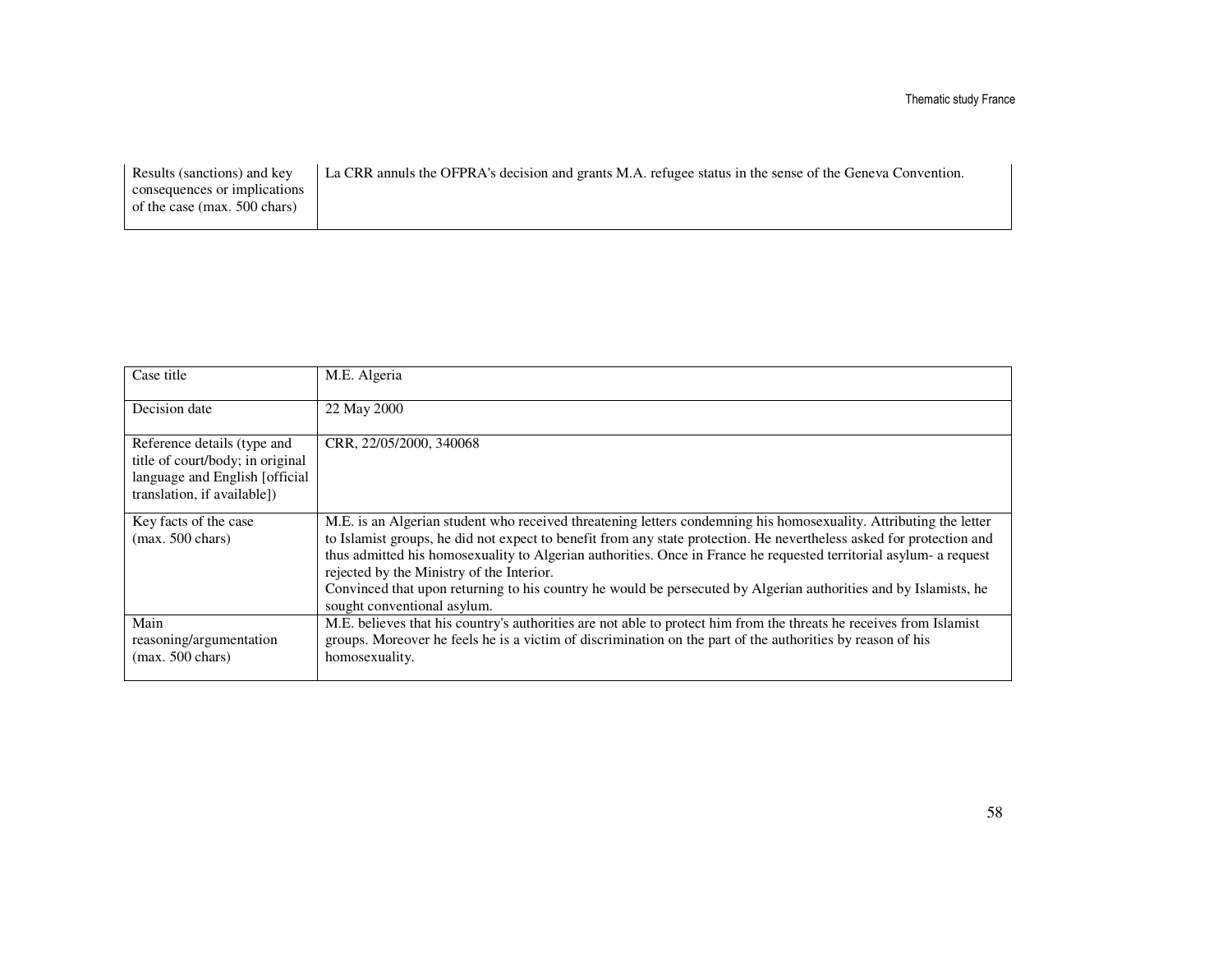|                                                                                             | Because he feels that his country's authorities cannot guarantee his safety, he seeks refugee status by virtue of the<br>Geneva Convention.                                                                                                                                                                                                                                                                                                                                                                                                                       |
|---------------------------------------------------------------------------------------------|-------------------------------------------------------------------------------------------------------------------------------------------------------------------------------------------------------------------------------------------------------------------------------------------------------------------------------------------------------------------------------------------------------------------------------------------------------------------------------------------------------------------------------------------------------------------|
| Key issues (concepts,<br>interpretations) clarified by<br>the case (max. 500 chars)         | The CRR considers that there is no proof that the letters were sent by Islamist groups. The court establishes that<br>there is no proof that his request for protection had been refused and esteems that the military authorities only noted<br>his homosexuality but took no repressive measures. According to the CRR's investigation M.E. did not publicly<br>affirm his homosexuality and had not been charged with any crime. Therefore the fears of persecution are<br>unfounded and the claimant does not fall within the scope of the Geneva Convention. |
| Results (sanctions) and key<br>consequences or implications<br>of the case (max. 500 chars) | The CRR rejects the claim and confirms the Interior Ministry's decision.                                                                                                                                                                                                                                                                                                                                                                                                                                                                                          |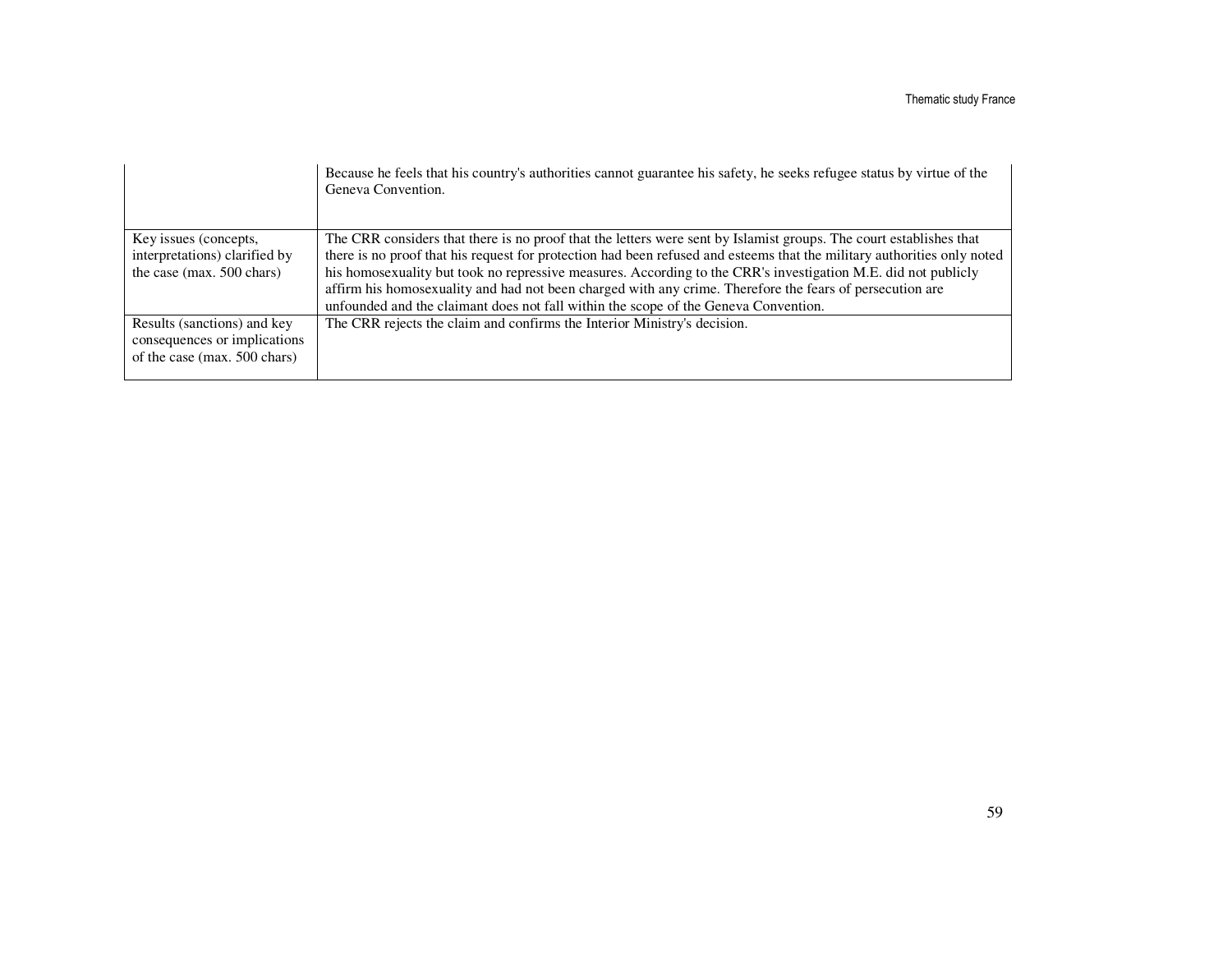| Case title                                                                                                                       |  |
|----------------------------------------------------------------------------------------------------------------------------------|--|
| Decision date                                                                                                                    |  |
| Reference details (type and<br>title of court/body; in original<br>language and English [official<br>translation, if available]) |  |
| Key facts of the case<br>$(max. 500 \text{ chars})$                                                                              |  |
| Main<br>reasoning/argumentation<br>$(max. 500 \text{ chars})$                                                                    |  |
| Key issues (concepts,<br>interpretations) clarified by<br>the case (max. 500 chars)                                              |  |
| Results (sanctions) and key<br>consequences or implications<br>of the case (max. 500 chars)                                      |  |

#### Chapter C, Asylum and subsidiary protection, case law relevant to art 2/h of Council Directive 2004/83/EC, case 1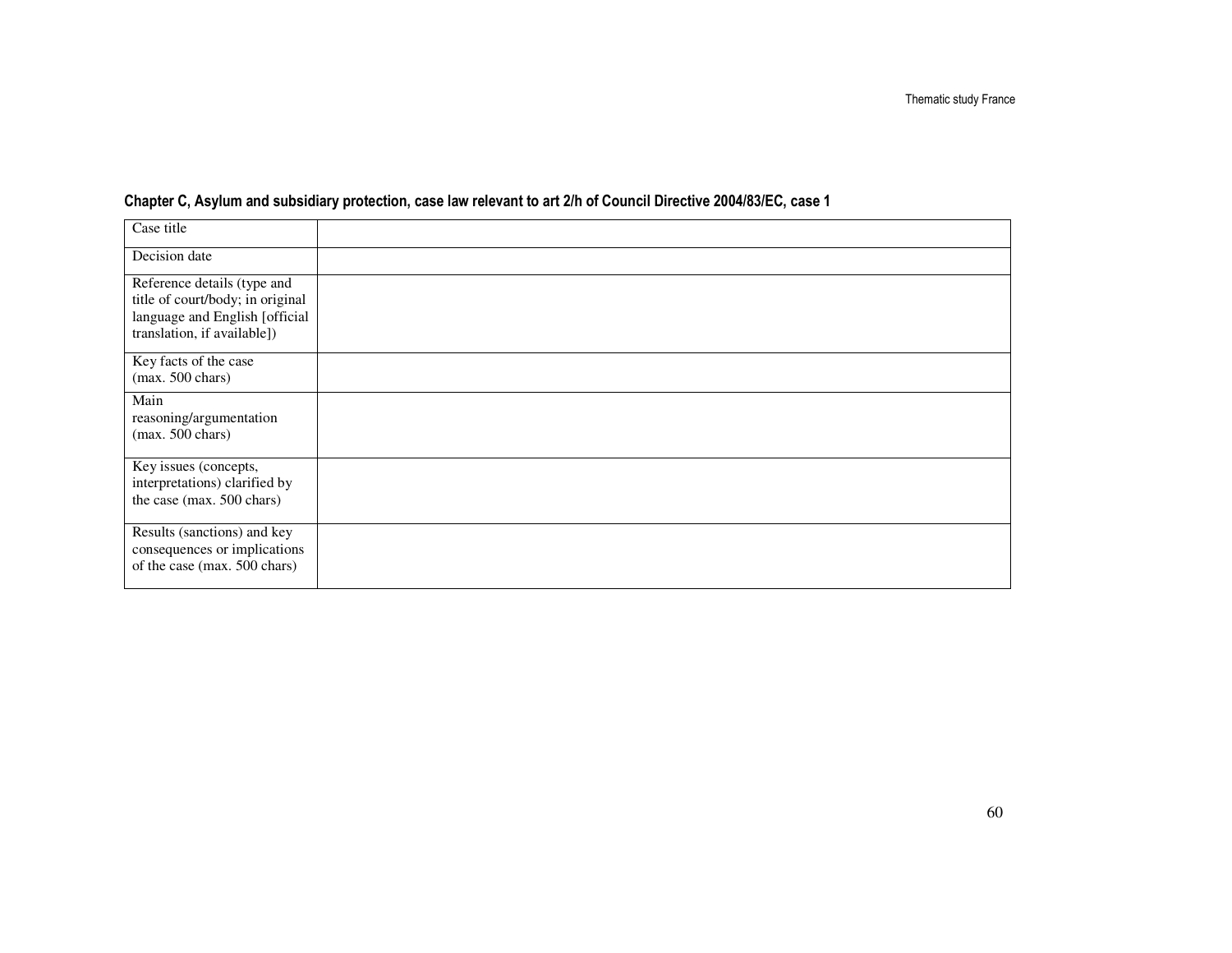| Case title                                                                                                                       |  |
|----------------------------------------------------------------------------------------------------------------------------------|--|
| Decision date                                                                                                                    |  |
| Reference details (type and<br>title of court/body; in original<br>language and English [official<br>translation, if available]) |  |
| Key facts of the case<br>$(max. 500 \text{ chars})$                                                                              |  |
| Main<br>reasoning/argumentation<br>$(max. 500 \text{ chars})$                                                                    |  |
| Key issues (concepts,<br>interpretations) clarified by<br>the case (max. 500 chars)                                              |  |
| Results (sanctions) and key<br>consequences or implications<br>of the case (max. 500 chars)                                      |  |

#### **Chapter D, Family reunification, case law relevant to art 4/3 of the Council Directive 2003/86/EC, case 1**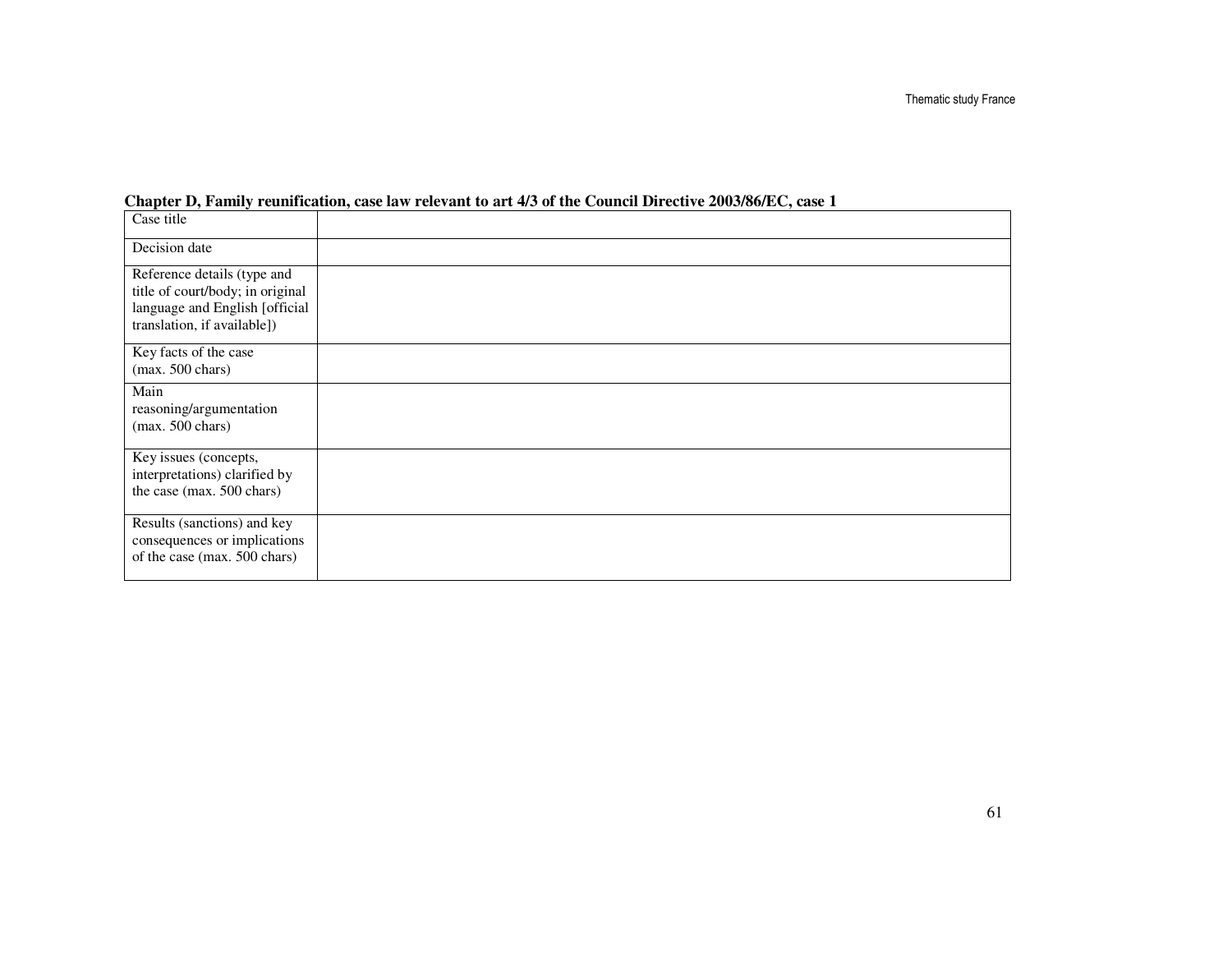#### Chapter E, Freedom of assembly, case 1

| Case title                                                                                                                       |  |
|----------------------------------------------------------------------------------------------------------------------------------|--|
| Decision date                                                                                                                    |  |
| Reference details (type and<br>title of court/body; in original<br>language and English [official<br>translation, if available]) |  |
| Key facts of the case<br>$(max. 500 \text{ chars})$                                                                              |  |
| Main<br>reasoning/argumentation<br>$(max. 500 \text{ chars})$                                                                    |  |
| Key issues (concepts,<br>interpretations) clarified by<br>the case (max. 500 chars)                                              |  |
| Results (sanctions) and key<br>consequences or implications<br>of the case (max. 500 chars)                                      |  |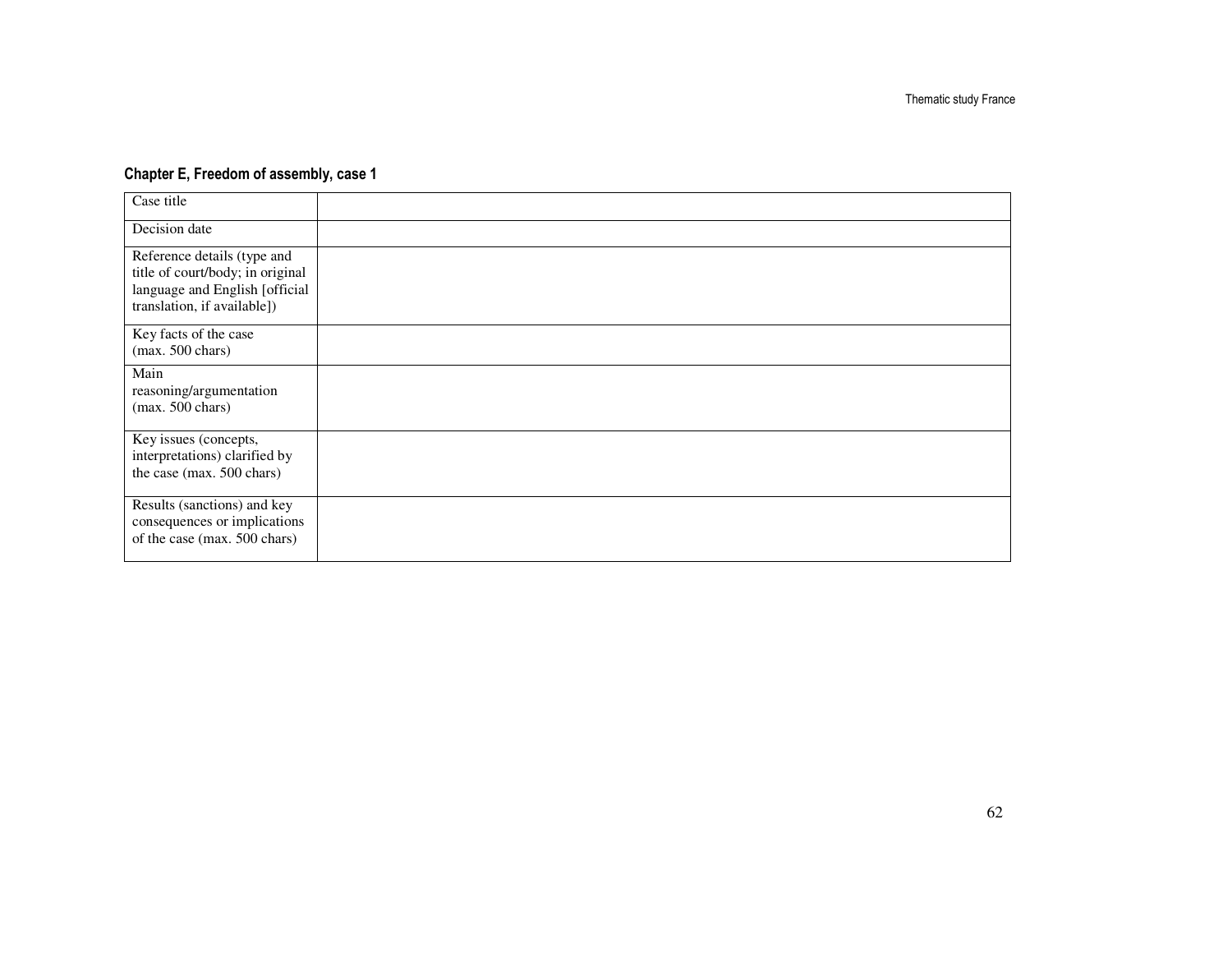| Chapter F, Hate speech, case 1 |  |  |  |  |
|--------------------------------|--|--|--|--|
|--------------------------------|--|--|--|--|

| Case title                                                                                                                       | Vanneste Christian                                                                                                                                                                                                                                                                         |
|----------------------------------------------------------------------------------------------------------------------------------|--------------------------------------------------------------------------------------------------------------------------------------------------------------------------------------------------------------------------------------------------------------------------------------------|
| Decision date                                                                                                                    | 12 November 2008 (n° 07-83398)                                                                                                                                                                                                                                                             |
| Reference details (type and<br>title of court/body; in original<br>language and English [official<br>translation, if available]) | Cour de cassation; Court of Cassation                                                                                                                                                                                                                                                      |
| Key facts of the case<br>$(max. 500 \text{ chars})$                                                                              | Homophobic statements made by UMP Deputy Christian Vanneste during an interview in the newspaper, "La Voix"<br>du Nord".                                                                                                                                                                   |
| Main<br>reasoning/argumentation<br>$(max. 500 \text{ chars})$                                                                    | Restricted to Article 10 of the ECHR<br>Utilised the law of 29 July 1881                                                                                                                                                                                                                   |
| Key issues (concepts,<br>interpretations) clarified by<br>the case (max. 500 chars)                                              | The Court states that "although the contentious views expressed following on from the debates and voting on the<br>Law of 30th December 2004, may have upset certain homosexual persons, their content does not exceed the limits<br>of the freedom of speech".                            |
| Results (sanctions) and key<br>consequences or implications<br>of the case (max. 500 chars)                                      | The Court of Cassation quashed the judgement of the Douai Court of Appeal dated 25 January 2007 in respect of<br>all provisions since it dismissed the Deputy's appeal and found him guilty of homophobic insults without a due<br>consideration given to the freedom of press and speech. |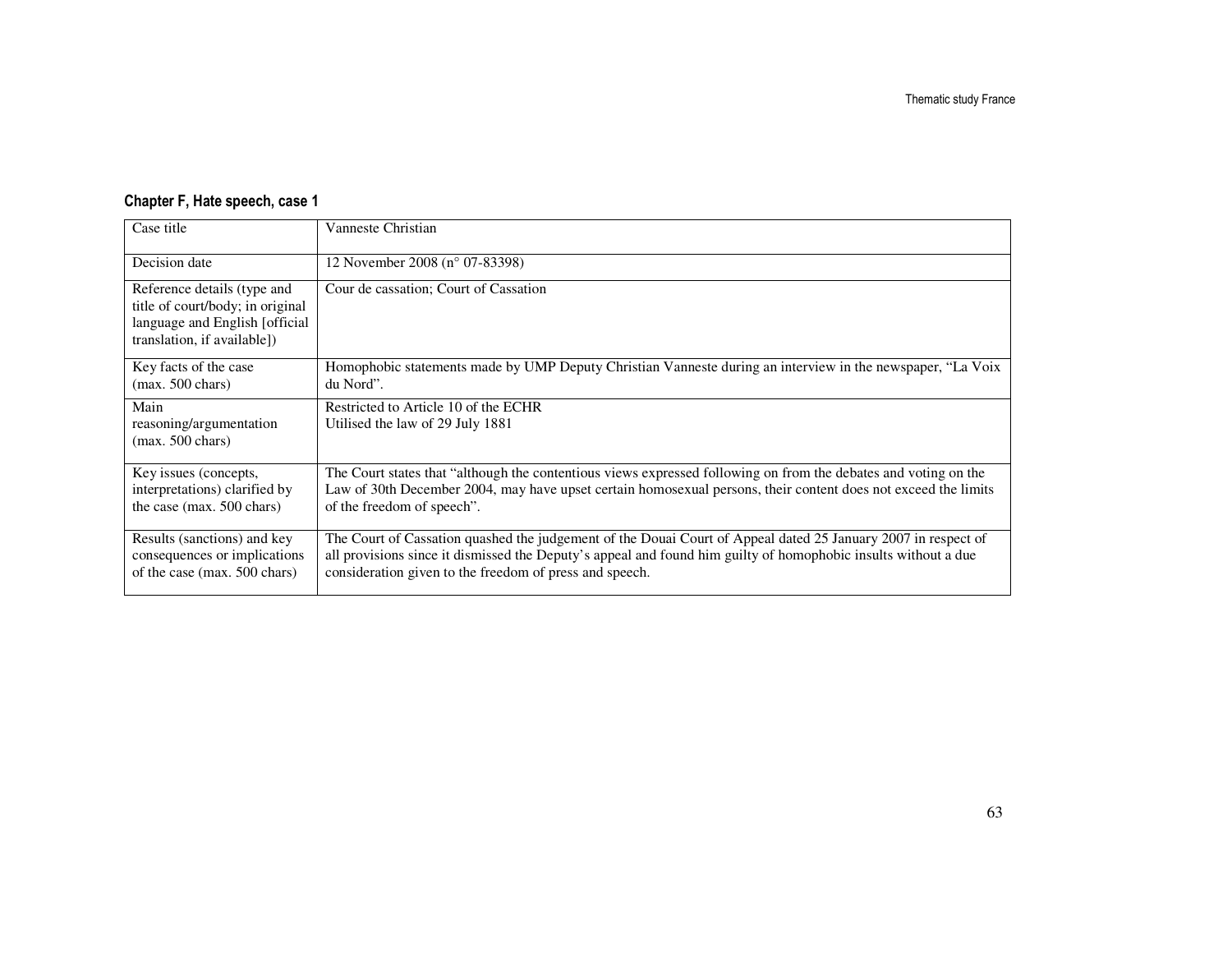#### Chapter F, Hate crimes, case 1

| Case title                                                                                                                       | Patrick S.                                                                                                                                                                                                                                                                                                                                     |
|----------------------------------------------------------------------------------------------------------------------------------|------------------------------------------------------------------------------------------------------------------------------------------------------------------------------------------------------------------------------------------------------------------------------------------------------------------------------------------------|
| Decision date                                                                                                                    | 1 February 2002                                                                                                                                                                                                                                                                                                                                |
| Reference details (type and<br>title of court/body; in original<br>language and English [official<br>translation, if available]) | Tribunal correctionnel de Lyon                                                                                                                                                                                                                                                                                                                 |
| Key facts of the case<br>$(max. 500 \text{ chars})$                                                                              | On 20 May 2001, Patrick S., a young homosexual from St. Etienne, was mugged by an assailant with a handgun in<br>Gerland (a cruising area near Lyon). The victim filed charges and his assailant was arrested a month later. The<br>assailant was a recidivist who had received a two-year prison sentence in 1999 for assaulting a homosexual |
| Main<br>reasoning/argumentation<br>$(max. 500 \text{ chars})$                                                                    | Unknown                                                                                                                                                                                                                                                                                                                                        |
| Key issues (concepts,<br>interpretations) clarified by<br>the case (max. 500 chars)                                              | Unknown                                                                                                                                                                                                                                                                                                                                        |
| Results (sanctions) and key<br>consequences or implications<br>of the case (max. 500 chars)                                      | The accused was sentenced to 5 years in prison by the Tribunal correctionnel de Lyon                                                                                                                                                                                                                                                           |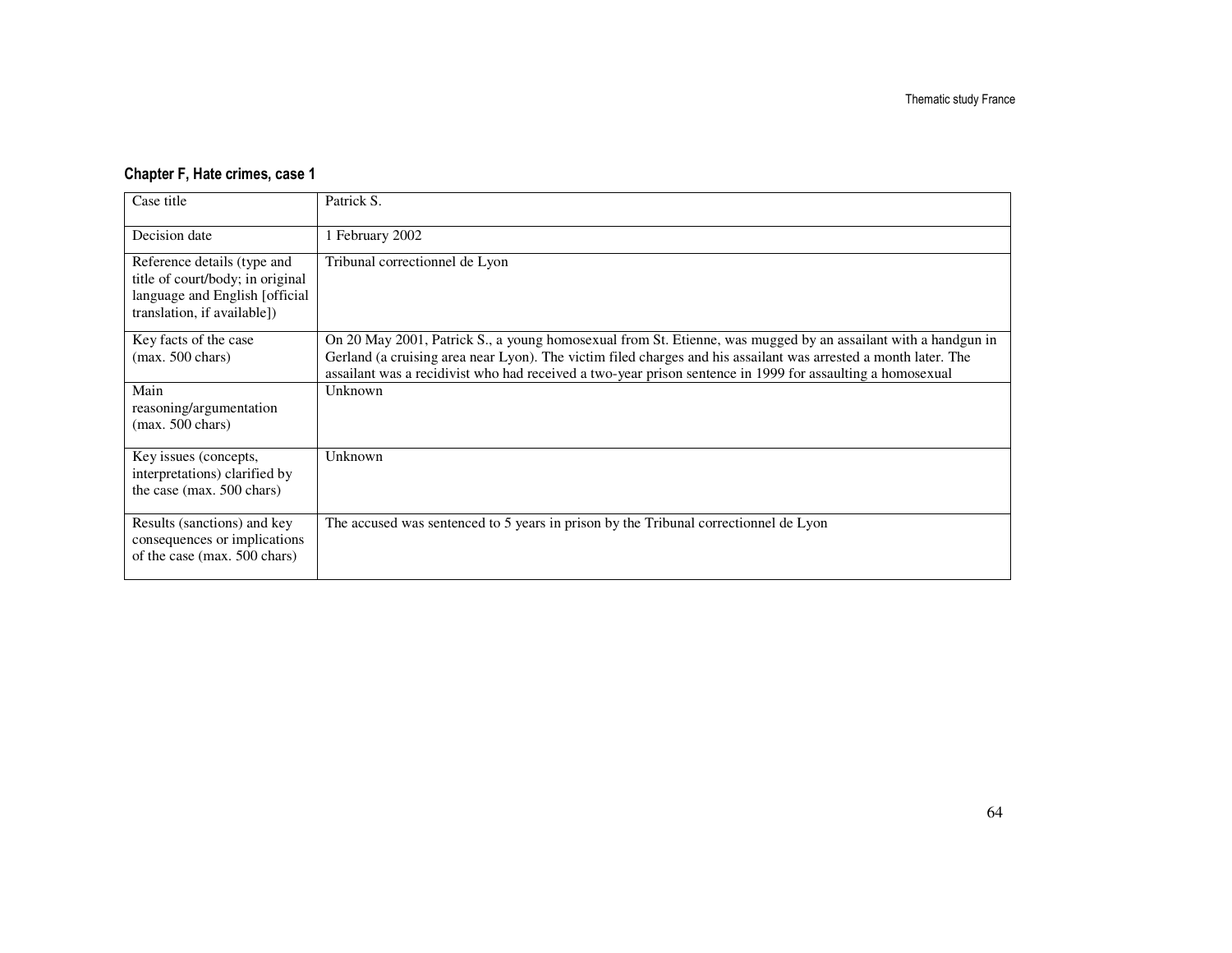Thematic study France

| Case title                                                                                                                       | François Chenu                                                                                                                                                                                                                                                                                                                                                                                                                             |
|----------------------------------------------------------------------------------------------------------------------------------|--------------------------------------------------------------------------------------------------------------------------------------------------------------------------------------------------------------------------------------------------------------------------------------------------------------------------------------------------------------------------------------------------------------------------------------------|
| Decision date                                                                                                                    | 8 October 2004                                                                                                                                                                                                                                                                                                                                                                                                                             |
| Reference details (type and<br>title of court/body; in original<br>language and English [official<br>translation, if available]) | Cour d'Assises des mineurs de la Marne                                                                                                                                                                                                                                                                                                                                                                                                     |
| Key facts of the case<br>$(max. 500 \text{ chars})$                                                                              | Three young men, associated with the skinhead movement, beat to death a young homosexual man they had met<br>near a known cruising area. After beating him, they admitted to leaving his body in a lake in a nearby park in<br>Reims. The parents of one of the accused, who was 16 years old at the time of the crime, appeared before the court<br>for destruction of evidence: they had burned the victim's identity papers and wallet. |
| Main<br>reasoning/argumentation<br>$(max. 500 \text{ chars})$                                                                    | Unknown                                                                                                                                                                                                                                                                                                                                                                                                                                    |
| Key issues (concepts,<br>interpretations) clarified by<br>the case (max. 500 chars)                                              | Unknown                                                                                                                                                                                                                                                                                                                                                                                                                                    |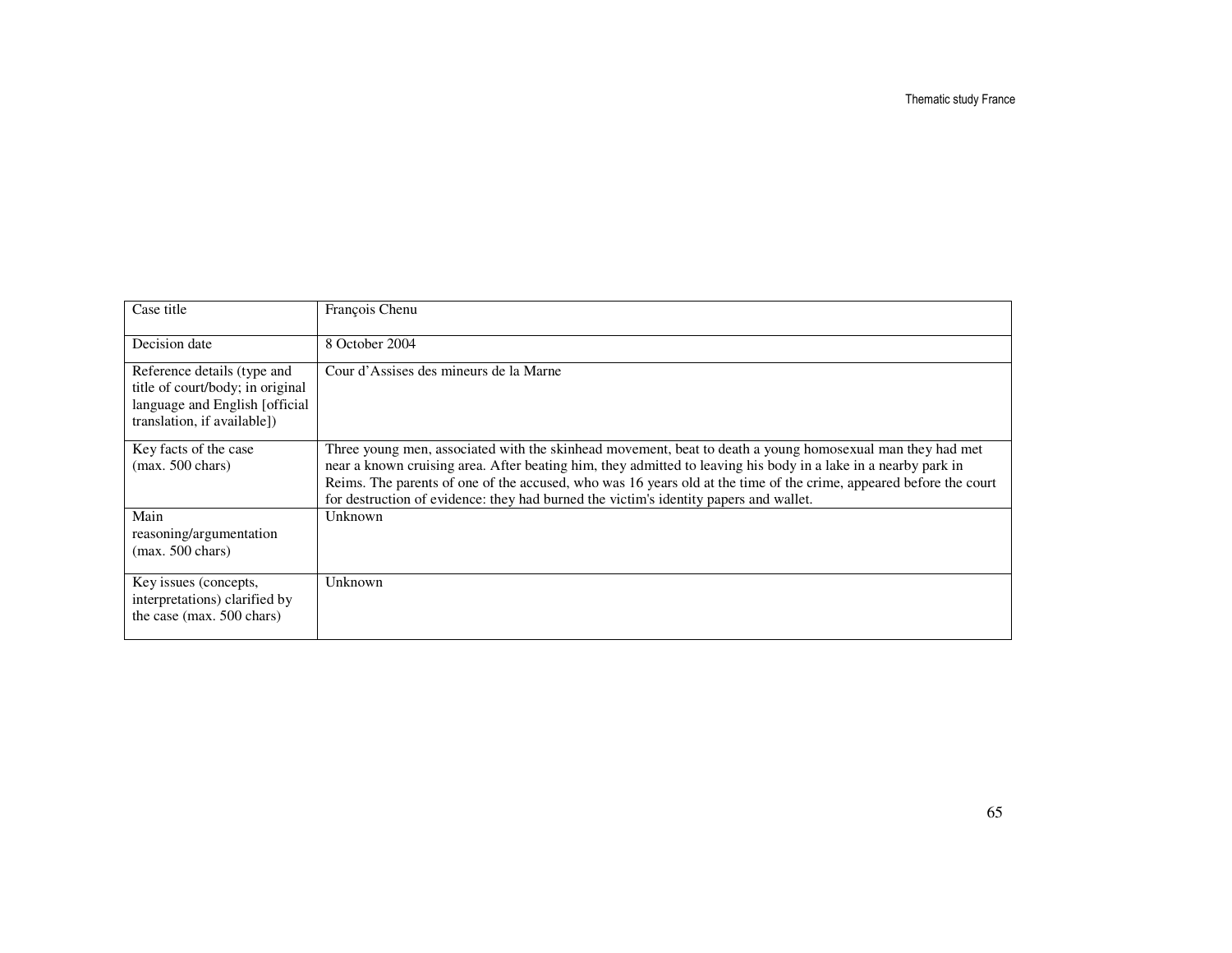| Results (sanctions) and key  | The sentences handed down were those requested by the Prosecutor during the trial: 20 years in prison for two of      |
|------------------------------|-----------------------------------------------------------------------------------------------------------------------|
| consequences or implications | the accused, 15 years in prison for the third by reason of his being a minor at the time of the crime. The parents of |
| of the case (max. 500 chars) | one of the accused were sentenced to two years in prison for the father and two years in prison with an added 6       |
|                              | month suspended sentence for the mother.                                                                              |

| Case title                                                                                                                       | Unknown                                                                                                                                                                                                                     |
|----------------------------------------------------------------------------------------------------------------------------------|-----------------------------------------------------------------------------------------------------------------------------------------------------------------------------------------------------------------------------|
| Decision date                                                                                                                    | 3 April 2003                                                                                                                                                                                                                |
| Reference details (type and<br>title of court/body; in original<br>language and English [official<br>translation, if available]) | Tribunal correctionnel de Lyon                                                                                                                                                                                              |
| Key facts of the case<br>$(max. 500 \text{ chars})$                                                                              | A 36-year-old man was violently assaulted in a wood near Saint-Fons, near Lyon by 5 youths of whom two were<br>minors. The youths surprised the victim masturbating and proceeded to kick, punch and beat him with a stick. |
| Main<br>reasoning/argumentation<br>$(max. 500 \text{ chars})$                                                                    | <b>Unknown</b>                                                                                                                                                                                                              |
| Key issues (concepts,<br>interpretations) clarified by<br>the case (max. 500 chars)                                              | Unknown                                                                                                                                                                                                                     |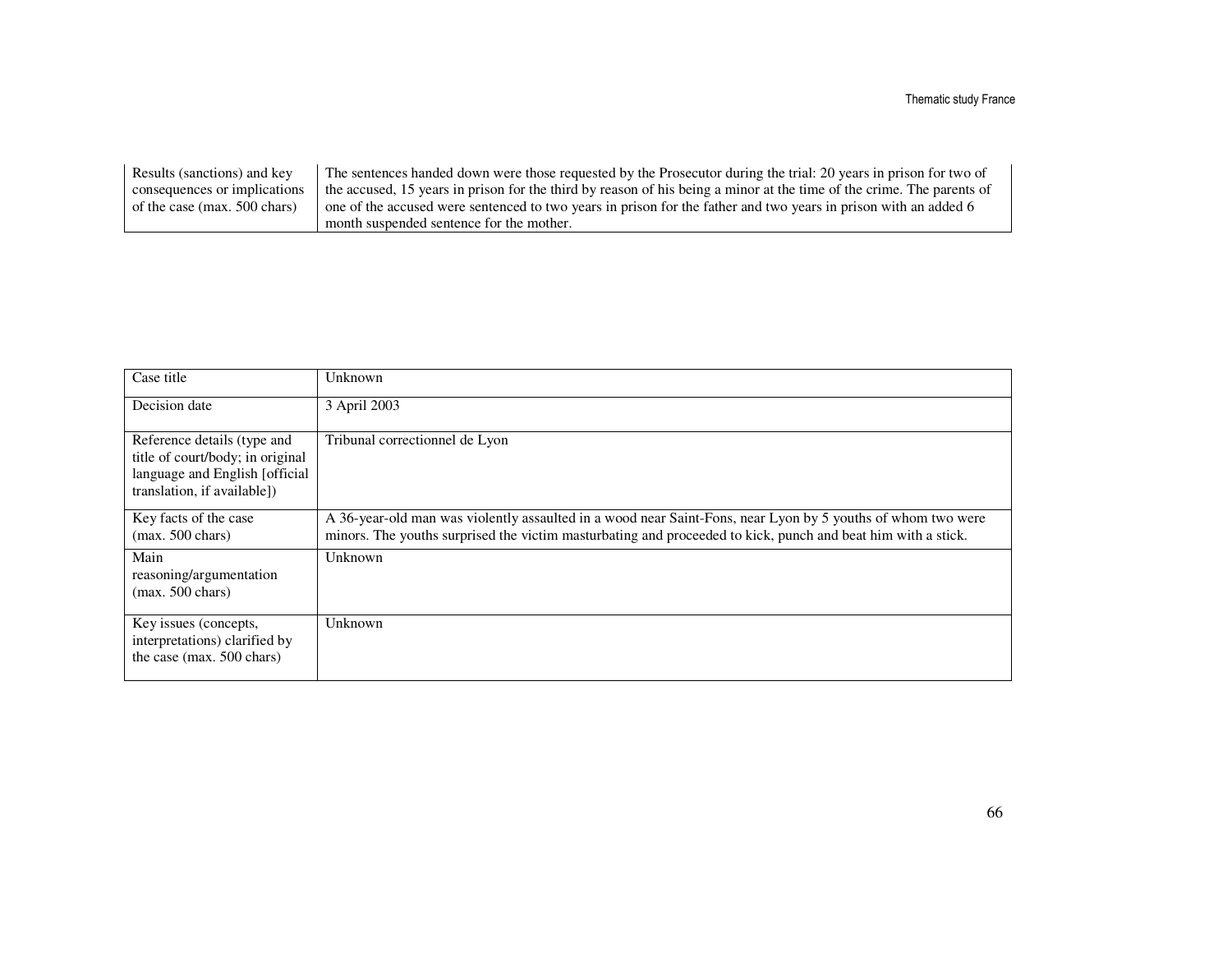Thematic study France

| Results (sanctions) and key  | The accused were sentenced by the Tribunal correctionnel de Lyon to sentences ranging from 3 to 6 months' |
|------------------------------|-----------------------------------------------------------------------------------------------------------|
| consequences or implications | probation. (Summary hearing)                                                                              |
| of the case (max. 500 chars) |                                                                                                           |
|                              |                                                                                                           |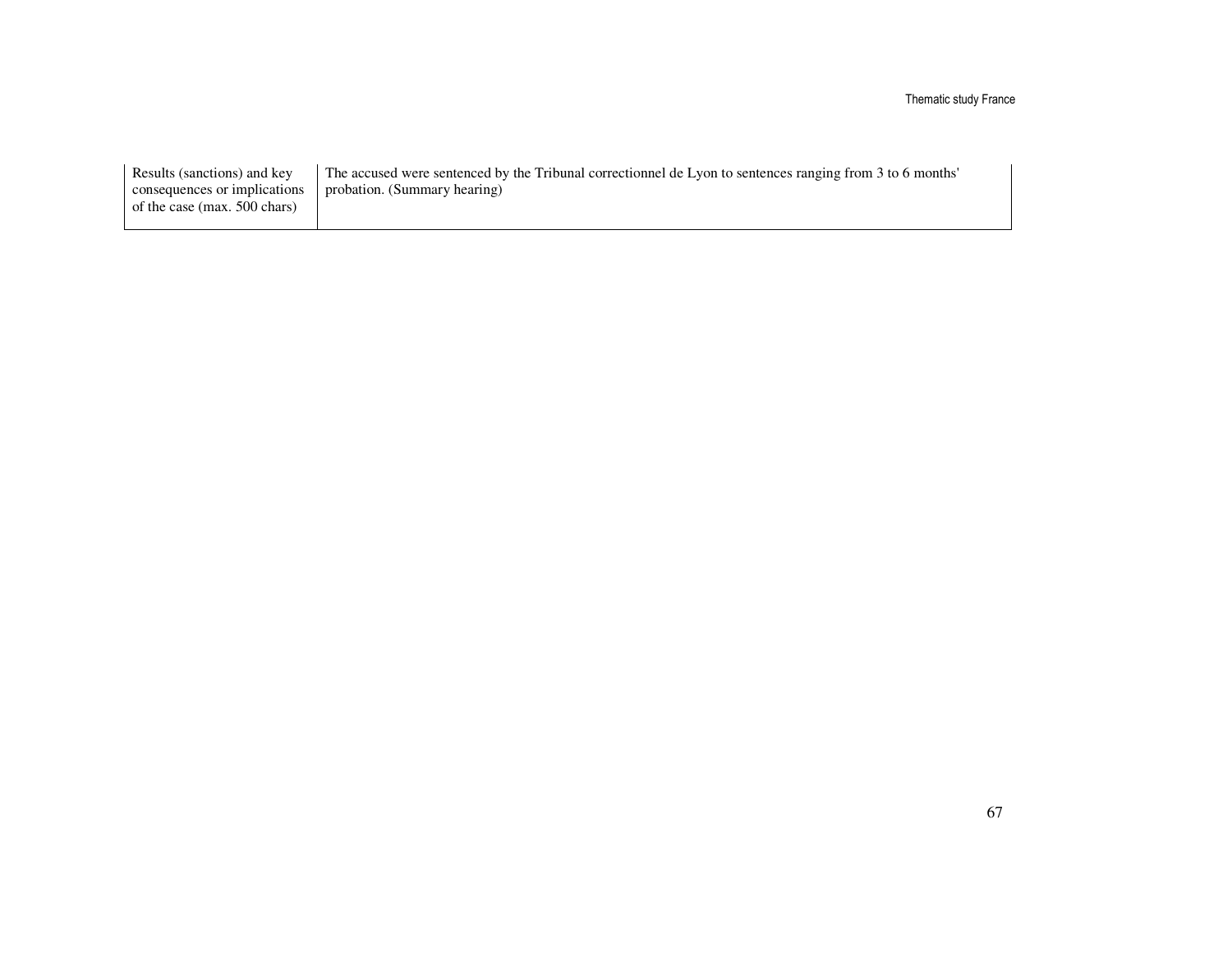| Case title                                                                                                                       |  |
|----------------------------------------------------------------------------------------------------------------------------------|--|
| Decision date                                                                                                                    |  |
| Reference details (type and<br>title of court/body; in original<br>language and English [official<br>translation, if available]) |  |
| Key facts of the case<br>$(max. 500 \text{ chars})$                                                                              |  |
| Main<br>reasoning/argumentation<br>$(max. 500 \text{ chars})$                                                                    |  |
| Key issues (concepts,<br>interpretations) clarified by<br>the case (max. 500 chars)                                              |  |
| Results (sanctions) and key<br>consequences or implications<br>of the case (max. 500 chars)                                      |  |

#### Chapter G, Applicability of legislation on trans gender issues, case 1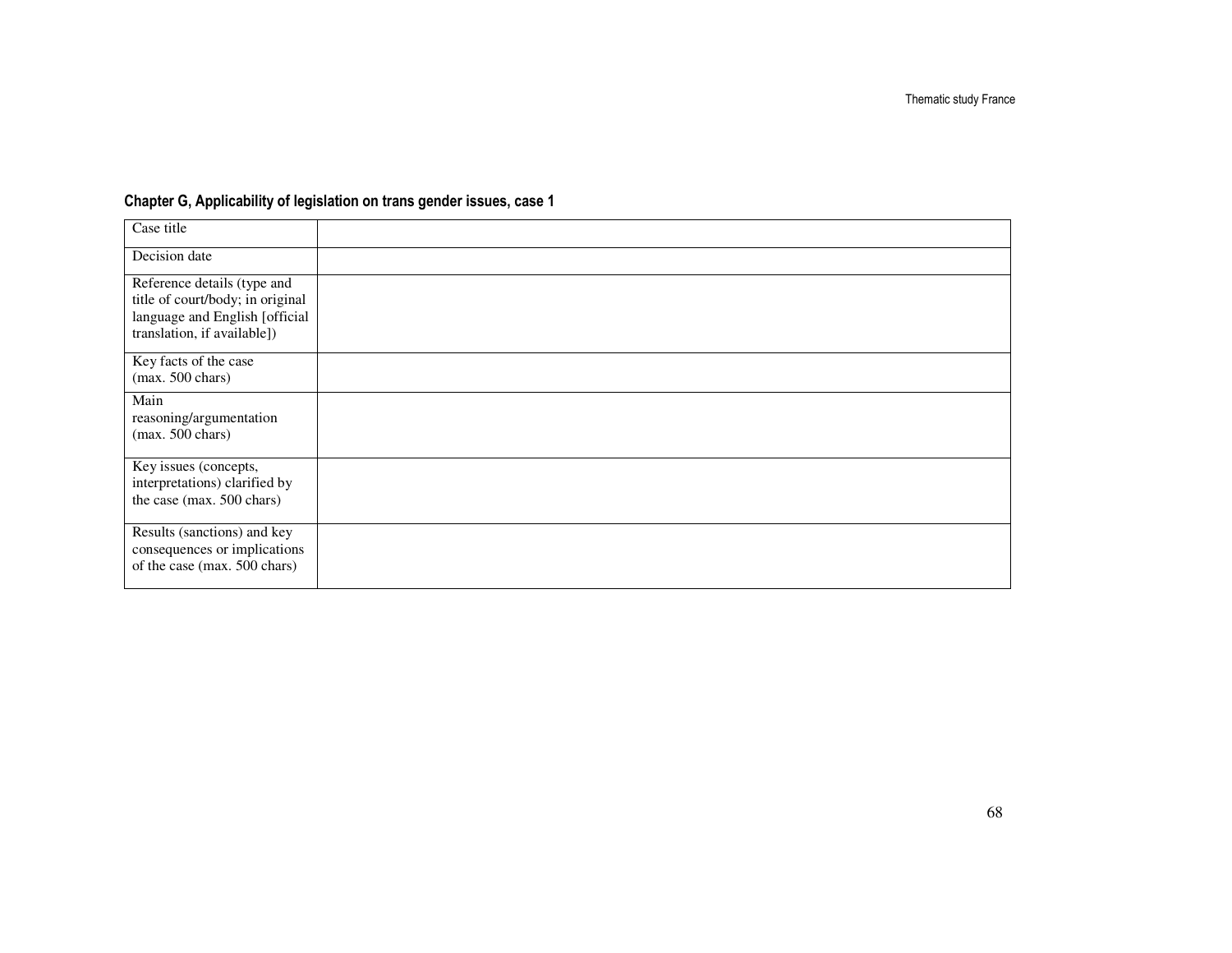#### Chapter G, Name change and/or sex change of trans gender people, relevant case law, case 1

| Case title                                                                                                                       |                                                                                                                                                                                                                                                                                                            |
|----------------------------------------------------------------------------------------------------------------------------------|------------------------------------------------------------------------------------------------------------------------------------------------------------------------------------------------------------------------------------------------------------------------------------------------------------|
| Decision date                                                                                                                    | 18 mai 2005                                                                                                                                                                                                                                                                                                |
| Reference details (type and<br>title of court/body; in original<br>language and English [official<br>translation, if available]) | Court of Cassation Cour de Cassation                                                                                                                                                                                                                                                                       |
| Key facts of the case<br>$(max. 500 \text{ chars})$                                                                              | The Court of Appeal of Aix-en-Provence in a judgement of 2002 decided to annul the acknowledgement of<br>paternity of M. Y., a male transsexual, on the ground that it was contrary to the biological truth, and to grant<br>visiting rights to the claimant in respect of the best interest of the child. |
| Main<br>reasoning/argumentation<br>$(max. 500 \text{ chars})$                                                                    | Unknown                                                                                                                                                                                                                                                                                                    |
| Key issues (concepts,<br>interpretations) clarified by<br>the case (max. 500 chars)                                              | A transsexual may be granted visiting rights to an ex-partner's child if it is conformed to the best interest of the<br>child as stated in article 3.1 of the Convention on the rights of the child.                                                                                                       |
| Results (sanctions) and key<br>consequences or implications<br>of the case (max. 500 chars)                                      | The Court of cassation confirmed the judgement of the Court of Appeal of Aix-en-Provence dated 12 mars 2002<br>that annulled the acknowledgement of paternity of a male transsexual who was nevertheless granted visiting rights.                                                                          |
|                                                                                                                                  |                                                                                                                                                                                                                                                                                                            |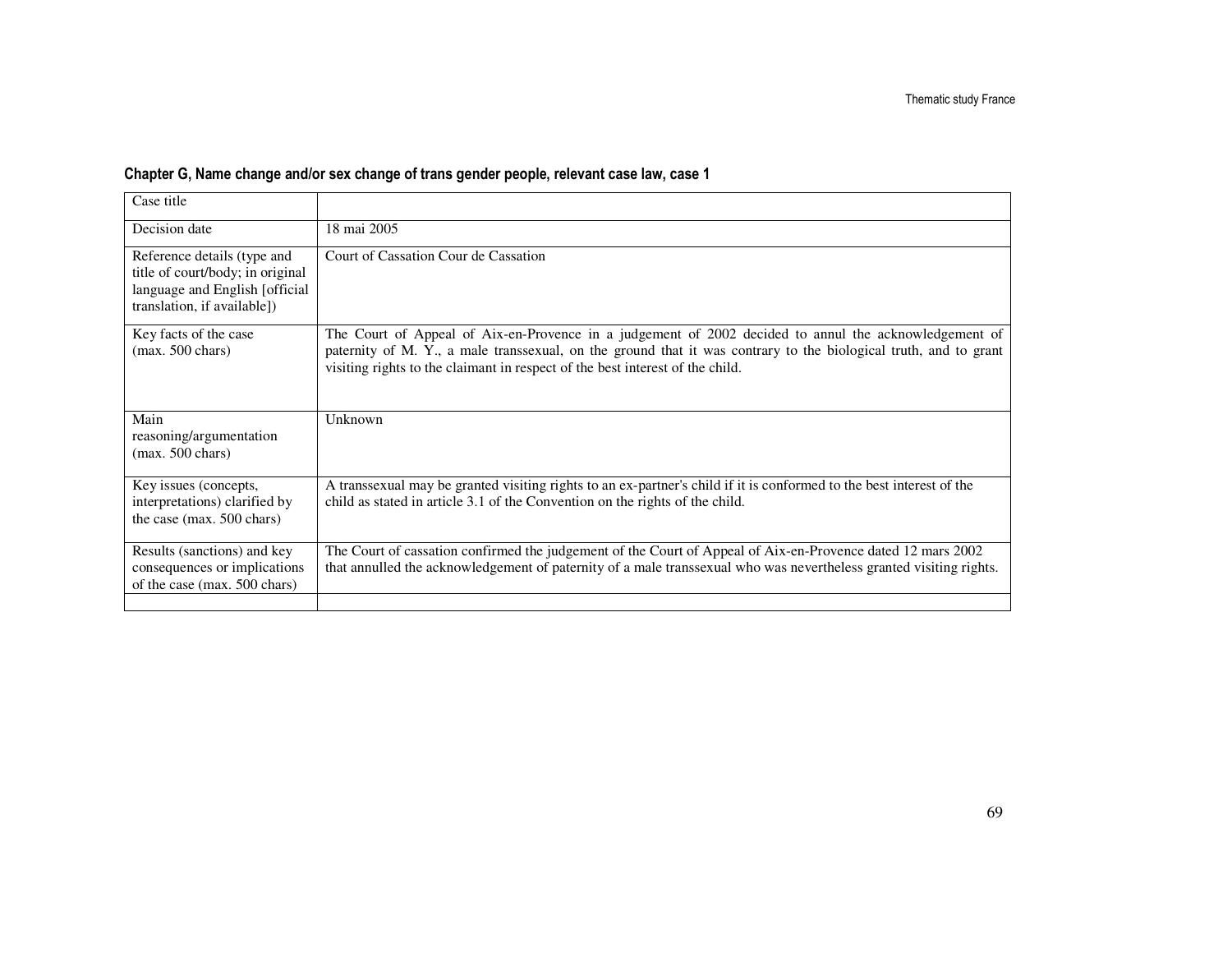## Chapter I, Case law relevant to the impact of good practices on homophobia and/or discrimination on the ground of sexual orientation, case 1

| Case title                                                                                                                        | proceedings n° 2008/29                                                                                                                                                                                                                                                                                                                                       |
|-----------------------------------------------------------------------------------------------------------------------------------|--------------------------------------------------------------------------------------------------------------------------------------------------------------------------------------------------------------------------------------------------------------------------------------------------------------------------------------------------------------|
| Decision date                                                                                                                     | 18 February 2008:                                                                                                                                                                                                                                                                                                                                            |
| Reference details (type and<br>title of court/body; in original<br>language and English [official]<br>translation, if available]) | High Authority for the Elimination of Discrimination and for Equality                                                                                                                                                                                                                                                                                        |
| Key facts of the case<br>$(max. 500 \text{ chars})$                                                                               | Clarisse XXXXX was immediately excluded at work, and then dismissed following the announcement of her<br>change of gender. The time between her revealing her transsexualism and her dismissal was so short, as established<br>by the HALDE, that it revealed that her employer's attitude and her dismissal were based upon Clarisse XXXXX's<br>sex change. |
| Main<br>reasoning/argumentation<br>$(max. 500 \text{ chars})$                                                                     |                                                                                                                                                                                                                                                                                                                                                              |
| Key issues (concepts,<br>interpretations) clarified by<br>the case (max. 500 chars)                                               |                                                                                                                                                                                                                                                                                                                                                              |
| Results (sanctions) and key<br>consequences or implications<br>of the case (max. 500 chars)                                       |                                                                                                                                                                                                                                                                                                                                                              |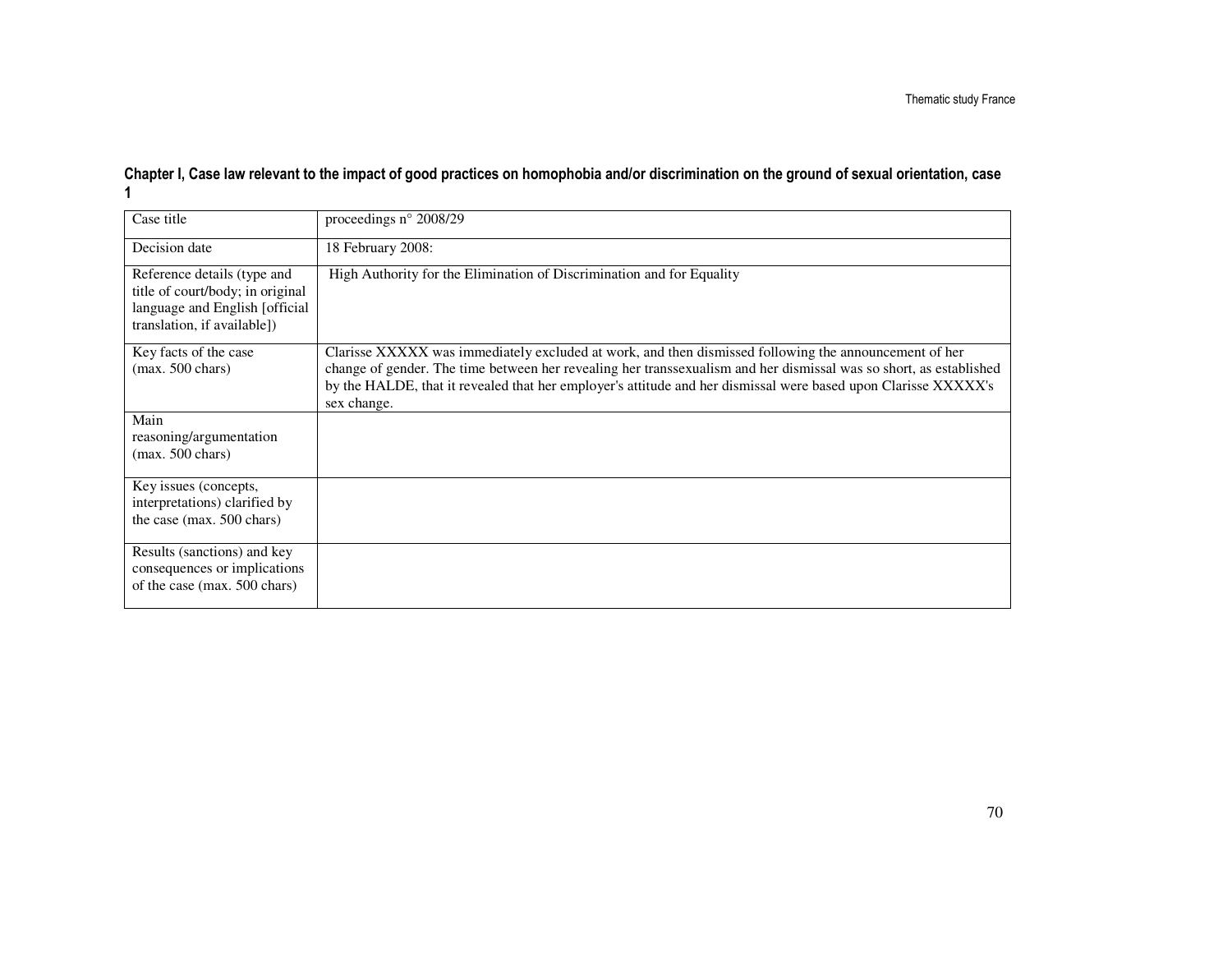### Annex 2 – Statistics

It should be noted that it is currently difficult in France to obtain data concerning discrimination homosexuals may be subject to. This is for at least two reasons. The first is the elimination in the Fillon government of the "State Secretariat in Charge of Questions of Integration and Equal Opportunity" (extant from 31 March 2004 to 28 October 2004). This secretariat centralised data concerning equality of the sexes but also was in charge of questions concerning equality in general. To obtain such data today, one must deal with several different ministries: the Ministry of Labour, Social Relations and Solidarity; the Ministry of Immigration, Integration, National Identity and Co-development; the Ministry of Housing and Cities; the Ministry of the Interior etc. One must also find the appropriate departments in these ministries, which is often no mean feat. The second reason is the fact that keeping a record of data reflecting sexual orientation has been prohibited since 1992 and is subject to penal sanction. Article 31 of the information technology and freedoms law ( "loi informatique et libertés" ) states in this regard that it "is forbidden to put into or keep in electronic memory nominative data which directly or indirectly reveal one's racial origins or political, philosophical, or religious opinions, one's membership to a trade union or one's mores". The National Information Technology and Freedoms Commission (CNIL) is responsible for ensuring the law's provisions are obeyed and charges can be laid based upon articles 226-16 to 226-24 of the Penal Code. There are thus no official statistics on the GBLT community in France.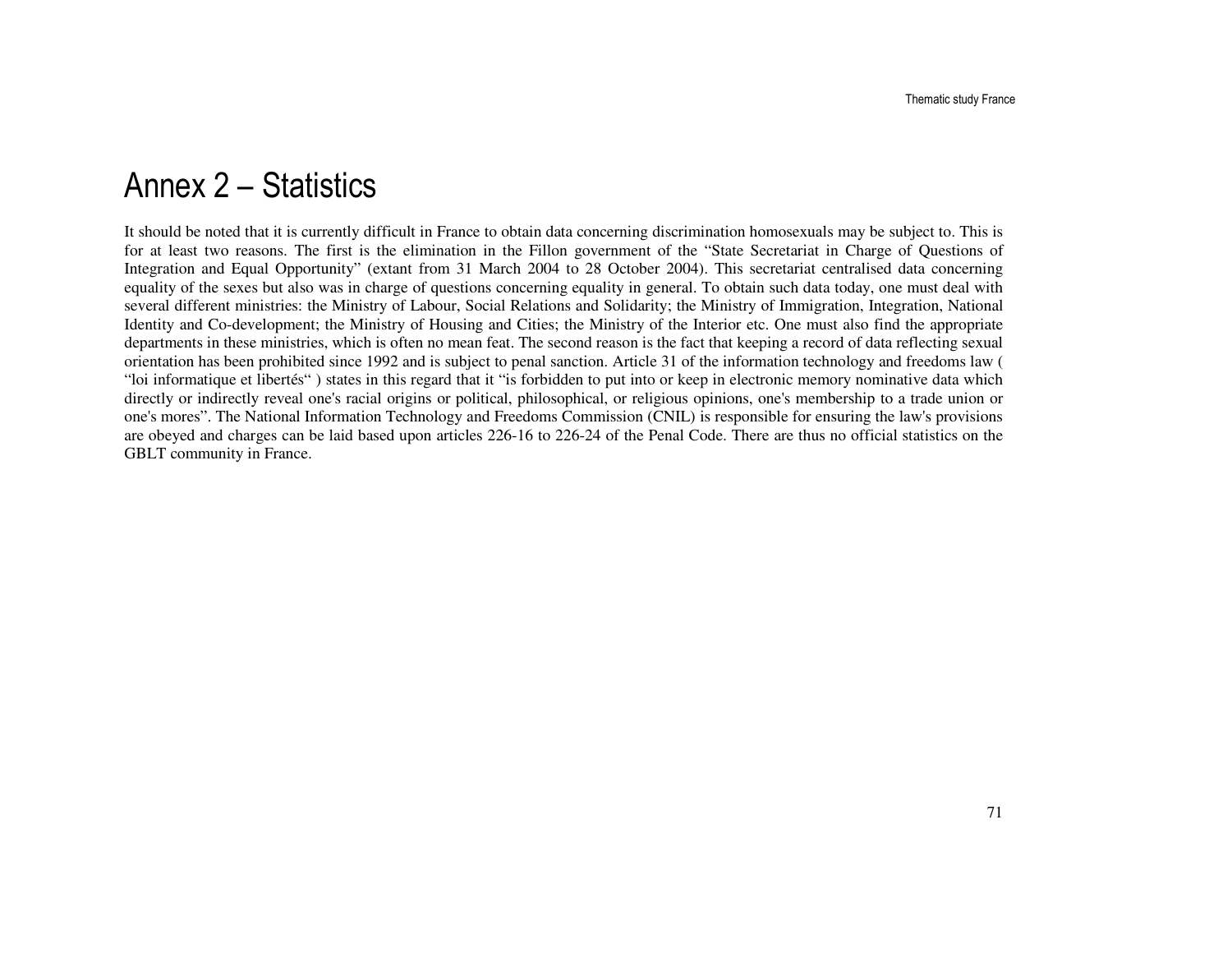#### Chapter A, Implementation of Employment Directive 2000/78/EC in relation to sexual orientation

|                                                                          | 2000 | 2001 | 2002 | 2003 | 2004 | 2005 | 2006 | 2007 | 2008 |
|--------------------------------------------------------------------------|------|------|------|------|------|------|------|------|------|
| Total complaints of discrimination on the ground of sexual               |      |      |      |      |      | 38   | 61   | 113  | 240  |
| orientation: High Authority (HALDE)                                      |      |      |      |      |      |      |      |      |      |
|                                                                          |      |      |      |      |      |      |      |      |      |
| Total finding of Discrimination confirmed (by equality body,             |      |      |      |      |      |      |      |      |      |
| tribunals, courts etc.): if possible disaggregated according to social   |      |      |      |      |      |      |      |      |      |
| areas of discrimination (employment, education, housing, goods and       |      |      |      |      |      |      |      |      |      |
| services etc.)                                                           |      |      |      |      |      |      |      |      |      |
| National Number of sanctions/compensation payments issued (by            |      |      |      |      |      |      |      |      |      |
| courts, tribunals, equality bodies etc.): if possible disaggregated      |      |      |      |      |      |      |      |      |      |
| according to social areas of discrimination (employment, education,      |      |      |      |      |      |      |      |      |      |
| housing, goods and services etc.)                                        |      |      |      |      |      |      |      |      |      |
| National range of sanctions/compensation payments (by courts,            |      |      |      |      |      |      |      |      |      |
| tribunals, equality bodies etc.): if possible disaggregated according to |      |      |      |      |      |      |      |      |      |
| social areas of discrimination (employment, education, housing,          |      |      |      |      |      |      |      |      |      |
| goods and services etc.)                                                 |      |      |      |      |      |      |      |      |      |

#### Chapter B, Freedom of movement of LGBT partners

|                                                                                                                                                              | 2000 | 2001 | 2002 | 2003 | 2004 | 2005 | 2006 | 2007 |
|--------------------------------------------------------------------------------------------------------------------------------------------------------------|------|------|------|------|------|------|------|------|
| Number of LGBT partners of EU citizens residing in your country falling under<br>Directive 2004/38/EC (i.e., LGBT partners having exercised their freedom of |      |      |      |      |      |      |      |      |
| movement as granted to family members of EU citizens, whether under Directive<br>2004/38/EC or under previous instruments)                                   |      |      |      |      |      |      |      |      |
| Number of LGBT partners who claimed their right to residence but were denied this<br>right                                                                   |      |      |      |      |      |      |      |      |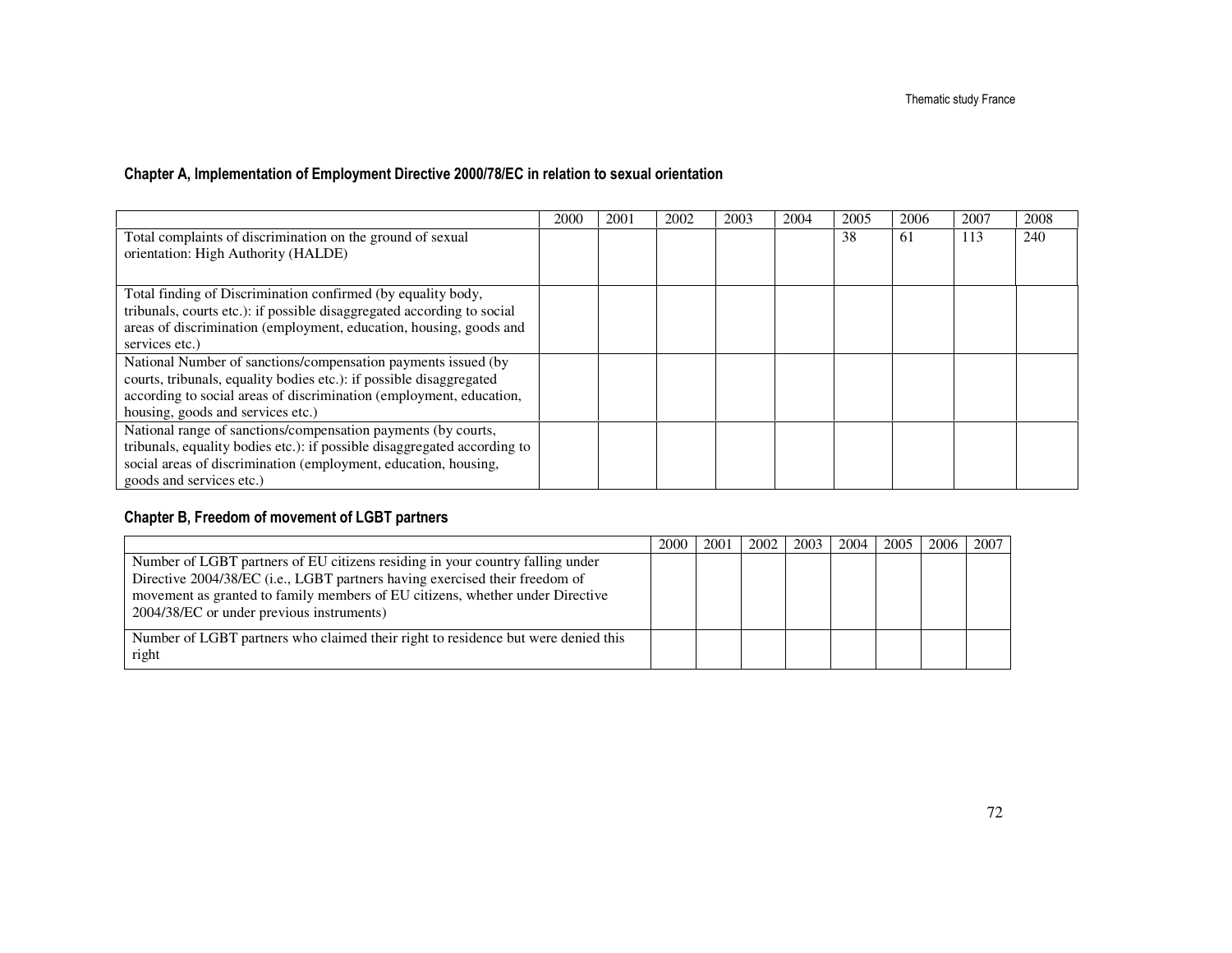## Chapter C, Asylum and subsidiary protection, protection due to persecution on the grounds of sexual orientation

|                                                                                 | 2000 | 2001 | 2002 | 2003 | 2004 | 2005 | 2006 | 2007 |
|---------------------------------------------------------------------------------|------|------|------|------|------|------|------|------|
| Number of LGBT individuals benefiting from asylum/subsidiary protection due to  |      |      |      |      |      |      |      |      |
| persecution on the ground of sexual orientation.                                |      |      |      |      |      |      |      |      |
| Number of LGBT individuals who were denied the right to asylum or to subsidiary |      |      |      |      |      |      |      |      |
| protection despite having invoked the fear of persecution on grounds of sexual  |      |      |      |      |      |      |      |      |
| orientation                                                                     |      |      |      |      |      |      |      |      |

## Chapter C, Asylum and subsidiary protection, protection of LGBT partners

|                                                                                   | 2000 | 2001 | 2002 | 2003 | 2004 | 2005   2006 | 2007 |
|-----------------------------------------------------------------------------------|------|------|------|------|------|-------------|------|
| Number of LGBT partners of persons enjoying refugee/ subsidiary protection status |      |      |      |      |      |             |      |
| residing in your country falling under Art 2/h Directive 2004/83/EC               |      |      |      |      |      |             |      |
| Number of LGBT partners of persons enjoying refugee/subsidiary protection status  |      |      |      |      |      |             |      |
| who were denied the possibility to stay with their partner                        |      |      |      |      |      |             |      |

## Chapter D, LGBT partners benefiting family reunification

|                                                                                                                                               | 2000 | 2001 | 2002 | 2003 | 2004 | $2005$ 1 | 2006 l | 2007 |
|-----------------------------------------------------------------------------------------------------------------------------------------------|------|------|------|------|------|----------|--------|------|
| Number of LGBT partners of third country nationals residing in your country<br>benefiting from family reunification.                          |      |      |      |      |      |          |        |      |
| Number of LGBT partners of third country nationals residing in your country who<br>were denied the right to benefit from family reunification |      |      |      |      |      |          |        |      |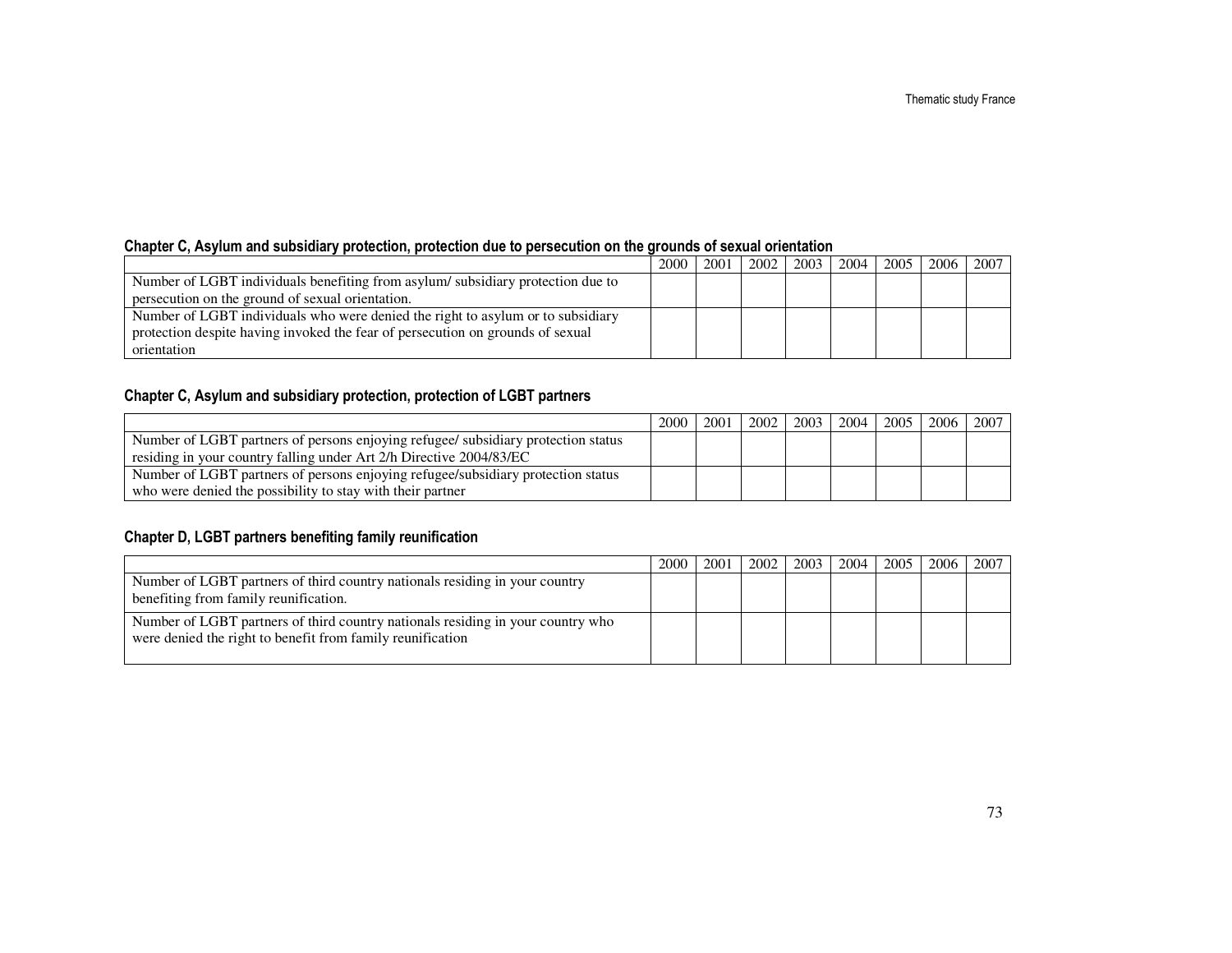Thematic study France

#### Chapter E, LGBT people enjoyment of freedom of assembly

Due to a lack of data provided by associations and institutions, our statistics only show the number of Pride marches and "Existrans" marches organised in France between 2000 and 2007. Concerning anti-LGBT demonstrations we could obtain no official statistics as no organised movement exists.

|                        | 2000        | 2001       | 2002      | 2003        | 2004            | 2005        | 2006      | 2007        | 2008        | 2009        |
|------------------------|-------------|------------|-----------|-------------|-----------------|-------------|-----------|-------------|-------------|-------------|
| Number of              | 13 Pride    | 12 Pride   | 15 Pride  | 15 Pride    | 17 Pride        | 17 Pride    | 16 Pride  | 15 Pride    | 15 Pride    | 16 Pride    |
| demonstrations in      | $marches +$ | marches+ 1 | marches+1 | $marches +$ | marches         | marches+    | marches+  | $marches +$ | $marches +$ | $marches +$ |
| favour of tolerance of | l Existrans | Existrans  | Existrans | 1 Existrans | (including 1 in | l Existrans | Existrans | Existrans   | Existrans   | Existrans   |
| LGBT people, gay pride |             |            |           |             | Saint Denis de  |             |           |             |             |             |
| parades, etc           |             |            |           |             | la Réunion) +   |             |           |             |             |             |
|                        |             |            |           |             | Existrans       |             |           |             |             |             |
| Number of              |             |            |           |             |                 |             |           |             |             |             |
| demonstrations against |             |            |           |             |                 |             |           |             |             |             |
| tolerance of LGBT      |             |            |           |             |                 |             |           |             |             |             |
| people.                |             |            |           |             |                 |             |           |             |             |             |

## Chapter F, Homophobic hate speech

| 2000 | 2001 | 2002 | 2003 | 2004 | 2005 | 2006 | $-200^{-}$ |
|------|------|------|------|------|------|------|------------|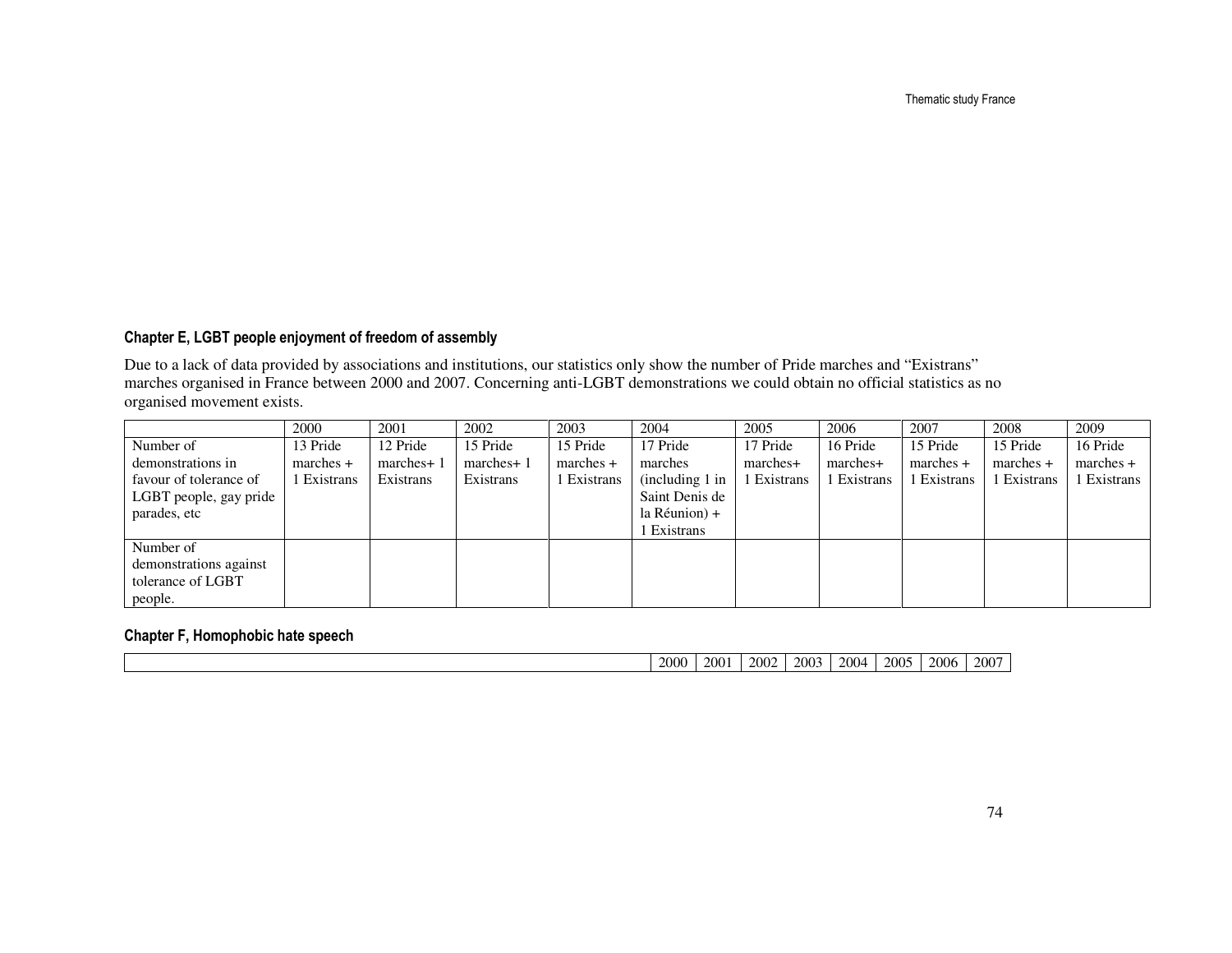| Number of criminal court cases regarding homophobic hate speech initiated (number                                                                                         |  |  |  |  |
|---------------------------------------------------------------------------------------------------------------------------------------------------------------------------|--|--|--|--|
| of prosecutions)                                                                                                                                                          |  |  |  |  |
| Number of convictions regarding homophobic hate speech (please indicate range of<br>sanctions ordered)                                                                    |  |  |  |  |
| Range of sanctions issued for homophobic hate speech                                                                                                                      |  |  |  |  |
| Number of non-criminal court cases initiated for homophobic statements                                                                                                    |  |  |  |  |
| Number of non-criminal court cases initiated for homophobic statements which were<br>successfully completed (leading to a decision in favour of the plaintiff, even if no |  |  |  |  |
| sanctions other than symbolic were imposed)                                                                                                                               |  |  |  |  |

# Chapter F, Homophobic motivation of crimes as aggravating factor

|                                                                                                                              | 2000 | 2001 | 2002 | 2003 | 2004 | 2005 | 2006 | $200^{\circ}$ |
|------------------------------------------------------------------------------------------------------------------------------|------|------|------|------|------|------|------|---------------|
| criminal c<br>Number<br>court<br>) homophobic<br>mot<br>ın<br>tivation<br>was<br>decisions<br>which.<br>as an<br>∵used<br>ОT |      |      |      |      |      |      |      |               |
| gravating factor<br>sentencing<br>1n<br>aggray                                                                               |      |      |      |      |      |      |      |               |

# Chapter G, Transgender issues

|                                                                                                    | 2000 | 2001 | 2002 | 2003 | 2004 | 2005 | 2006 | 2007 |
|----------------------------------------------------------------------------------------------------|------|------|------|------|------|------|------|------|
| Number of name changes effected due to change of gender                                            |      |      |      |      |      |      |      |      |
| Number of persons who changed their gender/sex in your country under the applicable<br>legislation |      |      |      |      |      |      |      |      |